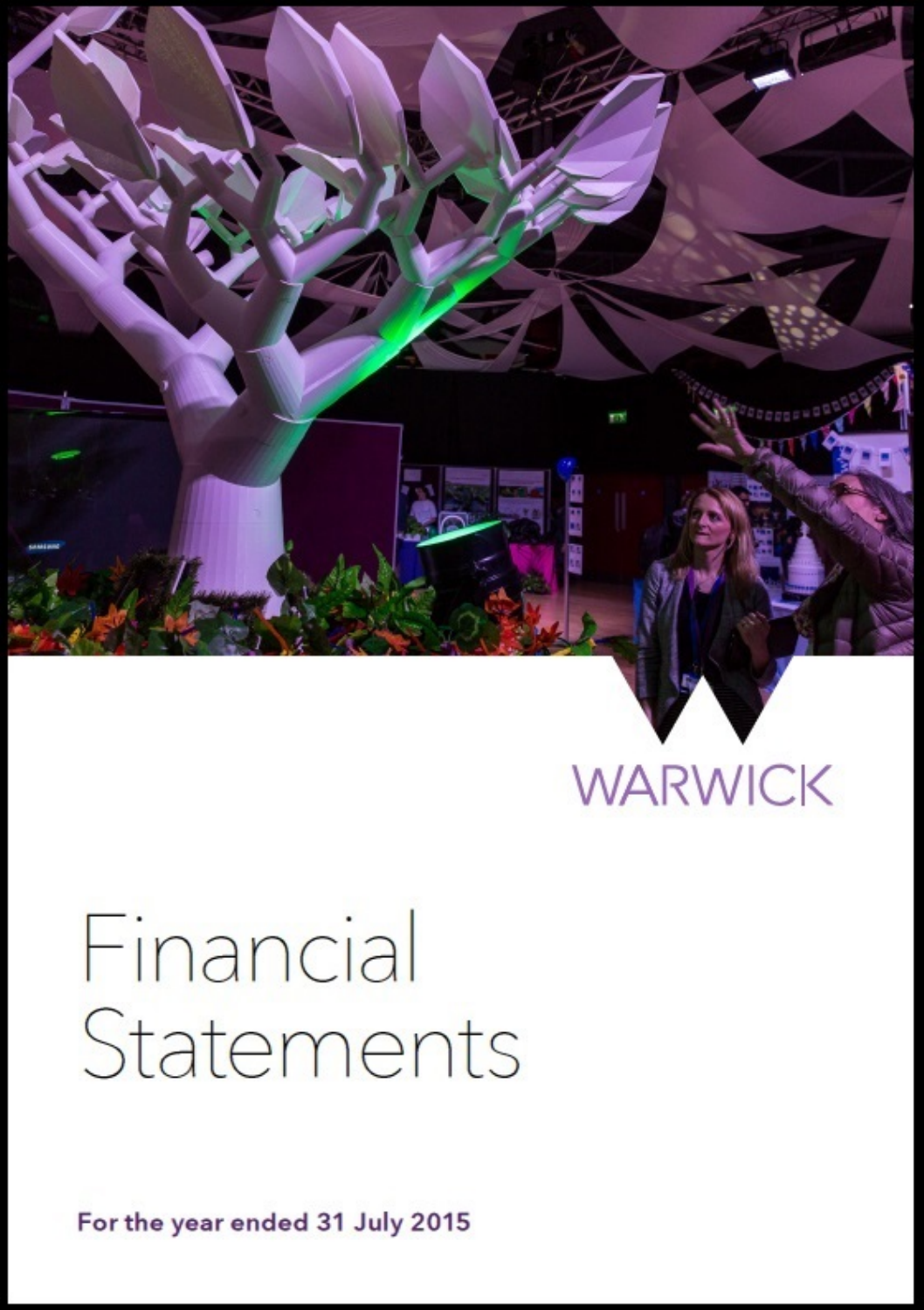# statement of accounts

for the year ended 31 July 2015

| <b>Index of Contents</b>                                                                                                                                                                                                       | Page |
|--------------------------------------------------------------------------------------------------------------------------------------------------------------------------------------------------------------------------------|------|
|                                                                                                                                                                                                                                |      |
|                                                                                                                                                                                                                                |      |
|                                                                                                                                                                                                                                |      |
|                                                                                                                                                                                                                                |      |
|                                                                                                                                                                                                                                |      |
|                                                                                                                                                                                                                                |      |
|                                                                                                                                                                                                                                |      |
|                                                                                                                                                                                                                                |      |
|                                                                                                                                                                                                                                |      |
|                                                                                                                                                                                                                                |      |
| Consolidated and University Balance Sheets (and accommodation of the consolidated and University Balance Sheets (and accommodation of the constant of the constant of the constant of the consolidation of the consolidation o |      |
| Consolidated Cash Flow Statement (and contained according to the consolidated Cash Flow Statement (and contained according to the consolidated Cash Flow Statement (and contained according to the consolidated according to t |      |
|                                                                                                                                                                                                                                |      |
| Indicators of Financial Health (all contacts) and the contact of the state of the state of the state of the state of $62$                                                                                                      |      |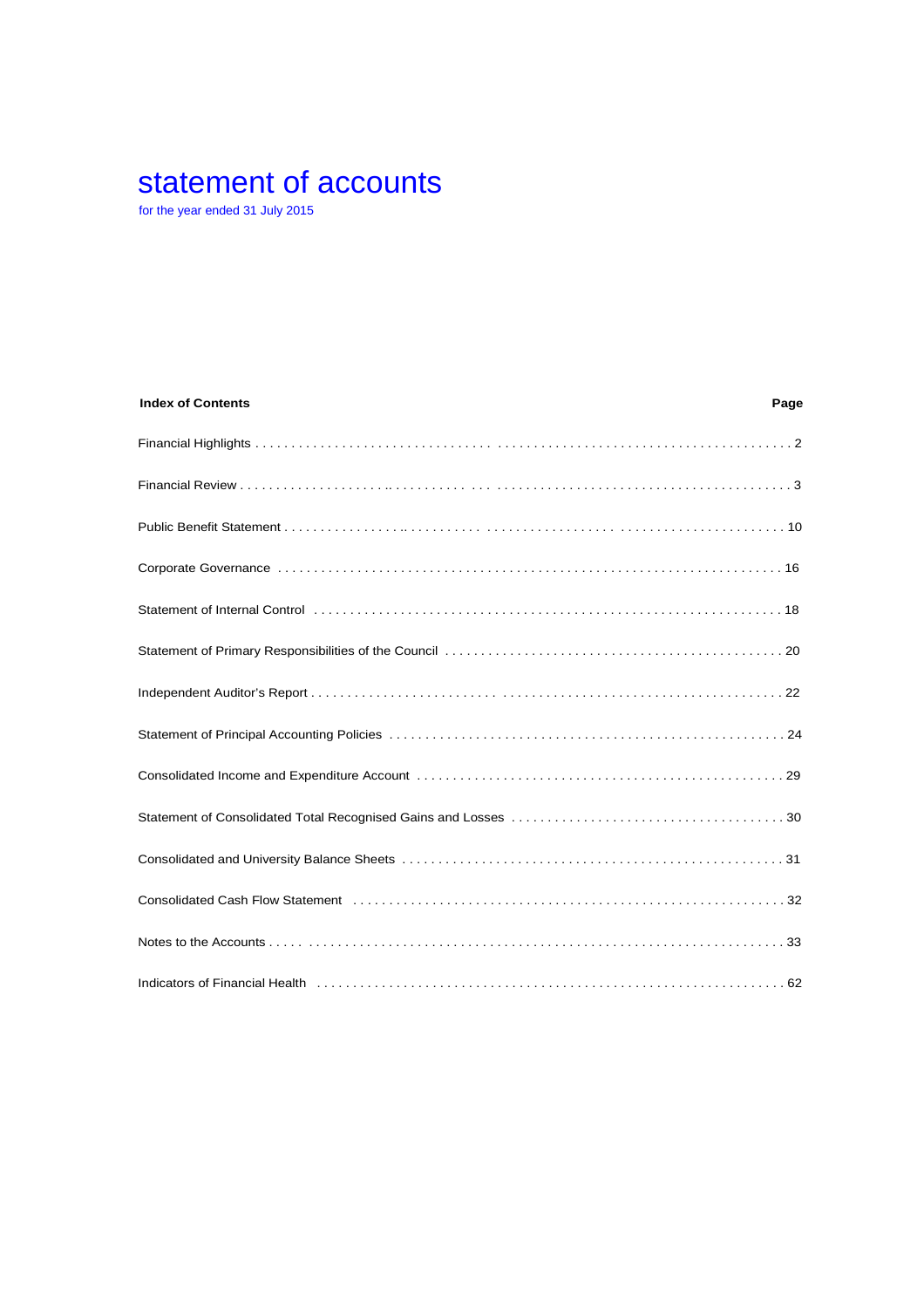# financial highlights

for the year ended 31 July 2015

|                                                 | <b>CONSOLIDATED INCOME AND EXPENDITURE ACCOUNT</b>   | 2014/15<br>£ million | 2013/14<br>£ million | Change    |
|-------------------------------------------------|------------------------------------------------------|----------------------|----------------------|-----------|
| <b>Funding Council Grants</b>                   |                                                      | 59.1                 | 64.7                 | (8.7%)    |
| Academic Fees and Support Grants                |                                                      | 240.1                | 213.2                | 12.6%     |
| <b>Research Grants and Contracts</b>            |                                                      | 100.8                | 90.1                 | 11.9%     |
| Other Operating Income                          |                                                      | 111.0                | 110.9                | 0.1%      |
| Endowment Income and Interest Receivable        |                                                      | 1.8                  | 1.6                  | 12.5%     |
| <b>Total Income</b>                             |                                                      | 512.8                | 480.5                | 6.7%      |
| <b>Surplus for the Financial Year</b>           |                                                      | 19.4                 | 12.4                 | 56.5%     |
| <b>CONSOLIDATED BALANCE SHEET</b>               |                                                      | 2015                 | 2014                 |           |
|                                                 |                                                      | £ million            | £ million            |           |
| <b>Fixed Assets</b>                             |                                                      | 461.6                | 428.1                |           |
| <b>Endowment Asset Investments</b>              |                                                      | 8.9                  | 8.6                  |           |
| <b>Net Current Assets</b>                       |                                                      | 50.2                 | 42.4                 |           |
|                                                 |                                                      | 520.7                | 479.1                |           |
| Long Term Creditors and Provisions              |                                                      | (144.3)              | (130.1)              |           |
|                                                 | <b>Total Net Assets, excluding Pension Liability</b> | 376.4                | 349.0                | 7.9%      |
| Pension Liability                               |                                                      | (23.2)               | (21.9)               |           |
|                                                 | <b>Total Net Assets, including Pension Liability</b> | 353.2                | 327.1                | 8.0%      |
|                                                 |                                                      | 2014/15              | 2013/14              |           |
|                                                 |                                                      | £ million            | £ million            |           |
| <b>CAPITAL EXPENDITURE IN THE YEAR</b>          |                                                      | 61.6                 | 49.7                 | 23.9%     |
|                                                 |                                                      |                      |                      |           |
|                                                 | <b>NET CASH INFLOW FROM OPERATING ACTIVITIES</b>     | 63.5                 | 39.3                 | 61.6%     |
|                                                 |                                                      |                      |                      |           |
| <b>OTHER KEY STATISTICS</b>                     |                                                      | 2014/15              | 2013/14              |           |
|                                                 |                                                      | <b>Number</b>        | Number               |           |
| Full Time Students:-                            | Home / EU Undergraduates                             | 10,349               | 10,187               | 1.6%      |
|                                                 | Home / EU Postgraduates                              | 2,218                | 2,334                | $(5.0\%)$ |
|                                                 | Overseas Undergraduates                              | 2,503                | 2,489                | 0.6%      |
|                                                 | <b>Overseas Postgraduates</b>                        | 2,722                | 2,744                | (0.8%)    |
| Total number of students (full time equivalent) |                                                      | 18,759               | 18,421               | 1.8%      |
| Total staff numbers (full time equivalent)      |                                                      | 5,221                | 4,932                | 5.9%      |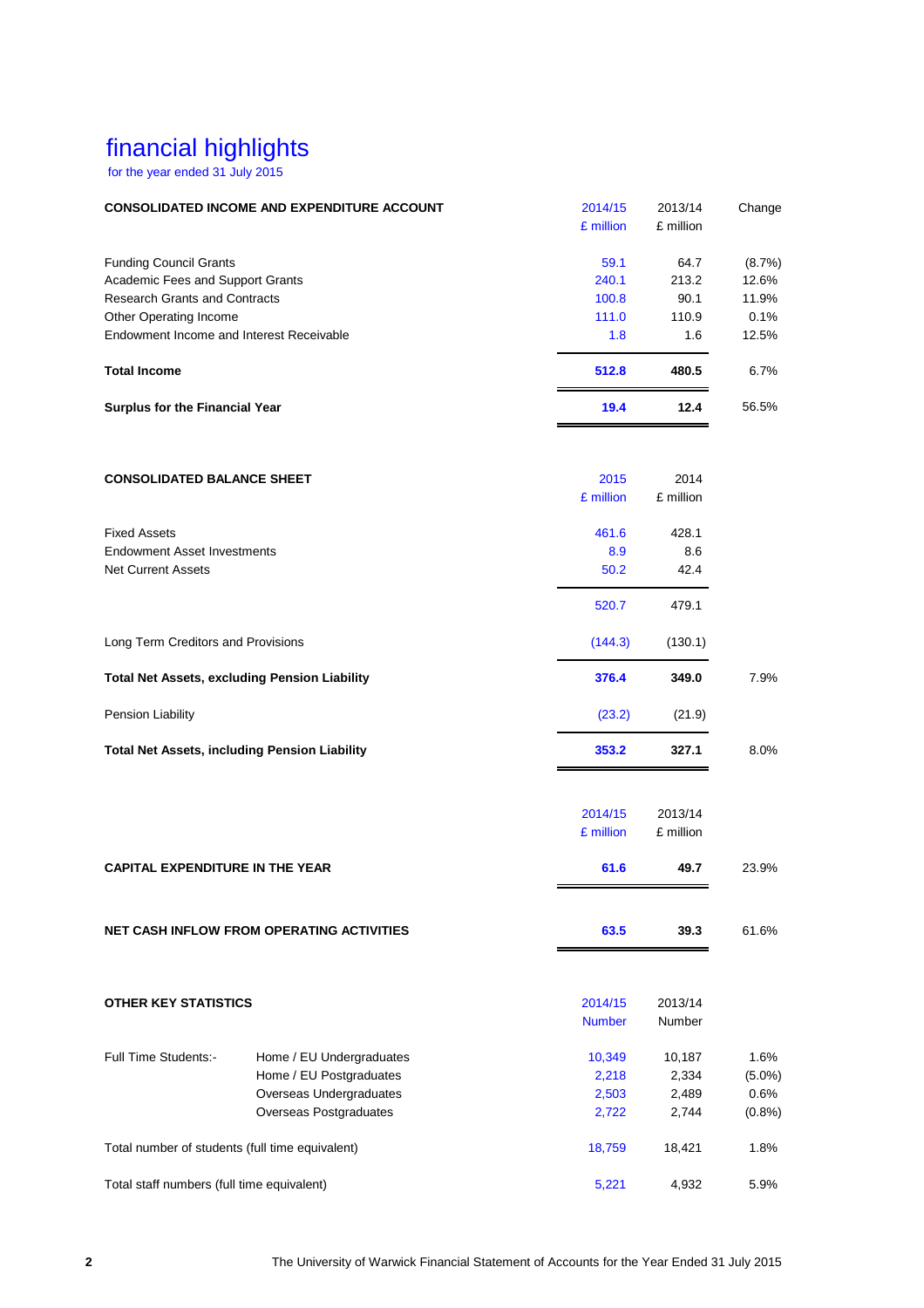#### Warwick's 50<sup>th</sup> Year

2015 marks the University's  $50<sup>th</sup>$  anniversary. It has been a year of celebration and reflection on all that has been achieved in that time, with a series of special academic, cultural and social events taking place to commemorate the occasion. The University has grown rapidly during its short history and has established a formidable reputation for research and teaching excellence on the national and international stage as well as becoming renowned for its entrepreneurial and commercial acumen. The 2014/15 year has added further success to this proud history with a number of notable accomplishments being recorded.

Warwick has consistently appeared within the top ranking of higher education institutions and for 2014/15, received the Times and Sunday Times University of the Year Award. With the accolade of being "a powerhouse of teaching excellence", this award reflects our determination and drive to offer an excellent university experience for all our students.

The University received its Research Excellence Framework (REF) results in December 2014. The University was ranked firmly within the top 10 research institutions in the UK with 87% of Warwick's research being classed as 'world-leading' or 'internationally excellent'. This builds on previous successes and maintains the University's strong position in an environment that remains fiercely competitive. Warwick's recent research achievements are further demonstrated by the fact that the University's research grant income increased to beyond £100m for the first time in its history.

The University has been selected to become a founding member of the prestigious Alan Turing Institute (ATI). ATI is a venture between Warwick, the Engineering and Physical Sciences Research Council (EPSRC) and four other leading UK universities to undertake data science research at the intersection of computer science, mathematics, statistics and systems engineering. Based at its headquarters in the British Library, ATI is expected to act as a magnet for leaders in academia and industry from around the world to engage with the UK in data science and its applications. Warwick's participation in this high profile programme is a reflection of the excellent reputation that the University has in this field and the outstanding performance of our mathematical science departments.

The University has invested heavily in projects across campus ranging from the National Automotive Innovation Centre (NAIC), the new Teaching and Learning Building and the Warwick Business School extension. The University has managed to leverage both national and local support for projects meaning the impact the University has and will have on local communities is significant.

### Looking Forward – Our University Strategy

The University strategy builds upon Warwick's core strengths whilst recognising the significant challenges facing our sector. Our vision is to maintain our position as a world-class university, one with a dynamic, enterprising approach to solving global challenges; one that enables students to create their place in the world and one that defines the university of tomorrow.

To achieve the full ambition of the University strategy, the University will aim to continue to deliver a strong financial performance so that it can sustain a programme of investment in people, technology, research, teaching and social facilities which supports the whole of our community in achieving their academic and other objectives.

The University uses a range of both financial and non-financial indicators to monitor its performance. These indicators, which include student, research and divisional performance data and appropriate risk measurements, are reviewed by Council.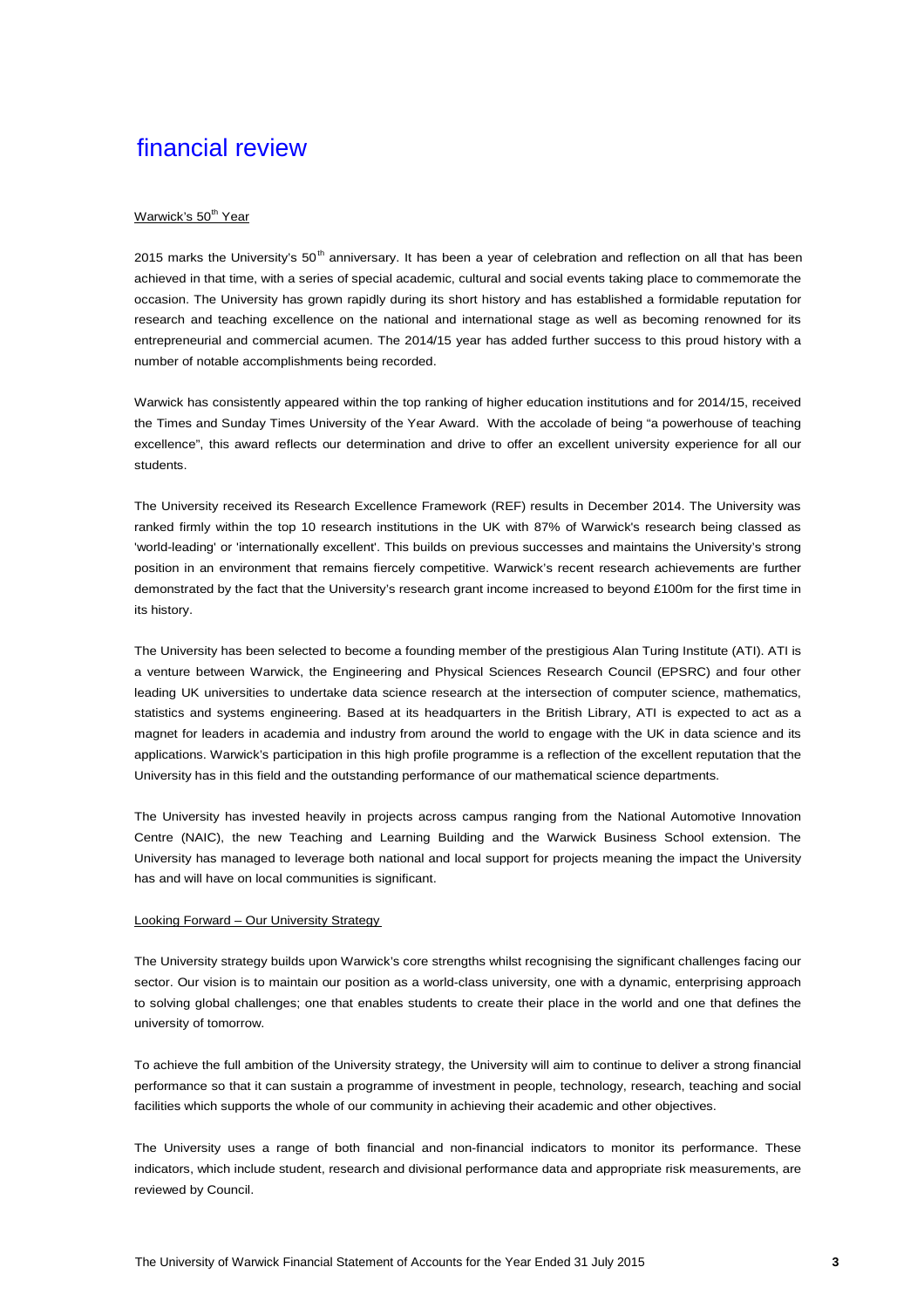(continued)

### Income



Income of the University has increased by 6.7% to £512.8m.

#### *Funding Council Grants*

In the third year of the changes to the student funding regime, the University has continued to incur its proportionate share of the government's ongoing funding cuts and has seen a sixth consecutive year of reductions in HEFCE funding of teaching in real terms, which is down £6.1m (28.5%) year on year.

Reductions in grant funding from government continue to run contrary to the overall increase in the scale of the University's teaching and research operations over recent years and, taken together with further reductions in future government funding that have already been announced, the University recognises the continued need to diversify income streams and maintain a close control of all costs.

#### *Academic Fee Income*

The growth in the University's academic fee income has been the result of increases in fee levels, including the ongoing impact of higher regulated undergraduate fees, which increased to £9,000 for 2012 entrants. Where eligible undergraduate students elect to take a fee loan from the Student Loans Company, this income is recognised in full, less any fee waivers provided. The University continues to make and plan for substantial investment in academic facilities and student access support, as we also continue to assess how we can develop the high quality of academic and social experience for students; this is referred to in more detail later in this review. A breakdown of academic fee income can be seen at note 2 of the accounts.

### *Research Income*

Despite ongoing funding pressures faced by many grant awarding bodies, the University has increased its inc ome from research activity by £10.7m (11.9%), to £100.8m, marking a significant milestone for the University. The University's recent investment in academic posts is also exp ected to further strengthen the University's research portfolio and reputation over the coming years.

The University has continued to grow its volume of research activities undertaken for industrial partners and those supported by EU funding. By investing in the relevant academic areas, together with such initiatives as Warwick's Global Priorities Programmes, the University expects to further enhance its underlying research capabilities.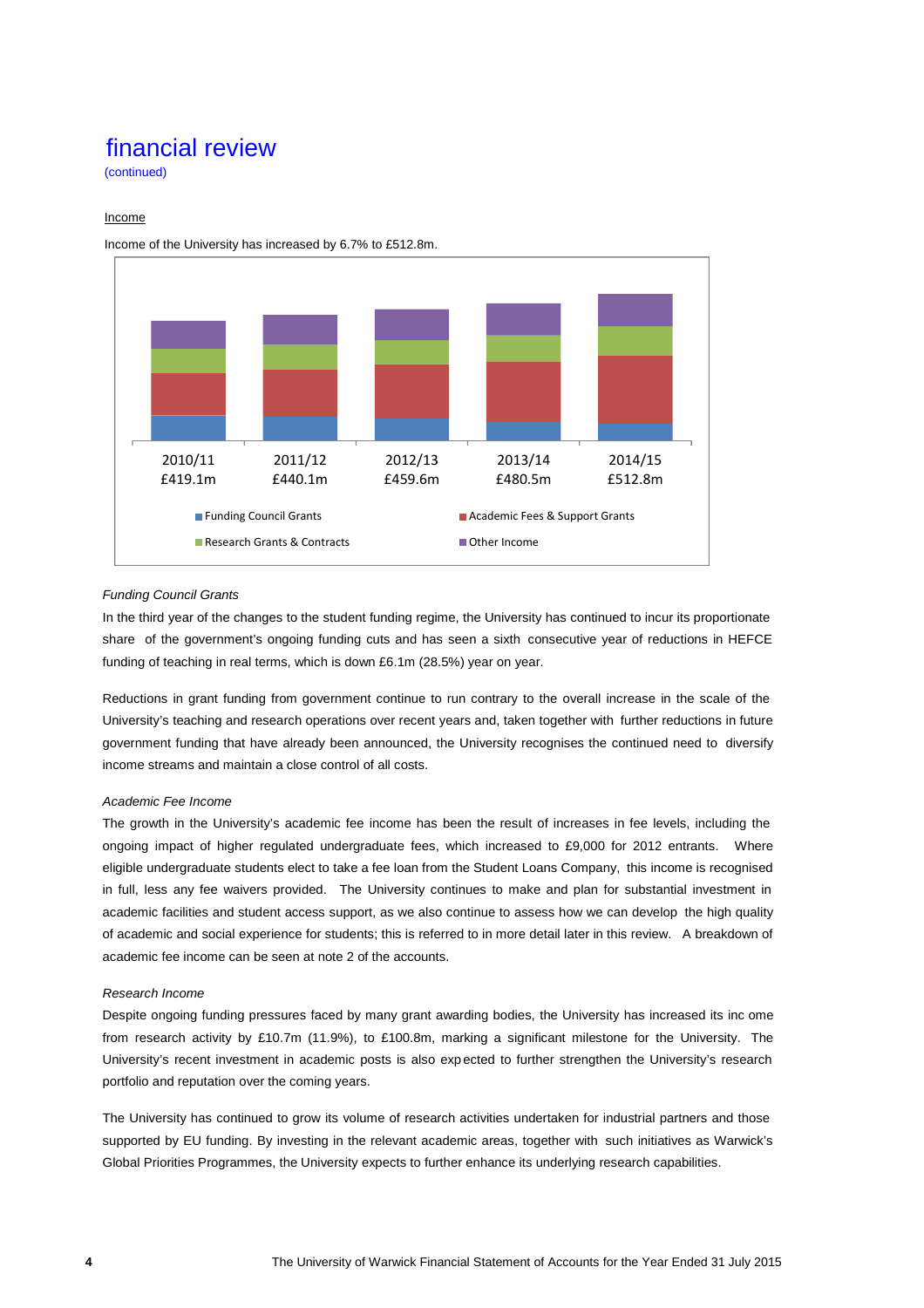(continued)



The surplus for the year was £19.4million (3.8% of turnover). This compares with a corresponding surplus for the previous year of £12.4 million (2.6% of turnover).

The surplus levels shown in the above graph are all after exceptional items. The University has recognised a relatively consistent surplus over the last five financial years, around a peak in 2011/12, indicating a stable overall financial outturn on its underlying operations. The increased surplus in 2014/15 was planned for and expected and is a result on the return on strategic investment that has taken place over the last few years. There are financial plans in place for this surplus to grow again over the coming years, aiming for surpluses of 5-7% of turnover in order to provide sufficient funds for investment in infrastructure.

The University's financial performance for the year continued to be underpinned by a particularly strong performance from a number of academic departments, as well as significant contributions from the University's commercial activities. The Warwick Business School, The School of Economics and Warwick Manufacturing Group reported particularly successful financial years, reflecting the student demand arising from an outstanding academic profile and international reputation for high quality research. The University's online recruitment business, Jobs.ac.uk, also continued to grow its financial contribution to the University.

The University plans to invest the bulk of its surpluses in the coming years in academic investment programmes and the student experience; surpluses are therefore essential in supporting the University's continuing financial and operational sustainability, particularly in the light of the uncertain economic times and threats to a number of core funding streams.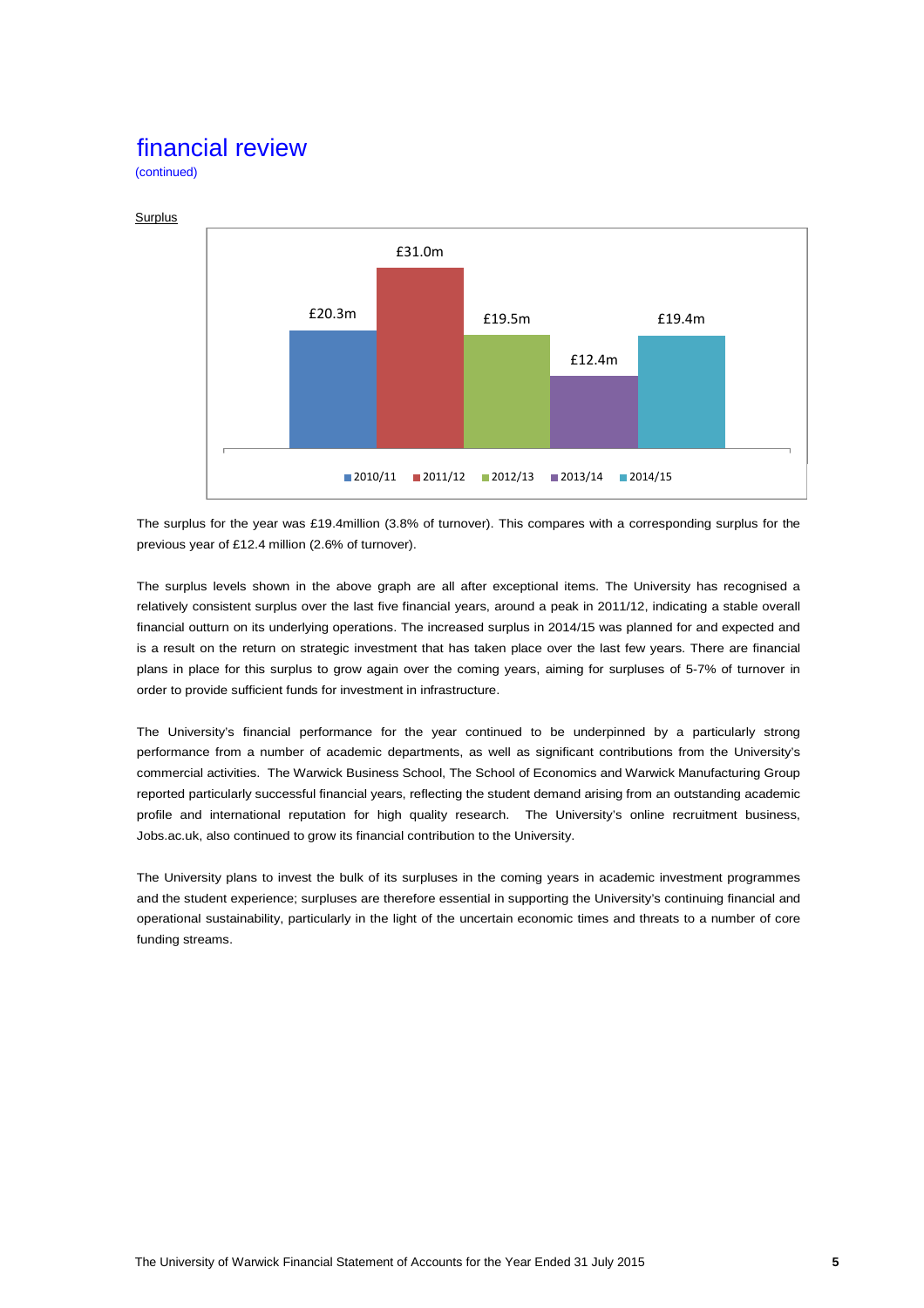(continued)

### Net Assets

The University's net assets have increased by 8.0% year on year, from £327.1 million to £353.2 million.

### *University of Warwick Pension Scheme (UWPS)*

The defined benefit section of the University of Warwick Pension Scheme has seen a small increase in the deficit from £21.9 m to £23.2m; benefits arising from the stronger performance on investments in the year having partially offset the increase in valuation of scheme liabilities at the balance sheet date. Increasing scheme liabilities are a result of historically low bond yields impacting on the discount rate that is used in determining liabilities, together with assumptions of increasing longevity. To ensure long-term funding requirements are met, ongoing contribution levels are determined as part of the triennial full valuations of the Scheme. Results were received in the year from the last full valuation of the Scheme that was undertaken as at the end of March 2013 and showed an improvement in funding level to 93% (March 2010: 91%).

### *Universities Superannuation Scheme (USS)*

As a multi-employer scheme, assets and liabilities in respect of USS are not reported within the accounts of the University. The University does, however, incur substantial costs in respect of employee membership of USS. The University's contribution for members into the scheme will increase from 16% to 18% in April 2016. Following review, the final Salary scheme will close on the 31<sup>st</sup> March 2016.

Further details in respect of the funding position of both UWPS and USS, from the perspective of the scheme's board of trustees in the case of the latter, are included within these accounts at note 30.





Cash inflows for the year of £63.5m (2013/14: £39.3m) from operations, capital grant receipts of £20.1m (2013/14: £15.2m) and new endowments received totalling £1.0m (2013/14: £1.1m) supported the University in making £61.6m of capital expenditure (2013/14: £49.7m), in addition to ongoing levels of refurbishment work expensed to the Income and Expenditure Account in year.

Major capital schemes occurring during the year include a further expansion to the Warwick Business School (Phase 3b), the Cryfield Energy Centre and important infrastructure activity on large areas of campus, including Benefactors Place and works on the roads around the University. These infrastructure activities will significantly improve the campus experience for all staff, students and visitors. The Cryfield Energy Centre is a key development for the University to reduce and manage its carbon footprint and to put the University on an increasingly sustainable environmental footing.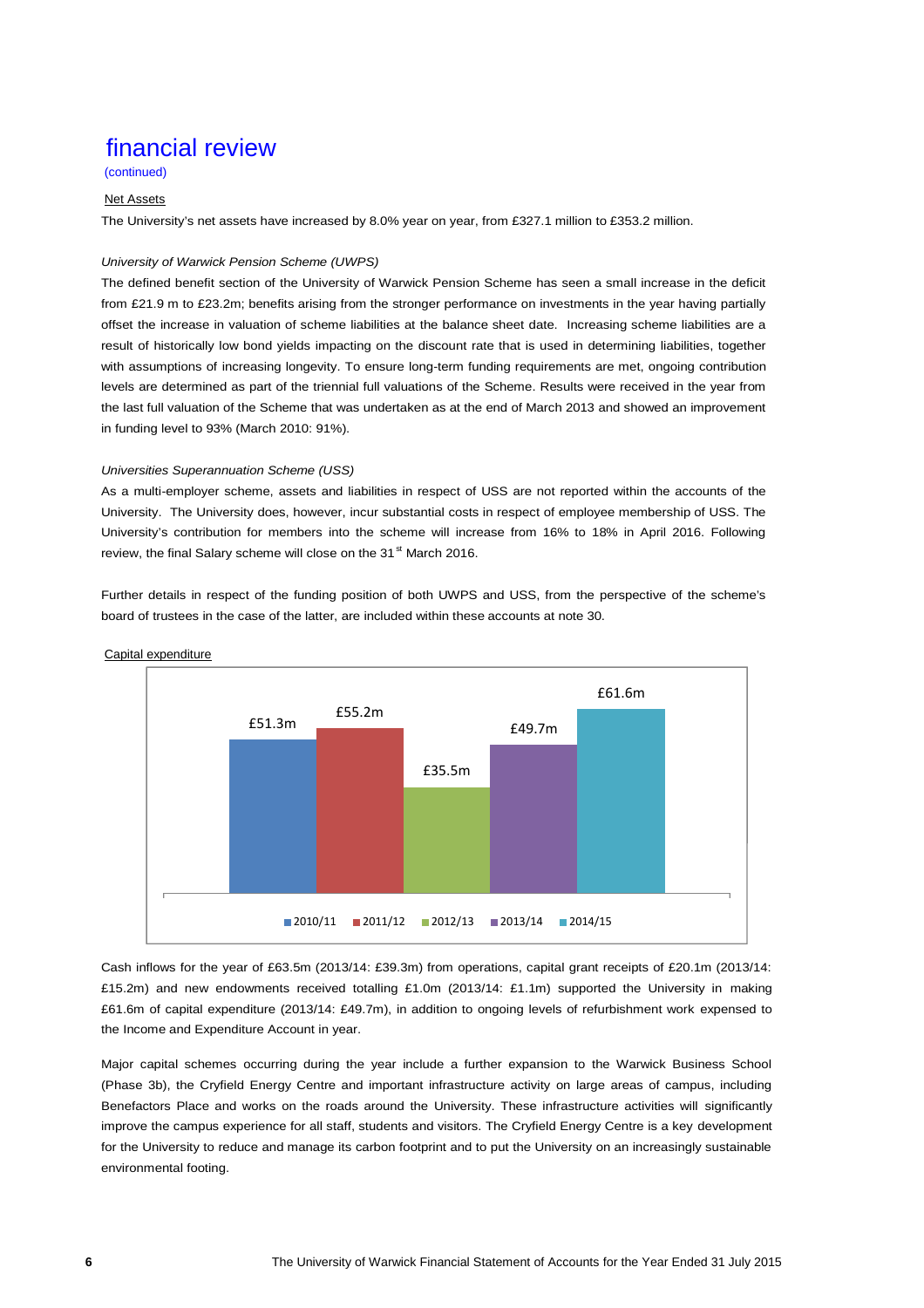(continued)

The University is making good progress with the "National Automotive Innovation Centre" (NAIC) at Warwick, funded by HEFCE under the UK Research Partnership Investment Fund (UKRPIF) initiative with Jaguar Land Rover (JLR) and Tata Motors European Technical Centre (TMETC), who are investing £150 million in the development. The University is also in the process of building our new Teaching and Learning Building which will further enhance the experience of our students.

Looking to the future, the University is planning further developments to improve and expand the teaching facilities, replace older buildings, expand lab facilities, build a new sports centre and additional student residences, as well as further improvements to roads, car parks and infrastructure items across campus. The scale of the planned level of future capital investment is highlighted at note 24 of these accounts, and shows further investment totalling over £350m over the next few years.

The University's strategy sets out Warwick's intention to develop our campus on the principles of environmental sustainability and more details of the University's environmental strategy and projects can be found on the University's website.



Net Funds / (Debt)

The University's ambitious capital programme, in addition to being financed by retained surpluses, is further supported by committed long term unsecured bank facilities on advantageous terms reflecting the quality of the University's covenant. Swaps are in place to protect the University from future variations in interest rates. The graph of capital expenditure shows that the University is constantly reinvesting its surpluses and loan drawdowns in major capital developments with relatively consistent and low levels of net funds shown over the five years. While the University appears to have higher levels of cash and investment balances as at the year-end, these cash balances are largely committed to future capital projects as noted above.

Banking facilities and borrowing arrangements are disclosed in more detail at note 17 of the accounts.

The University's cash balances are invested across a range of approved financial institutions, principally on a range of short term deposit accounts, up to one year in maximum length and to a maximum value of £40m per financial institution. The University investment policy maintains at its core the principal aim to protect the charitable assets of the University and, as such, cash balances are currently restricted to UK clearing banks and the largest UK building societies. The University also holds some investment balances within Rathbones (see note 11 of the accounts), principally with a view to holding for the longer term and offsetting bullet loan repayment commitments. All cash and investment funds are held in accordance with the University's socially responsible investment policy.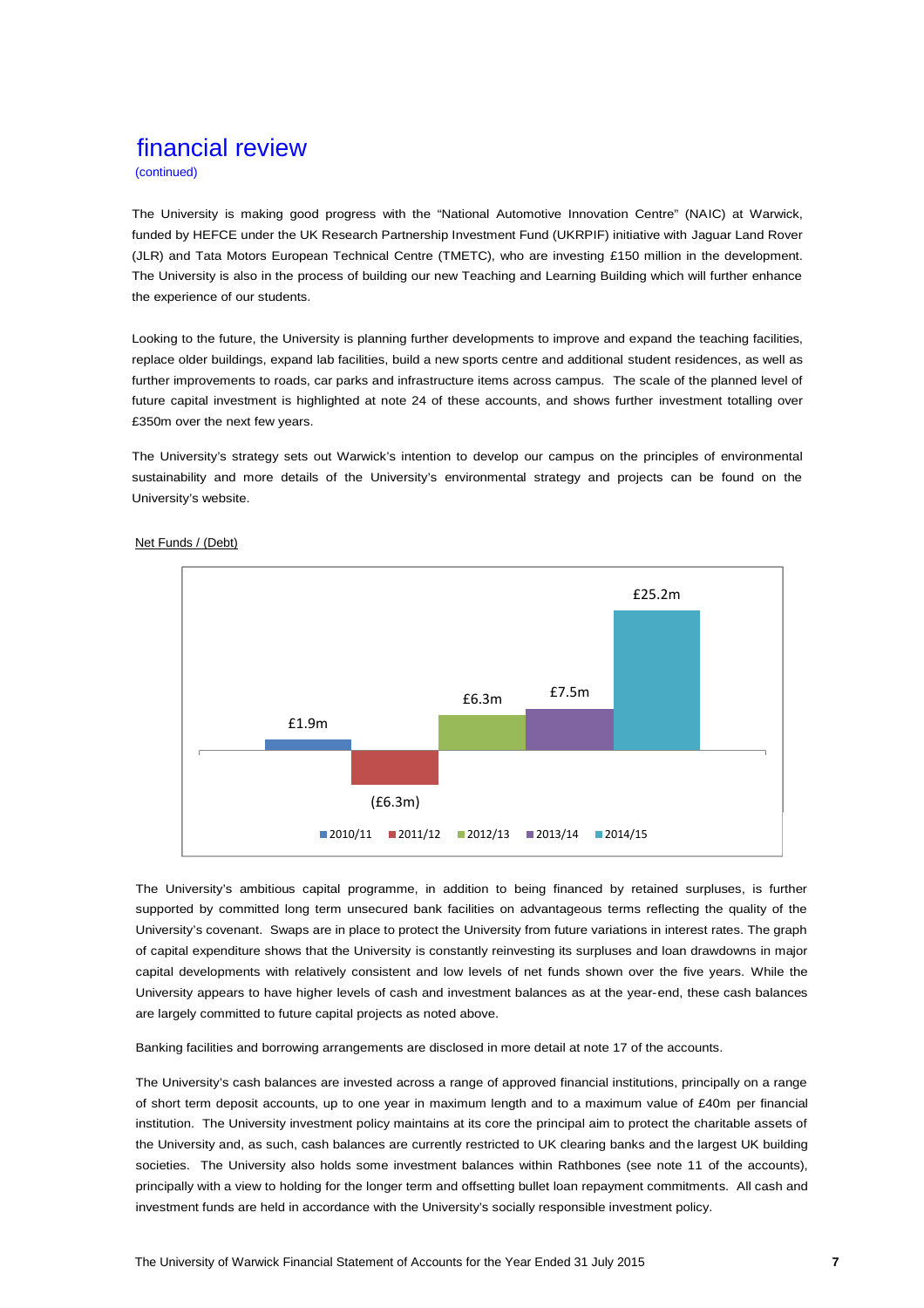(continued)

### **Students**

The University benefits greatly from our diverse, talented and committed students. In addition to our continued and further planned investment in academic staff and facilities, the student offering at Warwick has been expanded through the continuous upgrading of the student IT network, additional rooms in halls of residence that are planned to be built to meet the high level of student demand for quality, affordable on-campus accommodation and continuing reviews and upgrading of the University's residences, retail and catering operations.

The University recognises the value and contribution that international students make to Warwick from both a cultural and financial perspective and also recognises the growing competition in the provision of higher education services. Warwick has a strong international student support network in place, which we continue to develop. We are proud of the excellent reputation that Warwick has overseas; this is a reputation that is responsible for attracting such a large number of international students to Warwick and we aim to continue to differentiate Warwick in the overseas higher education market, alongside exciting new opportunities facilitated by strong alliances with universities across the world.

The enhancement of student learning opportunities at Warwick was "commended" following a Quality Assurance Agency (QAA) institutional audit in March 2013 and the review team identified a number of areas of good practice, including the integrated work of the library, the Institute for Advanced Teaching and Learning, the Learning and Development Centre in facilitating innovation in teaching and learning and the Student Careers and Skills Service. With the announcement from the government to introduce a Teaching Excellence Framework to assess and reward institutions for excellent teaching, Warwick is determined to maintain its performance in this area and show our commitment to providing an engaging and rewarding experience for all our students.

We remain determined that education at Warwick will continue to be available to all those who can most benefit from and contribute to the University, irrespective of their economic, social or educational background; to this end, a substantial proportion of the income from fee-paying home and European Union students continues to be committed to bursaries and access awards. The University also encourages the widest range of students to consider studying at Warwick through a variety of activities, some further details of which are set out in the Public Benefit Statement on pages 10 to 15 of these financial statements.

### Strategic risks

The Council, supported by a risk management framework and advised by Audit and other committees, keeps under review the strategic risks facing the University and the programmes which help to manage or mitigate these risks. Amongst the most important are:

- the decline in the funding of universities from public sources, the impact of changes in the economy and the changes in student fees and support structure;
- any changes in the pattern of demand, especially in international student markets;
- the ability to maintain an internationally competitive position in respect of the quality and recognition of both teaching and research; and
- the recruitment and retention of internationally recognised scholars in a highly competitive market.

To mitigate these strategic risks, the University, amongst other things:

- plans prudently with respect to income assumptions, continually reviews the need for efficiency savings and monitors student feedback and surveys to most effectively direct available resources;
- plans conservatively for student demand and focuses on building and developing overseas networks with other organisations, representatives and alumni communities;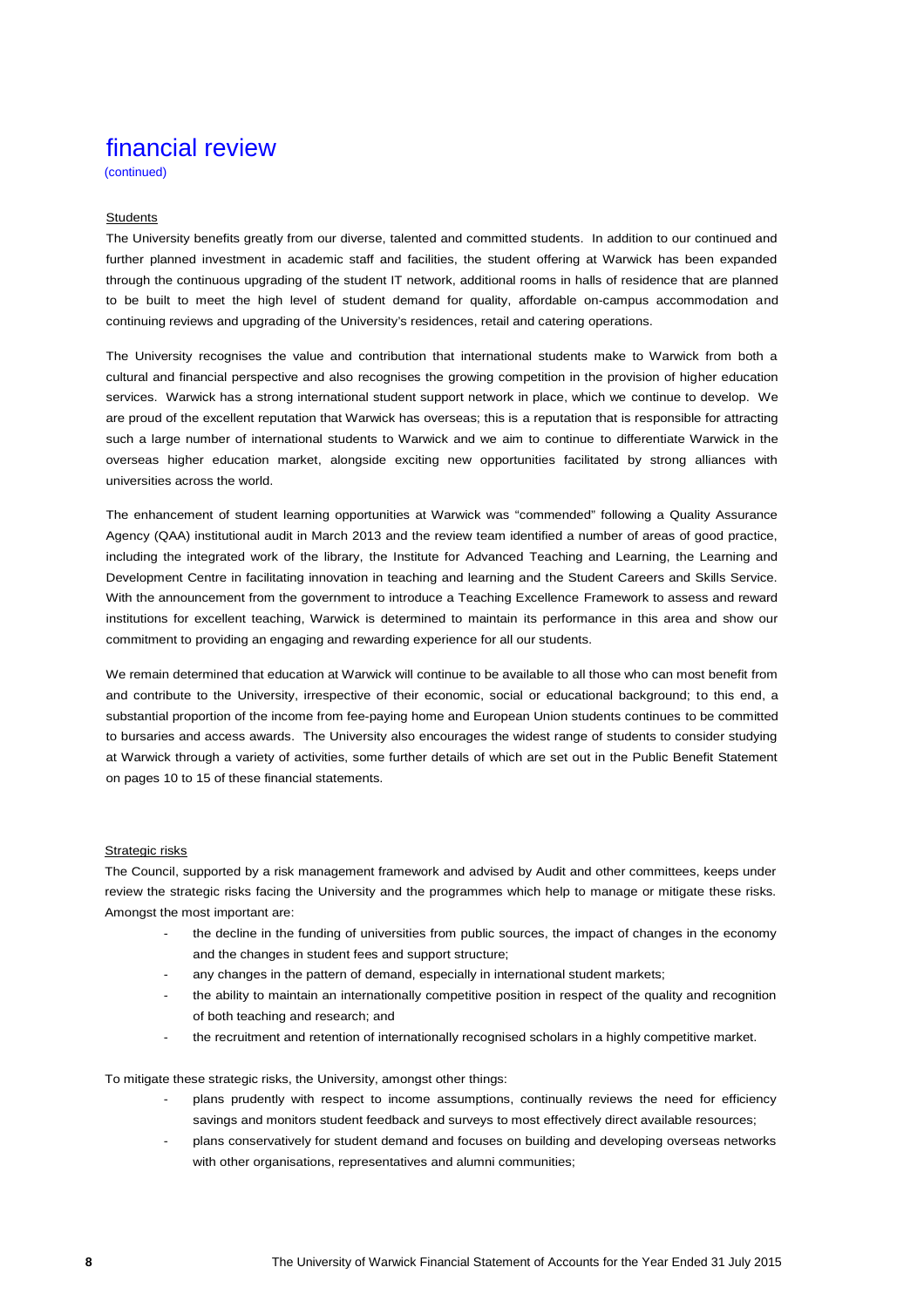(continued)

- is, alongside investing in the best staff and facilities and pursuing international excellence in all aspects of its operations, continuously growing its academic links and collaborative working relationships with overseas education partners and international businesses; and
- engages in regular, frequent review of recognition and reward mechanisms and leadership and development training programmes.

### Prospects

The University is committed to ensuring financial sustainability in spite of funding restrictions in this period of increasing challenge and competition within the sector. We remain confident that the financial outcome for 2015/16 will be on target following recent high levels of academic investment and that, in the longer term, this investment will further support our ambition of becoming one of the top universities in the world and to be a significant contributor to the growth of knowledge to the benefit of local, regional, national and international communities.

During the current year we will continue to progress major projects with respect to the expansion and refurbishment of academic facilities to maintain the University's excellent standing for teaching and research.

The University is also committed to the continued growth of the international perspective of its academic community and will continue to invest both time and resources into developing the appropriate facilities and opportunities to allow students and scholars to be part of Warwick's strategic international vision.

Warwick's 50<sup>th</sup> anniversary was another successful year with many positive stories. As we move past this important milestone, the foundations that the University has built in this time are strong, allowing the University to move forward with high expectations and confidence. Professor Sir Nigel Thrift steps down as Vice-Chancellor and President at the beginning of 2016 and our current Provost, Professor Stuart Croft will succeed him. There are some significant changes ahead for Warwick as it implements its strategy, but I firmly believe the University is extremely well placed and equipped to deal with the challenges of the future.

Keith Bedell-Pearce, University Treasurer 25 November 2015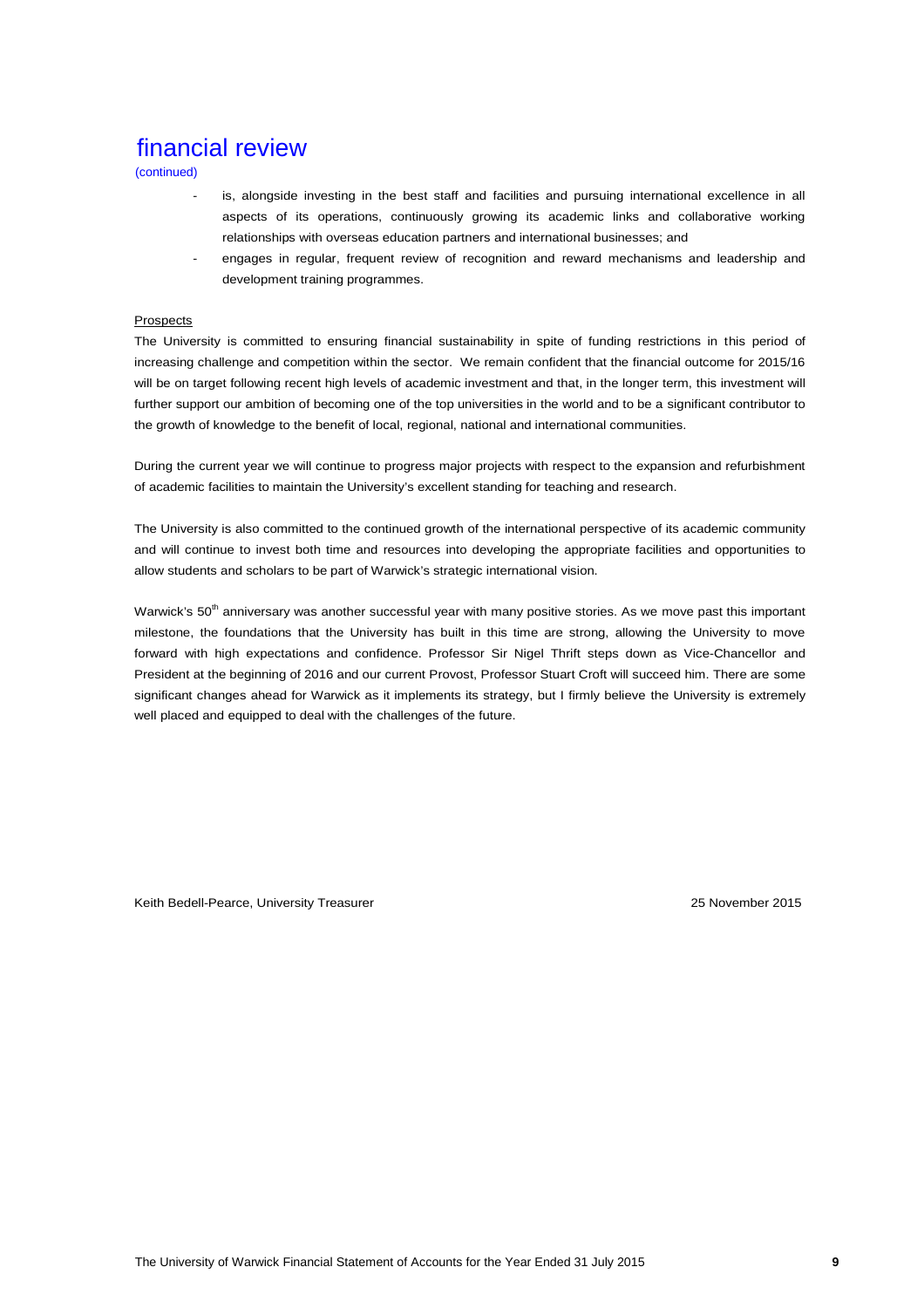The University Council, as the trustee body, has regard to the Charity Commission's guidance on public benefit. The University of Warwick provides public benefit principally through the pursuit of its core objects, as set out in its Charter; these being: "the advancement of learning and knowledge by teaching and research and the provision of University education."

The University Council approves the University strategy and governs the work of the University to ensure that students and potential students benefit from the excellent education that the University offers, and that the general public benefits from the generation of knowledge and the long-term impact of the University's research. The excellence of the University of Warwick's teaching and research is evidenced by being ranked consistently amongst the top universities in the UK in national league tables, and is further validated by external assessments of teaching and research quality:

- Warwick was named the Times' and Sunday Times' University of the Year 2014/15 and was declared campus university of the year in 2015;
- The University has been identified as the fastest rising young university in the UK, and third in the world by the Times Higher Education Young Universities Summit, and the fastest rising university in the UK, thanks to the influence that our research has on the rest of the world, the extent to which companies are working with academics and applying their research to the real-world, and our international outlook;
- In the 2014 Research Excellence Framework, Warwick was ranked seventh in the UK, on grade point average with 87% of the University's research rated as "world- leading" (4\*) or "internationally excellent"  $(3^*)$ ;
- In 2013 the Quality Assurance Agency undertook a review of Warwick's Teaching and Learning, and confirmed that the University's academic standards, the quality of its student learning opportunities, and the quality of its information about learning opportunities all meet UK expectations.

The University's "Looking Forward" Strategy (available at http://www2.warwick.ac.uk/about/strategy), which was approved by the University Council in July 2014, defines the values and goals of the organisation. Public benefit is explicit in our values: we aim to make a difference by delivering a service, solving problems and providing sustainability for the community and global society. We take a global perspective in our quest for relevance and world-class impact. We see ourselves as an accessible community; we have always believed in widening participation. Our independence, enterprising approach, ambition and drive serve our pursuit of excellence in support of our vision to be a world-class university.

Our strategy goals are aligned to the continued provision of public benefit, in line with our core objects.

### **Goal 1: Enable our students to succeed**

### **Looking forward**

*Through our distinctive degree programmes, we can present an agile response to emerging needs. We want Warwick graduates to take their place among the best thinkers and more influential citizens of the future. True to our founding mission, we'll adopt approaches that foster and support an inclusive educational environment: one that's accessible to people from all backgrounds.*

### **Highlights**

 Continuing professional development programmes provide educational opportunities beyond the full time undergraduate or postgraduate experience, in disciplines such as education, medicine, health, law,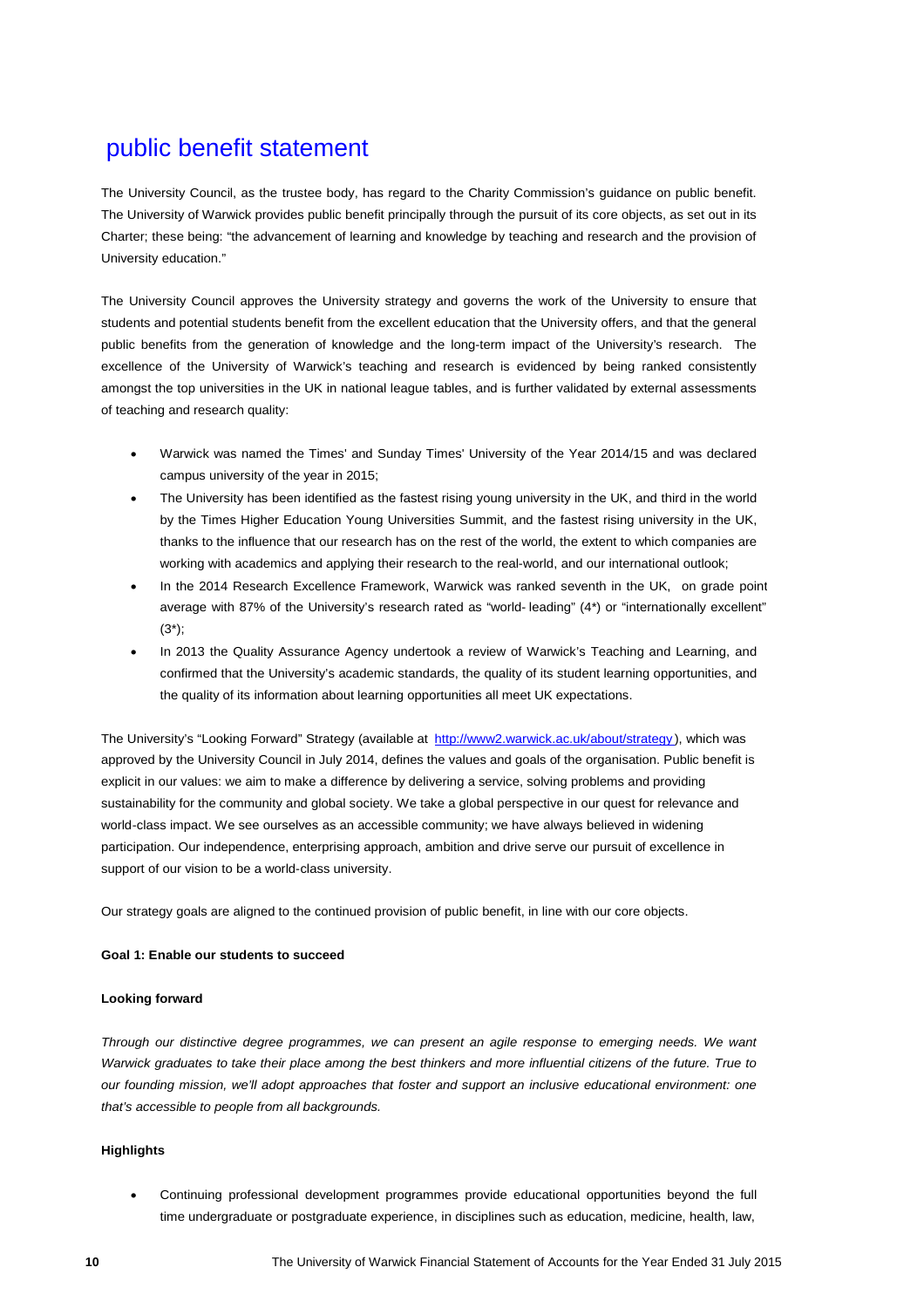(continued)

business and engineering. The University provides foundation and 2+2 degree programmes and has recently introduced two new Gateway to HE programmes. Each year, Warwick's certificate and short course programme attracts over a thousand registrations from the general public, predominantly from the local region.

- We prepare our students to contribute to society and in the workplace. Our graduates are in high demand: in 2014 Warwick was ranked as one of the top ten most targeted universities by the UK's leading graduate employers. We have developed innovative programmes in partnership with local employers (for example in the automotive industry), and we offer flexible and distance learning solutions to facilitate participation in life-long learning.
- We seek to ensure that, wherever possible, financial circumstances do not become a barrier to studying at Warwick. We offer means-tested packages of support for UK undergraduate students. Rent levels are set with reference to affordability, and scholarships are available for international and postgraduate students.
- In 2013 the University launched its Widening Participation Strategy, which is driven by our vision of becoming a recognised global leader in enhancing social diversity and participation in higher education. Current activities include: the UniTracks (formerly GOAL) programme (a national scheme supporting over 700 disadvantaged gifted and talented students aged 14 – 18 in achieving their potential and entering the most selective higher education courses), Pathways to Law (enabling 100 Year 12-13 pupils and their families each year to receive guidance on the study of law and careers in law, including work shadowing and mentoring) and the new Warwick Business School Foundation Year programme, which provides an entry route to management and accountancy courses for students from less advantaged backgrounds and has recruited its first cohort of 25 Students. The University is a member of the Realising Opportunities Scheme, whereby fifteen leading universities agree to work locally with the 'most able, least likely' Year 12 and 13 pupils to raise aspiration, awareness and achievement, and to then give additional consideration to applicants from any of the partner institutions in recognition of their engagement with the programme. The programme seeks to recruit an additional 800 students nationally each year.
- The University has strengthened its provision to support local students through activities to raise aspiration and attainment levels, engaging with learners from 30 targeted state secondary schools in Coventry and Warwickshire. In 2013 an intensive programme was developed and launched with the RSA Family of Academies, offering a suite of activities supporting the learner journey to higher education.
- The WMG Academy for Young Engineers opened in Coventry in September 2014. A second WMG Academy for Young Engineers in Solihull is scheduled to open in September 2016. The University has worked in partnership with local employers to develop a bespoke learning experience that is delivering technical, employability and business skills that will maintain manufacturing knowledge and excellence within the West Midlands region.
- Since 2013 the University has partnered with National Grid on the GetSkilled programme which provides employability training to young people in Coventry and Warwickshire who are not in education, employment or training.
- In spring 2015, the University launched the Warwick International Higher Education Academy, a new professional association for academic staff that aims to transform our students' experience through partnership and collaboration between educators and students. The Academy will seek to provide wider benefit by fostering collaboration between educators and students at Warwick, in the UK and internationally, to enrich professional practice in student engagement and evolving pedagogies.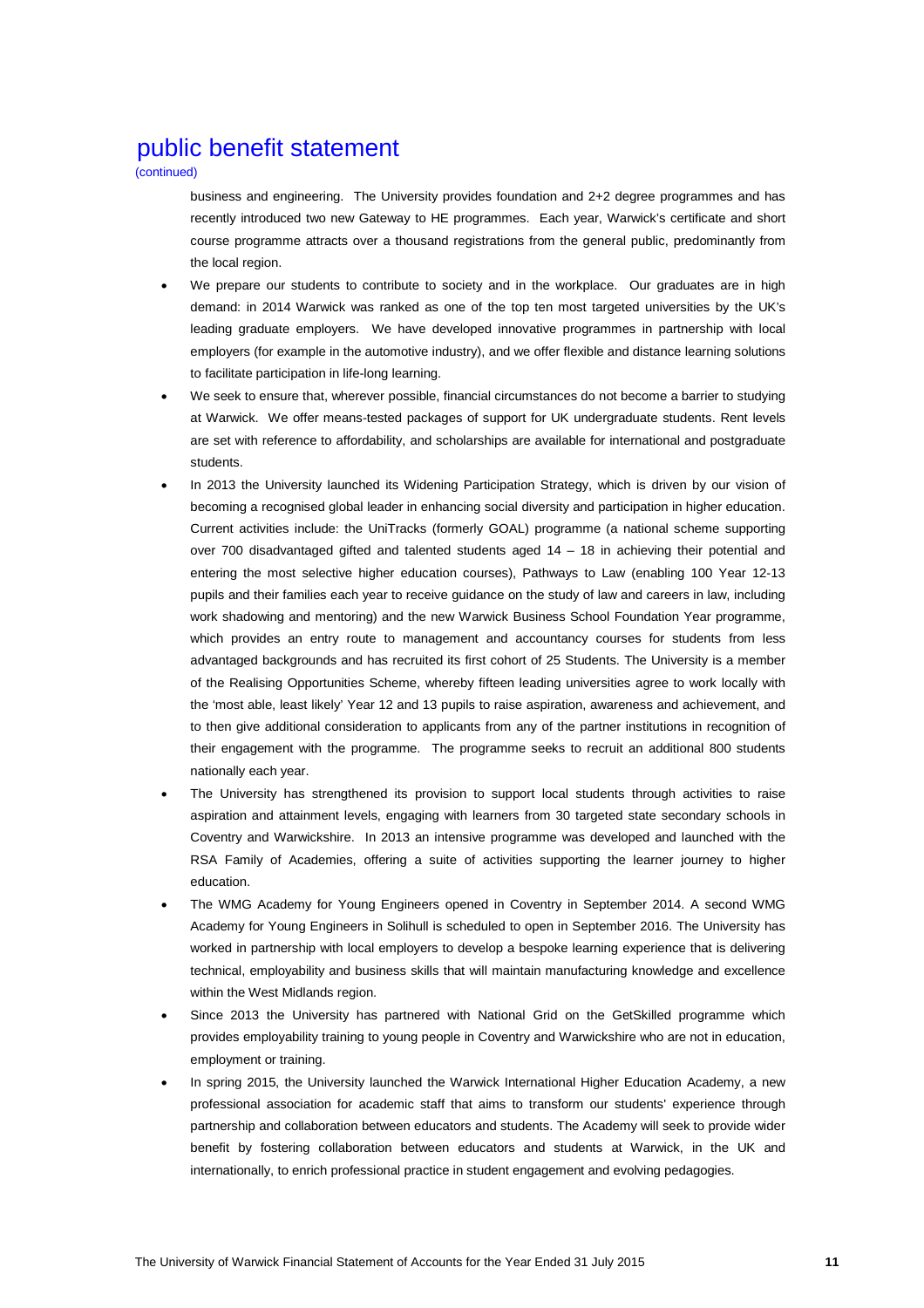(continued)

In 2011 the Trustees of the University of Warwick Science Park Foundation awarded £450,000 to the University of Warwick to support Widening Participation of which £355,000 has been spent as at the 31<sup>St</sup> July 2015. The funds have supported programmes designed to stimulate public understanding of the importance and relevance of Science and Technology to the needs of industry and society. A number of projects have been supported across Coventry and Warwickshire working primarily with schools, teachers, parents and children, involving 59 schools, 899 pupils and 53 teachers. All projects have shown significant improvements in participation and achievement since the projects began.

#### **Goal 2: Deliver world-class research**

### **Looking forward**

*As a globally connected, research-led university, we will try to be part of the solution to the world's pressing problems, and ensure that staff, students, teaching and research all have a positive impact on society at large – particularly with regards to knowledge transfer and policy making – and that the economic, social and cultural benefits of our research are properly highlighted.*

#### **Highlights**

The scale and impact of our research is growing, as we collaborate effectively on a global scale. For example:

- Warwick is one of five universities leading the prestigious new Alan Turing Institute, an EPSRC coordinated initiative. The Institute will promote the development and use of advanced mathematics, computer science, algorithms and big data for human benefit.
- A government grant of £12 million has funded the creation of a new centre to develop advanced technologies in synthetic biology. This research will help drive advances in pharmaceuticals, high-value and commodity chemicals, innovative treatments for disease, environmental bioremediation, and food security.
- In July 2014, Warwick was selected as the location to host the hub of the new national Advanced Propulsion Centre (APC). This £1 billion initiative between government and industry is intended to position the UK as a global centre of excellence for low carbon powertrain development and production.
- Warwick is one of six Midlands universities partnering in the Energy Research Accelerator (ERA), a multimillion research hub which will deliver a step change in energy research in critical areas such as thermal energy and energy storage.
- The Department of Sociology was awarded €1.5 million in ERC funding for a project on Environmental Justice and the Global Petrochemical Industry. The research will form the basis of a new resource to address the problem of 'information poverty' with regard to environmental health hazards.
- Our Global Research Priorities programmes addresses some of the most challenging problems facing the world today, providing a platform for multidisciplinary research in 10 key areas of international significance, from food to sustainable cities, energy to innovative manufacturing (details available at http://www2.warwick.ac.uk/research/priorities).
- We are committed to improving public access to our research findings. The Warwick Research Archive Project (WRAP, available at http://wrap.warwick.ac.uk/) is a free online repository service to provide access to our written research output (including journal articles and PhD theses). The University holds unique repositories, for example our Modern Records Centre (MRC), which has been designated an Outstanding Collection by the Museums, Libraries and Archives Council and holds nationally important archives for the study of social, economic and political history, mainly from the mid- 19th century onwards. The University's Knowledge Centre provides an on-line portal showcasing our research through articles and materials designed to be understood by interested members of the public, alumni and friends of the University.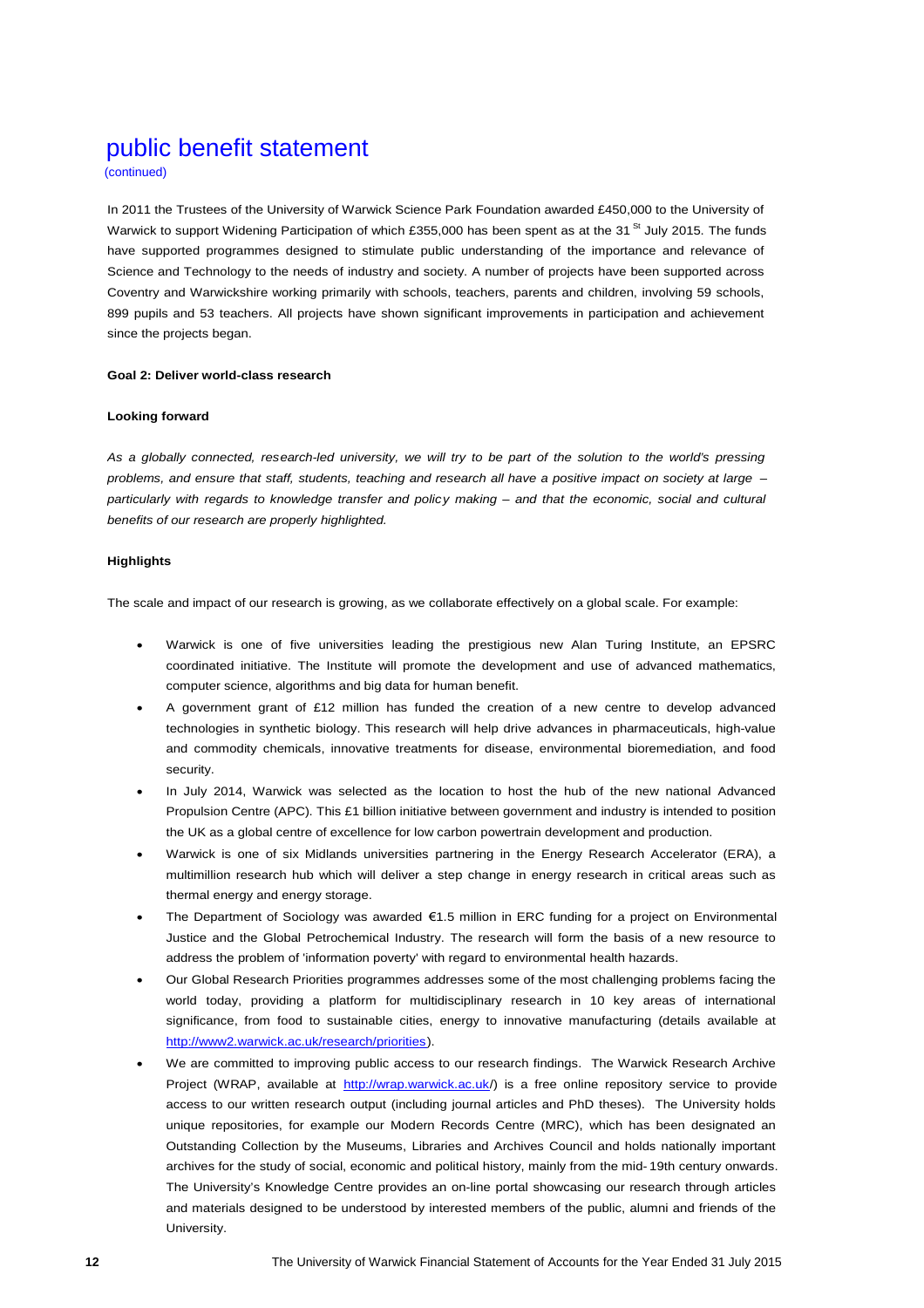(continued)

 Warwick Ventures Limited, a wholly owned subsidiary, oversees technology transfer and commercialisation of University research. Over the past 15 years it has launched 88 knowledge-based companies. Warwick's intellectual property is licensed to other companies in a wide range of industries.

#### **Goal 3: Secure our global position**

#### **Looking forward**

*We will optimise the scale, scope and reach of all our activities. We will develop collaborative research and teaching opportunities that will create the openings for our students and staff to function and excel as global citizens. We will deliver increased benefit from the applied translation of our research, especially in Medicine.*

### **Highlights**

- The Monash Warwick Alliance has enabled the development of research capacity in applied areas by bringing together the complementary strengths of the two institutions, including Polymer Chemistry and Healthcare improvement systems. In addition, the Alliance has enabled student exchanges to take place. To date, over 560 Monash and Warwick students have taken part in Alliance activities.
- Warwick in Africa is a well-established innovative, philanthropically funded programme, developed over nine years from a small student volunteering project to a multi-layered programme which supports learners and their teachers with Maths and English teaching in South Africa, Tanzania and Ghana. To date over 250,000 learners have benefitted from Warwick in Africa and over £2m has been raised in philanthropic income to support global outreach.
- Warwick in India provides tutorial support to approximately 300 Indian children per annum near Delhi in collaboration with the Laksh Foundation.
- Approximately 18% of Warwick students undertake work or study abroad and approximately 600 students per year come to Warwick on a full or partial exchange, enabling mobility, supporting employability and developing inter-cultural understanding.
- The Warwick Centre for Applied Health Research and Delivery (CAHRD) works in strategic partnership with the Liverpool School of Tropical Medicine (LSTM) to facilitate a global network which brings together individuals, disciplines and organisations to develop practical solutions to health needs. In particular CAHRD works with resource limited nations to transform health systems and improve the health of low income populations.
- The University is the only European academic partner in the Centre for Urban Science and Progress (CUSP) in New York. CUSP uses the City as its laboratory and classroom to help cities around the world become more productive, liveable, equitable and resilient.

#### **Goal 4: Engage our communities**

#### **Looking forward**

*We'll continue to develop students as valued members of our community, as leaders in their own right, and as citizens with a significant part to play in the future economic and global society. We'll remain true to the principles of Equality and Diversity, and Dignity at Work and Study.*

#### **Highlights**

Working closely with our Students' Union, as a University community we strive to provide holistic support mechanisms for our staff and students. Our campus life provides many opportunities for development and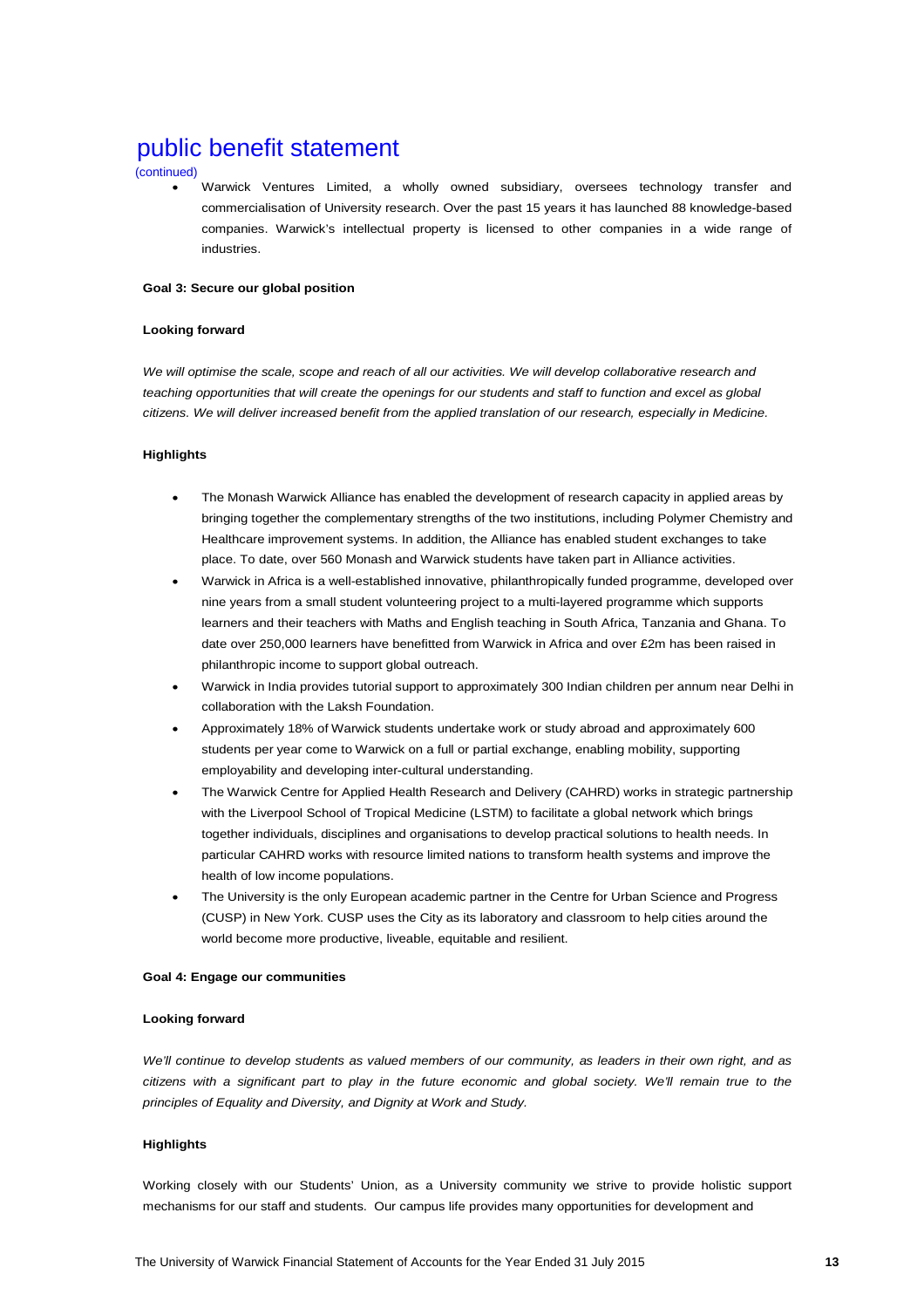### (continued)

enrichment. We promote equality and diversity, evidenced by our achievement of the HR Excellence in Research award; Athena SWAN awards, including an Institutional Silver Award making us one of only four institutions in the UK to hold this status; and our status as a Stonewall Diversity Champion.

- This year saw the launch of a set of initiatives to support the development and careers of women, to ensure even greater equality of experience and opportunity at Warwick.
- The Athena SWAN Charter recognises commitment to advancing women's careers in science, technology, engineering, maths and medicine (STEMM) employment in academia. This year, following the award of Bronze Athena status to Computer Science, all of our STEMM departments have an Athena award. Warwick Business School holds the Bronze Gender Equality Charter Mark.

### **Goal 5: Champion social, cultural and economic growth**

#### **Looking forward**

*We remain committed to driving social, cultural and economic growth through the quality of our graduates and the real difference they can make to their communities and sectors. We remain committed to working with local and national governments, and to working with other institutions to magnify our economic impact. Meanwhile, we'll keep supporting our students and staff in their volunteer work.*

### **Highlights**

- The University has this year launched a Chancellor's Commission; an independent inquiry established to consider the future role of University of Warwick in Coventry, Warwickshire and the wider region.
- The latest Regional Impact Study looks at the economic, social and cultural contribution made by the University of Warwick to the local region (http://www2.warwick.ac.uk/about/publications/regional\_impactregionfinal.pdf). The study estimated that the University contributes around £520m annually to the West Midlands economy.
- We liaise with local authorities and community organisations to make sure that the university has a positive impact on our locality, and that the community at large benefits from our facilities.
- The University is represented on the Coventry and Warwickshire Local Enterprise Partnership (CWLEP) at all levels, from the Board through to the individual Business Groups. The University has also seconded a member of staff part time to the CWLEP to support activities such as the refresh of the Strategic Economic Plan.
- The National Automotive Innovation Centre (NAIC) will provide a critical mass of research capability combining automotive expertise nationally and internationally. NAIC will provide a unique environment to foster collaboration, cohesion and cross-fertilisation of knowledge. Academic and industrial R&D teams will work together using state-of-the-art equipment and facilities to develop breakthrough designs, technologies and processes. NAIC will address the shortage of skilled R&D staff across the automotive supply chain, developing the talent required for the demands of emerging technologies and engaging future generations of engineers. £150 million is being invested in the NAIC capital building and its research activities through a long-term commitment between Jaguar Land Rover, Tata Motors European Technical Centre, WMG and the University of Warwick, along with an expanding network of supplier companies. The government (Higher Education Funding Council England) has also provided £15 million of funding to support the capital project
- The University of Warwick Science Park offers office and laboratory space to companies (including start-ups) in four locations across the West Midlands. It provides a supportive environment with access to research and resources from the University of Warwick and an experienced in-house business support team.
- The University's strategic emphasis on extra-curricular activity drives a high level of student engagement in volunteering, as well as clubs and societies. Our students give back to the community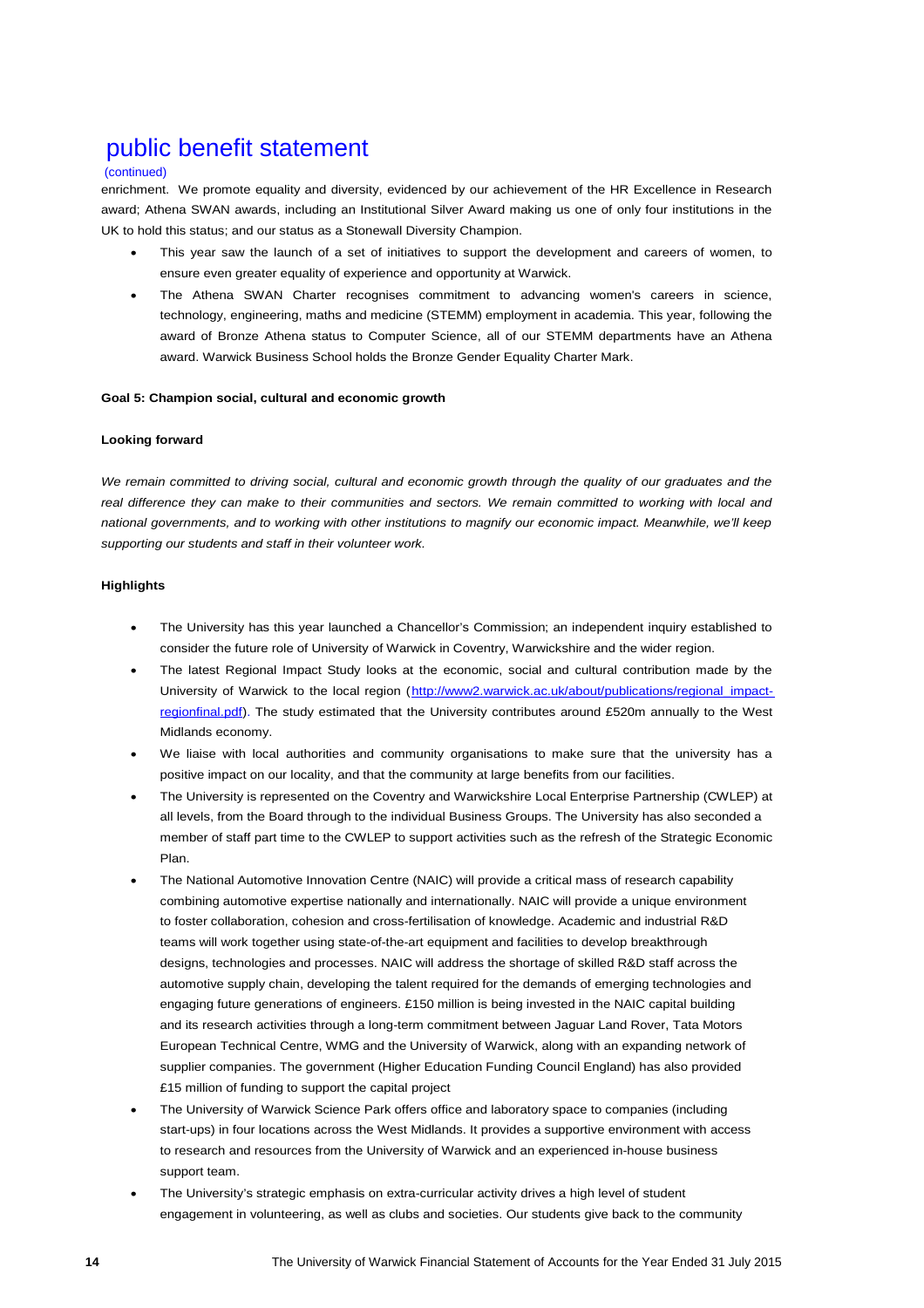(continued) directly through volunteering, and develop skills and attitudes that will enable effective citizenship and social capital.

- We provide support to our staff and students to engage regularly in volunteering opportunities through Warwick Volunteers (http://www2.warwick.ac.uk/about/community/volunteers)
- The Warwick Arts Centre is an important cultural centre for the region which is visited by around 250,000 members of the local community each year.

### **Goal 6: Secure our future sustainability**

### **Looking forward**

*As an organisation that manages its footprint and impact on the environment, we'll use this as a foundation to embed the broader principles of sustainability.*

### **Highlights**

- Socially responsible investment Our investments are managed in line with our Socially Responsible Investment Policy (SRIP, available at http://www2.warwick.ac.uk/services/finance/corporate\_information/socially\_responsible\_investment\_polic  $y$ ). The Council has this year resolved that the University should review annually the availability, financial viability and appropriateness of fossil free index-related funds for its investments in equities. Should these conditions be met, the University would then commit to replace the existing funds with investments in fossil free index-related funds in line with SRIP criterion of corporate behaviour leading to environmental degradation.
- We work in partnership with our staff and students to promote environmental sustainability. We have committed to achieving a significant reduction in our carbon emissions by 2020 (a 34% reduction against our 1990 emissions). Our travel and transport strategy includes practical measures to reduce scope three carbon emissions, and we work with local authorities and public transport providers to manage the impact of travel flows to and from our campus, whilst ensuring that it remains accessible.
- Students are encouraged to engage with sustainability issues through teaching and learning, including via the provision of optional modules, the establishment of a new undergraduate Global Sustainable Development degree, the Global Energy MBA, or a MSc in Sustainable Energy Technologies.
- Green Steps is an award-winning environmental sustainability educational programme developed in collaboration with our partner institution in Australia, Monash University. The Programme combines training and real world experience, developing the skills and knowledge of our students to effect environmental change through a practical, hands-on approach.
- A major project has transformed the University's road infrastructure, improving the efficiency, safety and environmental impact of transport to and around the campus. Improvements to bus travel are intended to encourage staff and students to use public transport.
- The Warwick campus has been recognised as one of the region's top cycling locations, having been awarded Gold Top Cycle Location in recognition of our investment in cycling, and our commitment to cyclists on campus. Recent work on campus cycling has included working with Sustrans to connect and extend the cycle route through campus to facilitate and encourage cycle access to the campus.
- The University promotes and monitors compliance with the highest standards of research ethics as embodied in UK regulation and practice.
- The nature of any funding offered to the University is carefully considered from an ethical perspective.

### The University of Warwick publication Essential Warwick (available at

http://www2.warwick.ac.uk/about/profile/essential\_warwick\_2015\_web.pdf) provides further information and case studies about our activities.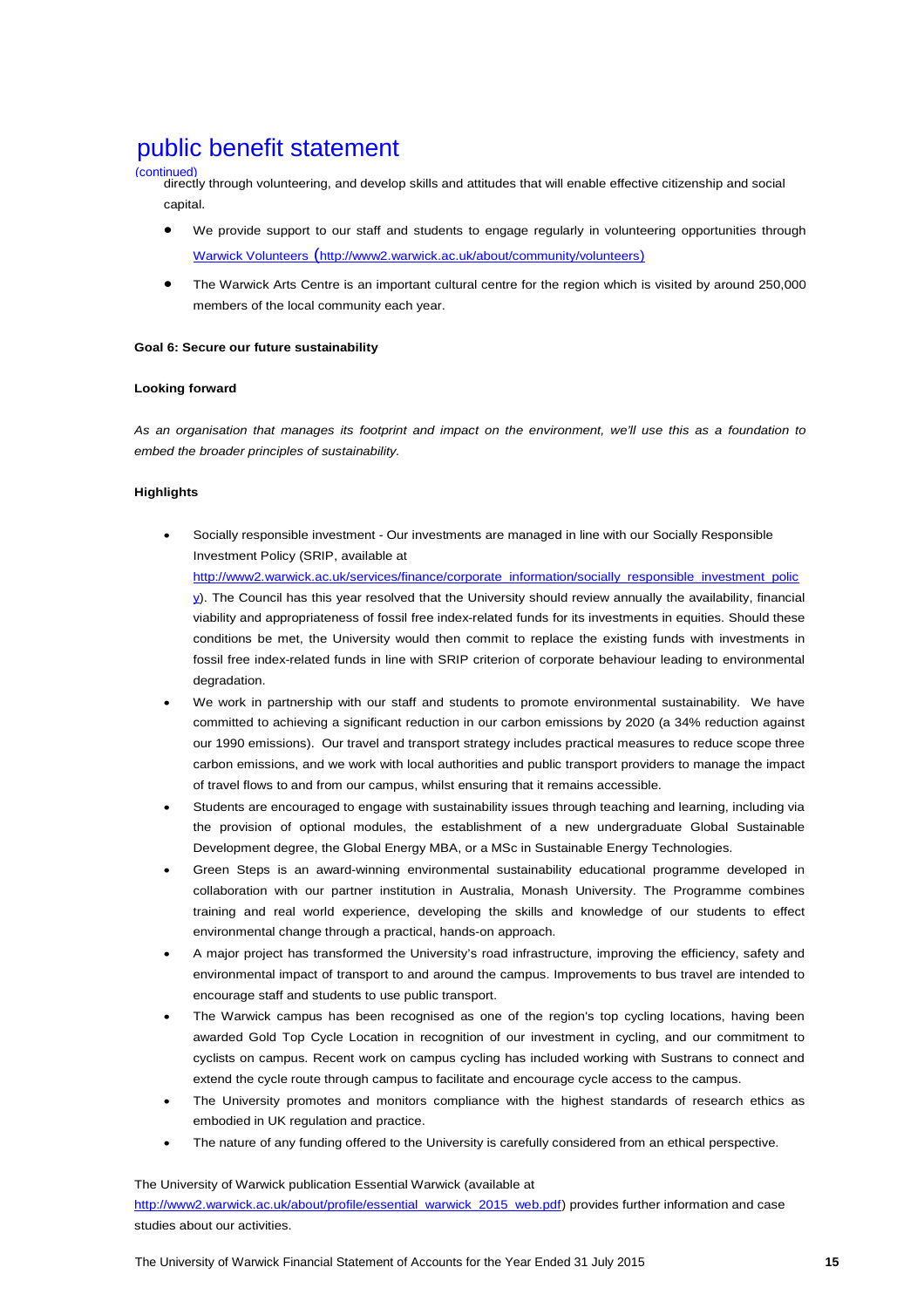### corporate governance

- 1. The University is an exempt charity whose principal regulator is the Higher Education Funding Council for England. The University's legal status derives from a Royal Charter originally granted in March 1965. Its objects, powers and framework of governance are set out in the Charter and its supporting Statutes.
- 2. The University conducts its business in accordance with the seven principles identified by the Committee on Standards in Public Life (selflessness, integrity, objectivity, accountability, openness, honesty and leadership) and with the guidance to universities that has been provided by the HEFCE and the Committee of University Chairs (CUC) in the Higher Education Code of Governance. The University is mindful of its charitable purpose and its strategy aims to encompass its public benefit role.
- 3. Under the provisions of the University's Charter and Statutes, the University is governed by its Council, whilst the Senate has oversight of academic matters. The Council is the executive governing body, responsible for the finance, property, investments and general business of the University, and for setting the general strategic direction of the institution. It has a majority of members from outside the University (described as lay members), from whom its Chair and the University Treasurer are drawn. Also included in its membership are representatives of the staff of the University and the student body. None of the lay members receive any payment, apart from the reimbursement of reasonable expenses, for the work that they do for the University.
- 4. The University Council approves its Code of Corporate Governance and Statement of Primary Responsibilities annually. A copy of the Code of Corporate Governance can be obtained from the University's website, and the Responsibilities of Council are set out on pages 20 and 21 of these accounts.
- 5. The Council meets at least five times each academic year. The Council is supported by a number of sub-committees, as outlined in its Code of Corporate Governance. Reports from each committee, as well as from the Senate, inform the work of the Council.
- 6. There were 25 members of the University Council in 2014/15. During the financial year ended 31 July 2015 (and continuing except where indicated), the following individuals were members of Council: Sir George Cox (Chair), Mr R Ankcorn (to 31 July 2015), Mr K Bedell-Pearce (Treasurer), Dame Fiona Caldicott, Ms V Cooke (Vice-Chair), Professor S Croft (Provost), Mr P Dunne (to 31 July 2015), Ms P Egan (to 31 July 2015), Ms T Elliott (to 31 July 2015), Dr J Ferrie, Mr J Higgins (to 31 July 2015), Mr G Howells, Professor Christina Hughes, Professor Christopher Hughes, Professor T Jones, Ms J MacNaughton (from 1 October 2014), Professor A Muthoo, Sir David Normington, Ms M Philbin (from 3 February 2015), Mr A Rivett, Mr M Temple, Professor P Thomas (to 31 July 2015), Professor Sir N Thrift (Vice-Chancellor and President), Ms C Turhan (to 31 July 2015), Professor P Winstanley; for the subsequent period from 1 August 2015 to the approval of these financial statements(and beyond): Dr N Bentley, Dr D Keith, Mr I Leigh and Mr O Rice.
- 7. The Senate is the academic authority of the University and draws its membership entirely from the staff and the students of the institution. Its role is to direct and regulate the teaching and research work of the university. Whilst the Council and the Senate have clearly defined functions and responsibilities, there is active consultation and interaction between the two bodies.
- 8. The principal academic and administrative officer of the University is the Vice-Chancellor and President who has a general responsibility to the Council for maintaining and promoting the efficiency and good order of the University. Under the terms of the formal Memorandum of Assurance and Accountability between the University and the Higher Education Funding Council for England, the Vice-Chancellor and President is the accountable officer of the University and in that capacity can be summoned to appear before the Public Accounts Committee of the House of Commons.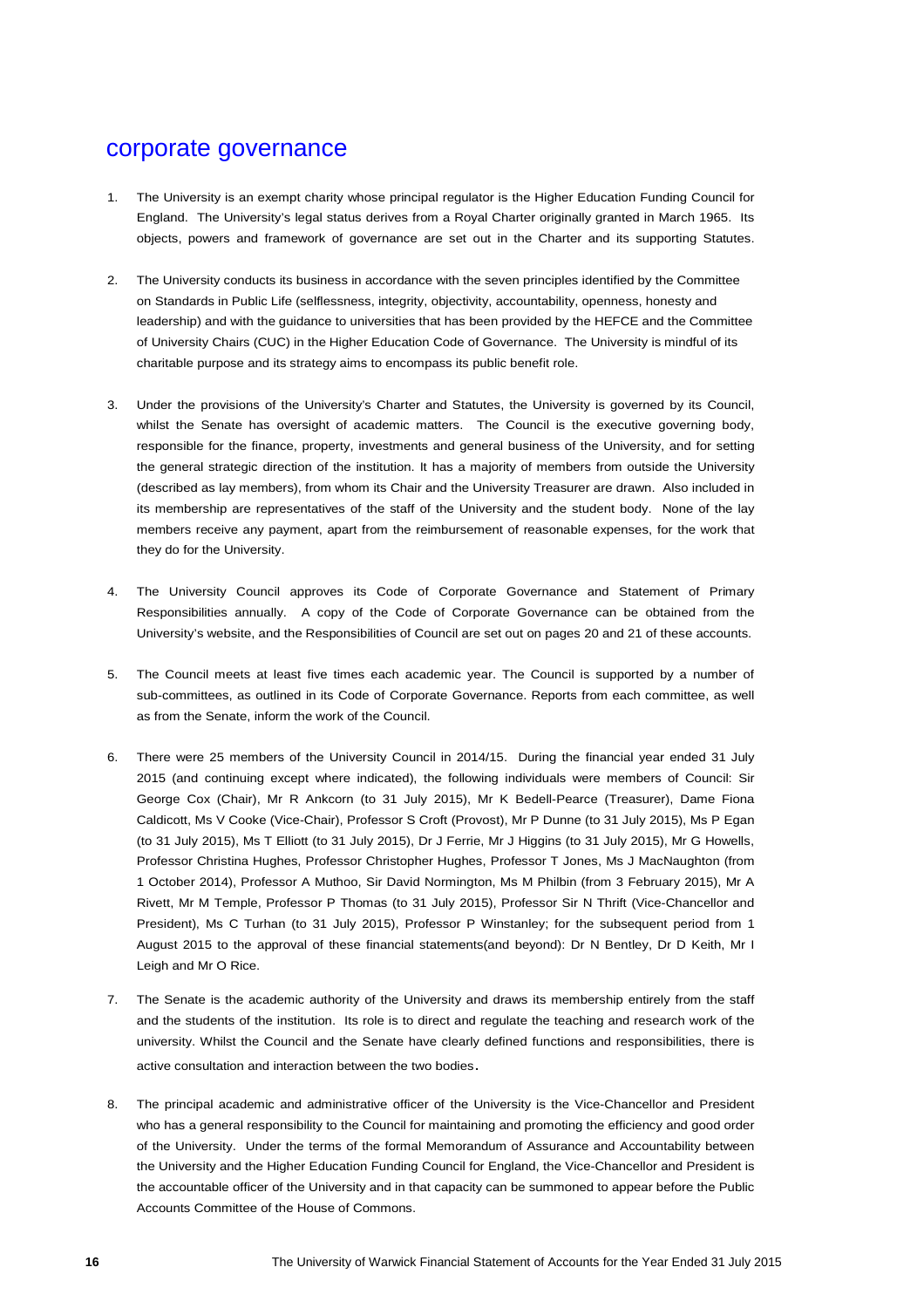### corporate governance

(continued)

- 9. As Chief Academic and Administrative Officer of the University, the Vice-Chancellor and President exercises considerable influence upon the development and implementation of institutional strategy, the identification and planning of new developments and the shaping of the institutional ethos. The Vice-Chancellor and President is supported by the Provost, the Registrar and Chief Operating Officer, and the Group Finance Director. The Executive of the University is supported by the Deputy Registrar, Pro-Vice-Chancellors and senior administrative officers
- 10. The Registrar and Chief Operating Officer is Secretary to the Council and to all University bodies and committees and plays a key role in the operation and conduct of Council business. The Registrar and Chief Operating Officer is supported by the Deputy Registrar and they provide advice to the Chair of Council on all matters of procedure and in respect of any matters where conflict, potential or real, may occur. All members of the governing body have access to the services of the Council Secretariat.
- 11. The University maintains a Register of Interests of members of the Council which may be consulted by arrangement with the Registrar and Chief Operating Officer. All members of the Council, and subcommittees, are requested to declare any conflicts of interest in relation to the agenda of each meeting.
- 12. Any enquiries about the constitution and governance of the University should be addressed to the Registrar and Chief Operating Officer.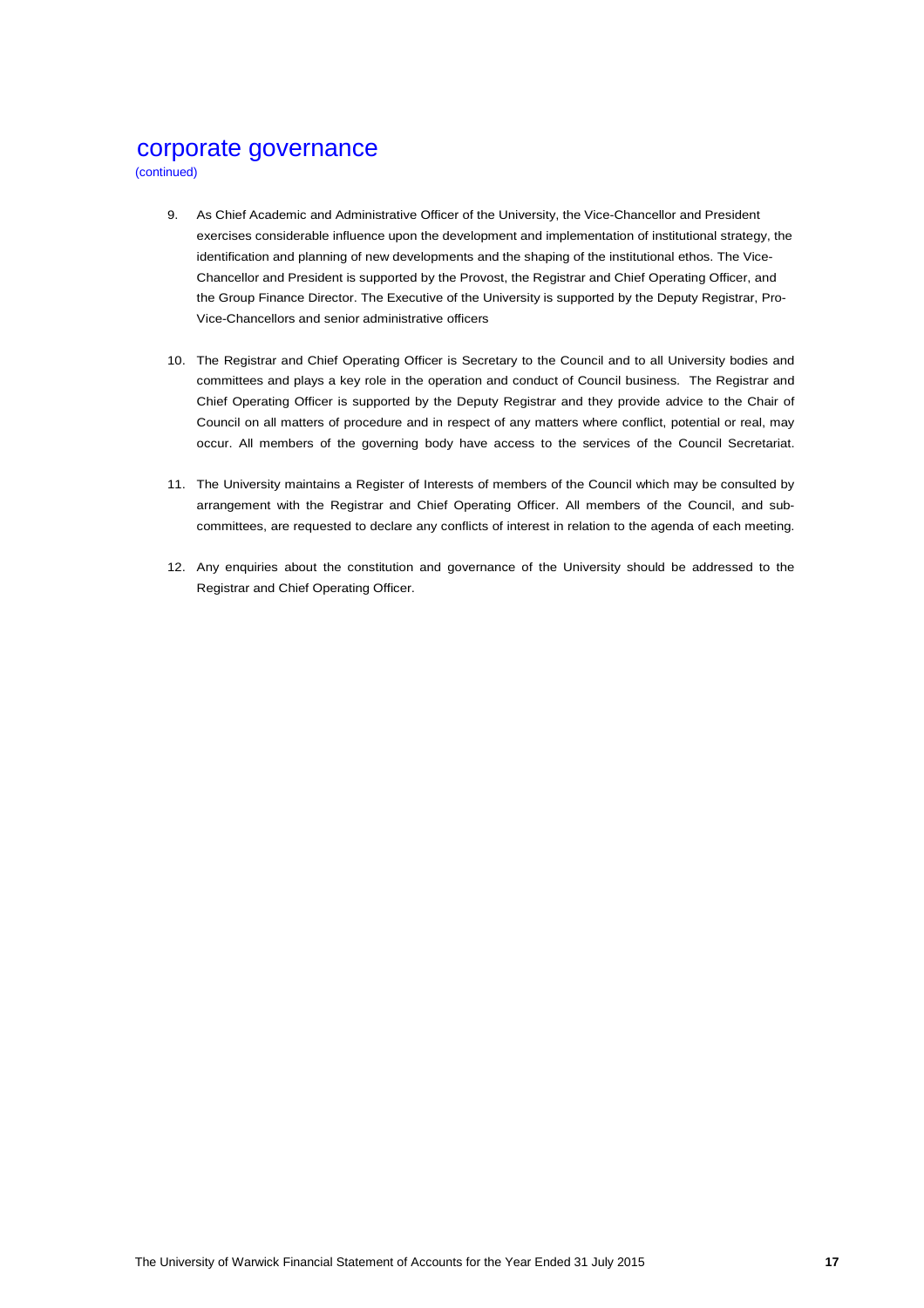### statement of internal control

The Council is responsible for maintaining a sound system of internal control that supports the achievement of the aims and objectives of the University, and the efficacy of its policies, whilst safeguarding the public and other funds and assets for which it has responsibility.

A system of control is designed to mitigate risk to a reasonable level rather than to eliminate all risk, and therefore can only provide reasonable and not absolute assurance of effectiveness. Key elements of the system of internal control, which are designed to discharge the responsibilities set out above, include the following:

- Approval of University strategy by the Council, whose membership includes a majority of external members, together with academic and non-academic representation.
- Monitoring the performance of the University through the annual consideration by the Council and other relevant committees of Key Performance Indicators.
- An annual and forward looking operating and capital planning process that combines top-down and bottom-up input, and is subject to challenge and scrutiny via a range of appropriately informed committees.
- Quarterly monitoring of financial performance and updates to forecast out-turns.
- Clearly defined requirements for control of expenditure, including the appointment of staff, investment and borrowings, together with comprehensive Financial Regulations and Procedures.

An Internal Audit function that undertakes investigative work to identify any areas of weakness in compliance with University policies and procedures, primarily based on an agreed audit plan, but also in response to the identification of emerging risks or in response to actual issues. The Head of Internal Audit also prepares an annual value for money report for consideration by the Audit Committee.

The Audit Committee, whose membership is entirely external, plays a key role in providing the Council with objective assurance that its system of internal control is effective. The Audit Committee provides termly reports to the Council, in addition to providing its formal opinions on the adequacy and effectiveness of Warwick's arrangements for risk management, control and governance, economy, efficiency and effectiveness (value for money), and the management and quality assurance of data submitted to the Higher Education Statistics Agency, the Student Loans Company, HEFCE and other bodies in its Annual Report to the Council.

- The Audit Committee provides challenge on operational, financial and risk matters coming before it and, where appropriate, monitors agreed actions to ensure that changes and recommendations are duly implemented.
- The Audit Committee receives regular reports from the Head of Internal Audit that provide an overview of internal control matters (in the main as set out in the agreed Internal Audit Plan), including an opinion on the adequacy and effectiveness of the University's systems of internal control, together with recommendations for improvements.
- Additionally, the Audit Committee considers an annual report from the Head of Internal Audit that provides and evidences his/her opinion that the University has adequate and effective arrangements for economy, efficiency and effectiveness (value for money) as well as risk management, control and governance, in addition to a report summarising the data management and returns assurance processes.
- The Audit Committee meets on an annual basis with Internal Audit as well as External Audit without University management being present.
- The Audit Committee also receives periodic reports on the management of the University's significant risks and on specific areas of internal control.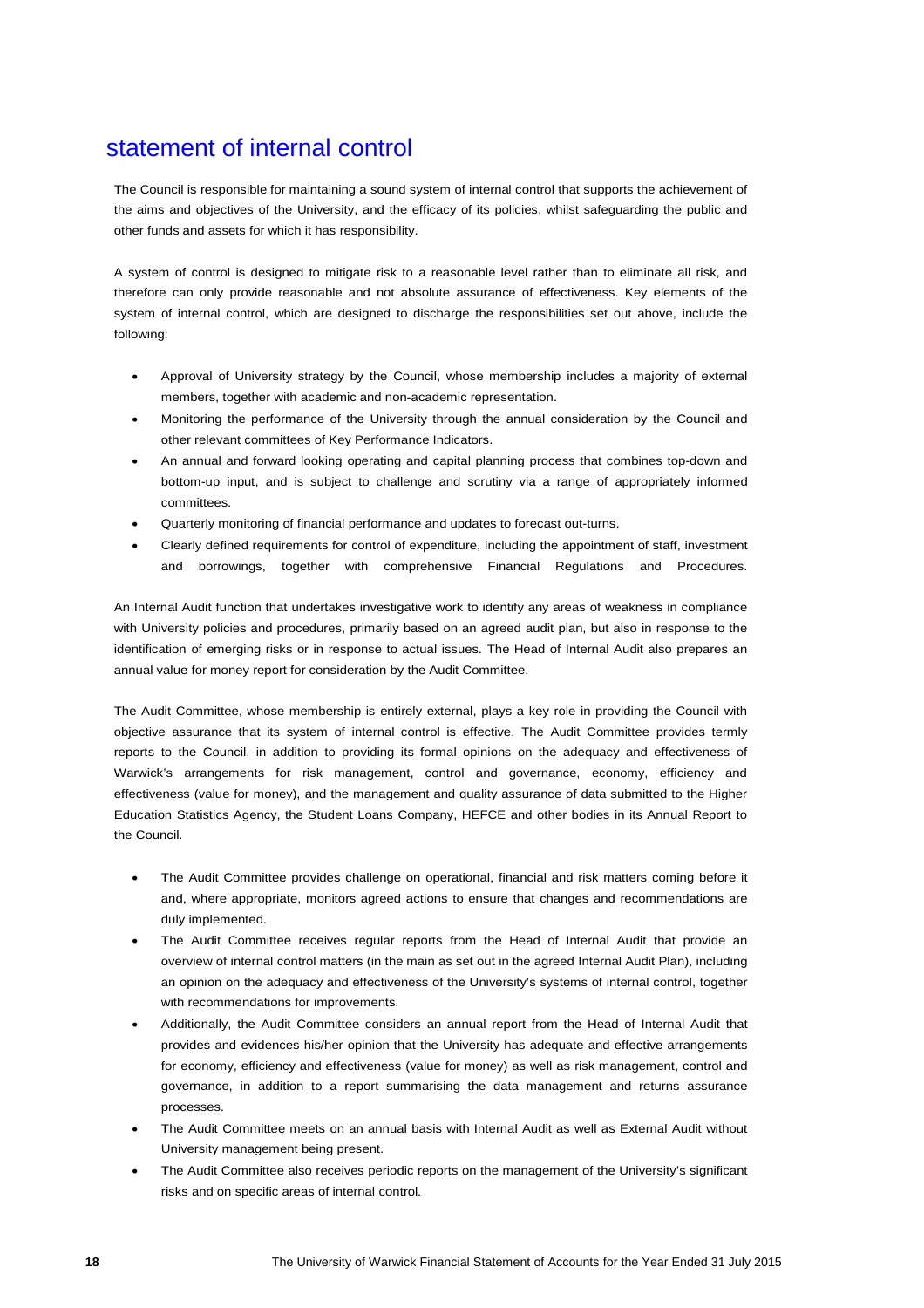### statement of internal control

(continued)

The Audit Committee has oversight of the University's risk management strategy and policy on behalf of the Council. A revised articulation of the University's Risk Management Policy was approved by the Council in February 2015. The revised policy better reflects current risk management practice, in a format that is intended to be more accessible to managers and leaders.

- The University operates a system of risk management designed to identify the significant risks to the achievement of the University's strategy, to evaluate the nature and extent of those risks and to manage them effectively.
- The Council holds ultimate responsibility for ensuring the effective and efficient management of institutional risk. The Council monitors formally the institutional risk profile twice a year and is ultimately responsible for the University's key risks.
- The Senate maintains an oversight of all academic risks facing the institution. The Senate undertakes horizon scanning and 'blue skies' activities in relation to academic risk identification.
- The Steering Committee has responsibility for the initial identification and oversight of risks associated with the University Strategy, as well as monitoring key institutional financial and strategic/capital project risks. It has the oversight of resource prioritisation in a risk/opportunity context. The Steering Committee undertakes regular horizon scanning and 'blue skies' activities in relation to strategic risk identification.
- The Academic Resourcing Committee, Administrative and Professional Services Group, and Campus and Commercial Services Group consider departmental risk assessments, maintain oversight of key department risks throughout the year, and escalate those that could have significant institutional impact.
- The Operational Risk Management Group (ORMG) supports the Steering Committee through its responsibility for operational and compliance risk identification, analysis, evaluation and monitoring. The ORMG encourages the development of University and departmental business continuity plans, and monitors the University's insurance portfolio.
- Heads of Department and individual risk owners are responsible for the consideration and dynamic management of risk within their remit.
- The University recognises the need to identify, understand and manage the risks inherent in the changing operating environment, and in developing strategies in response, and therefore consideration of risk is explicit in the development and implementation of strategy, and is required as part of any business case and as part of the management of institutional projects.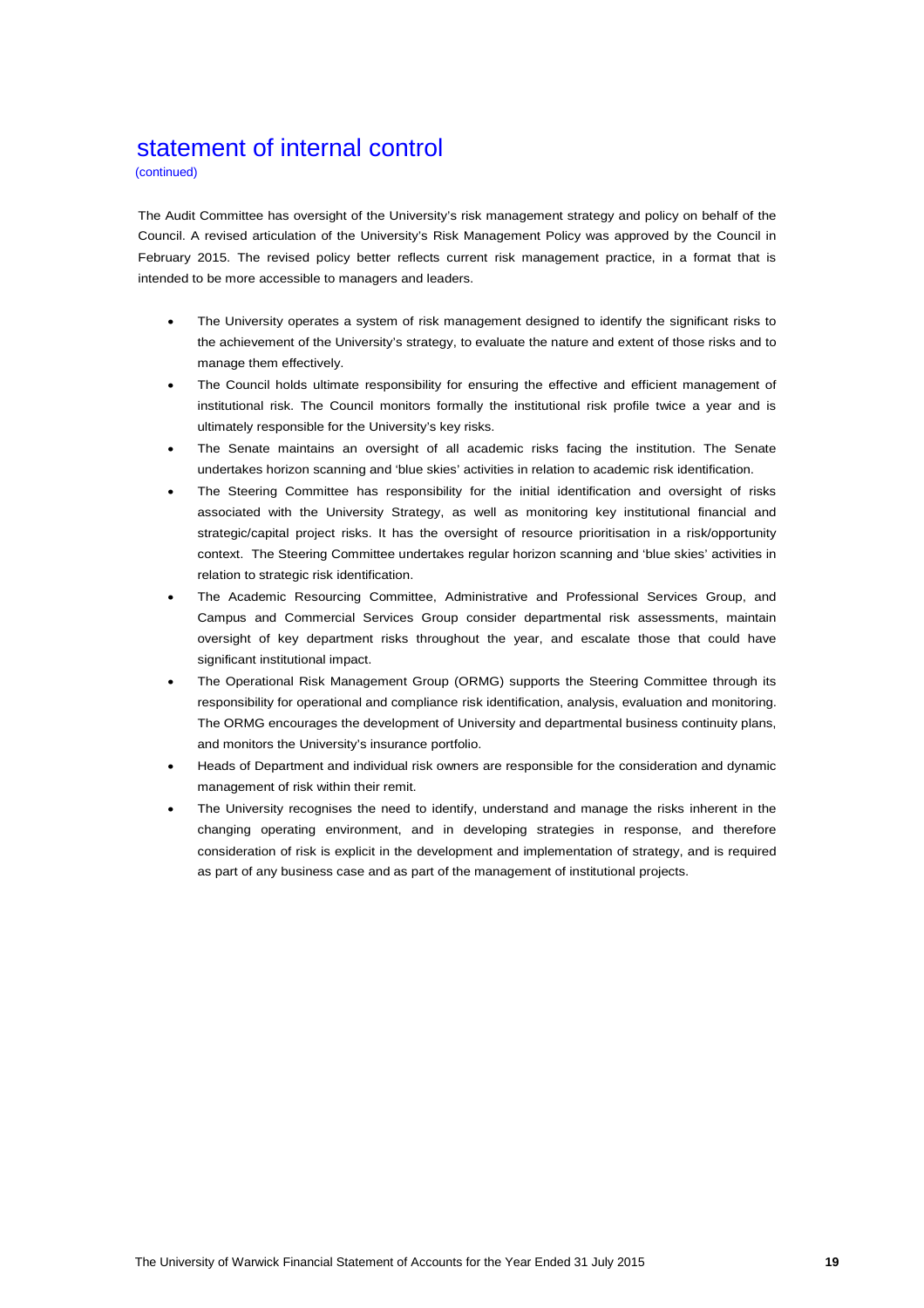### statement of primary responsibilities of the council

of the University of Warwick

This Statement is based on the Model Statement contained in the Higher Education Code of Governance published by the Committee of University Chairs, adapted to reflect the powers and responsibilities that the Council of the University of Warwick derives from the University Statutes.

The Council is the governing body of the University and its members are the trustees of the University in relation to the University's status as an exempt charity. Subject to the powers of the Senate as provided for in the University Statutes, it has ultimate responsibility for the affairs of the University. It is responsible for reviewing the work of the University and taking such steps as it thinks proper for the purpose of advancing the interests of the University, maintaining its efficiency, encouraging teaching, the pursuit of learning and the prosecution of research and providing for the recreation and well-being of students.

Consistent with the University's constitution, the primary responsibilities of the University Council are as follows:

- 1. To enable the University to achieve and develop its mission and primary objectives of learning, teaching and research. The Council is responsible for approving and for keeping under review the University's long-term and strategic plans, including key performance indicators, and for ensuring that these meet the interests of the University's stakeholders and beneficiaries.
- 2. To appoint the Vice-Chancellor and President as Chief Academic and Administrative Officer of the University and the HEFCE Accountable Officer and to put in place suitable arrangements for monitoring his/her performance.
- 3. To delegate authority to the Vice-Chancellor and President for the effective academic, corporate, financial, estate and human resource management of the University.
- 4. To establish and keep under regular review the policies, procedures and limits within such management functions as shall be undertaken by and under the authority of the Vice-Chancellor and President.
- 5. To ensure the establishment and monitoring of systems of control and accountability, including financial and operational controls and risk assessment, and clear procedures for handling internal grievances and for managing conflicts of interest.
- 6. To ensure that processes are in place to monitor and evaluate the performance and effectiveness of the University against its plans and approved key performance indicators. Where possible and appropriate, these shall be benchmarked against other comparable institutions.
- 7. To establish processes to monitor and evaluate the performance and effectiveness of the Council and the University's systems of governance and decision making.
- 8. To conduct its business in accordance with best practice in higher education corporate governance, with the principles of public life drawn up by the Committee on Standards in Public Life, and with due regard to the Charity Commission's guidance on public benefit.
- 9. To safeguard the good name and values of the University and to be responsible for the ethical governance of the University.
- 10. To appoint the Secretary to the Council and to ensure that, if the person appointed has managerial responsibilities in the institution, there is an appropriate separation in the lines of accountability.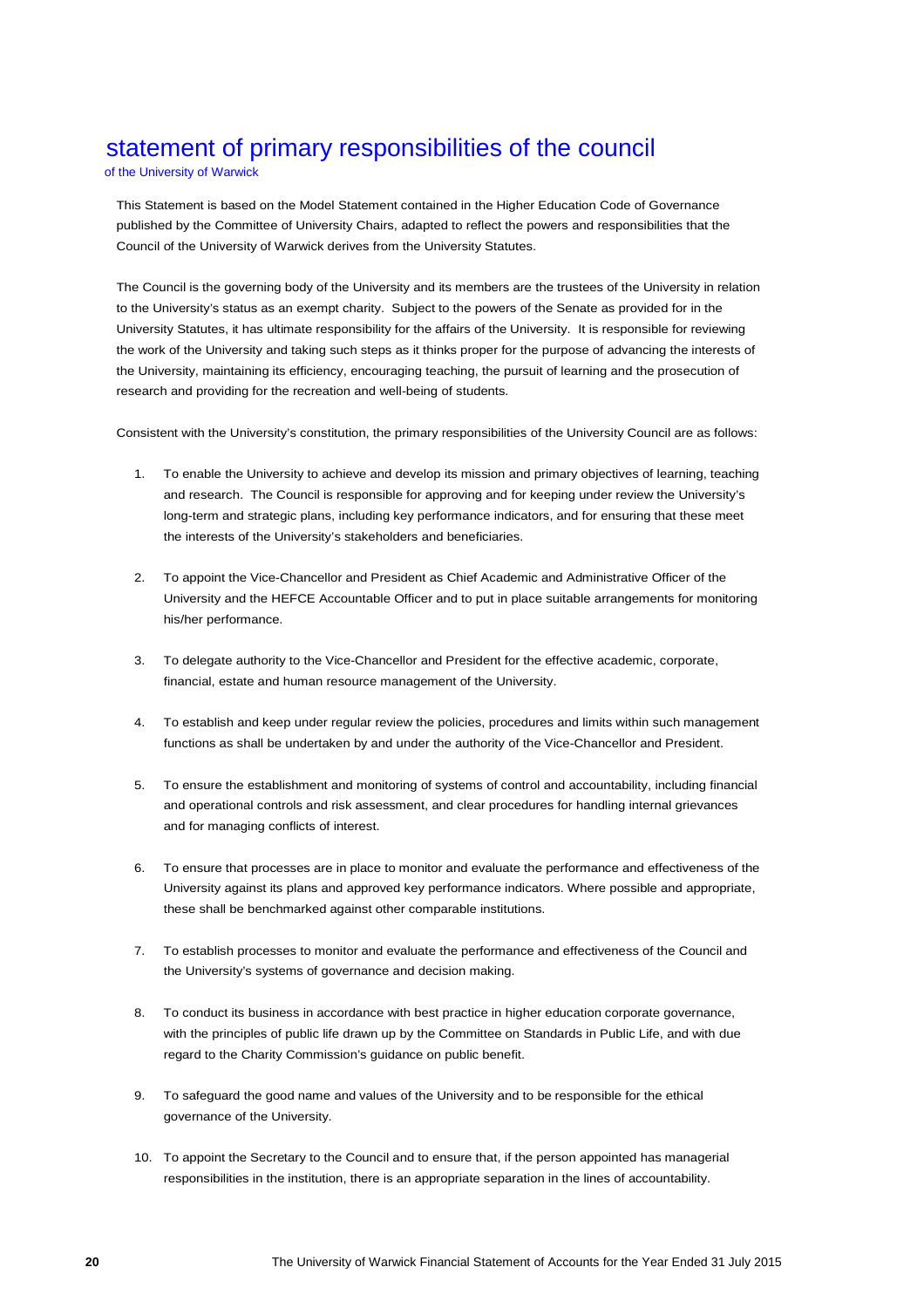### statement of primary responsibilities of the council

of the University of Warwick (continued)

- 11. To be the employing authority for all staff in the University and to establish a human resources strategy for the University.
- 12. Subject to the powers of the Senate, to be the principal financial and business authority of the University, to ensure that proper books of account are kept and, to approve the University's annual budget and financial statements and to have overall responsibility for the University's assets, property and physical estate.
- 13. To be the University's legal authority and to ensure that systems are in place for meeting all the University's legal obligations, including those arising from contracts and other legal commitments made in the University's name. The Council is responsible for determining regulations for the custody and use of the common seal of the University.
- 14. To act as trustee for any property, legacy, endowment, bequest or gift in support of the work and welfare of the University.
- 15. To be responsible for effective planning, ongoing control, monitoring and review of the University's health and safety management procedures.
- 16. To approve changes to University Statutes and to ensure that the University's constitution is followed at all times and that appropriate advice is available to enable this to happen.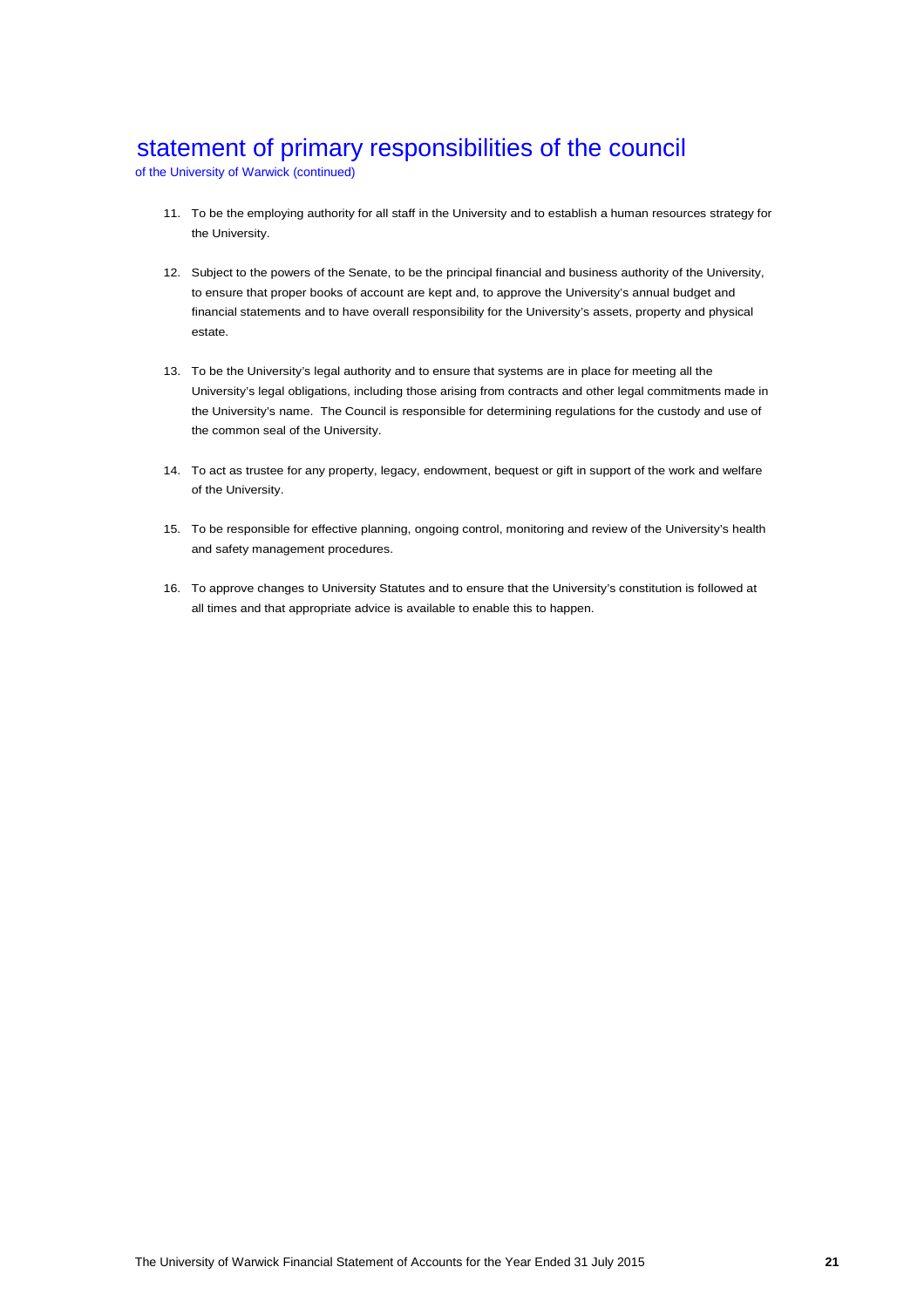### independent auditor's report

to the Council of the University of Warwick

We have audited the group and University financial statements (the ''financial statements'') of the University of Warwick for the year ended 31 July 2015 which comprise the accounting policies, the Consolidated Income and Expenditure Account, the Consolidated and University Balance Sheets, the Consolidated Cash Flow Statement, the Consolidated Statement Total Recognised Gains and Losses and the related notes. The financial reporting framework that has been applied in their preparation is applicable law and United Kingdom Accounting Standards (United Kingdom Generally Accepted Accounting Practice).

This report is made solely to the Council, in accordance with the Charters and Statutes of the University. Our audit work has been undertaken so that we might state to the Council those matters we are required to state to it in an auditor's report and for no other purpose. To the fullest extent permitted by law, we do not accept or assume responsibility to anyone other than the Council for our audit work, for this report, or for the opinions we have formed.

### respective responsibilities of the University's Council and auditor

As explained more fully in the Statement of Primary Responsibilities of Council, set out on pages 20 and 21, the Council is responsible for the preparation of financial statements which give a true and fair view. Our responsibility is to audit, and express an opinion, on the financial statements in accordance with applicable law and International Standards on Auditing (UK and Ireland). Those standards require us to comply with the Auditing Practices Board's Ethical Standards for Auditors.

### scope of the audit of the financial statements

An audit involves obtaining evidence about the amounts and disclosures in the financial statements sufficient to give reasonable assurance that the financial statements are free from material misstatement, whether caused by fraud or error. This includes an assessment of: whether the accounting policies are appropriate to the group's and University's circumstances and have been consistently applied and adequately disclosed; the reasonableness of significant accounting estimates made by the Council; and the overall presentation of the financial statements. In addition, we read all the financial and non-financial information in the Statement of Accounts to identify material inconsistencies with the audited financial statements and to identify any information that is apparently materially incorrect based on, or materially inconsistent with, the knowledge acquired by us in the course of performing the audit. If we become aware of any apparent material misstatements or inconsistencies we consider the implications for our report.

### opinion on financial statements

In our opinion the financial statements:

- give a true and fair view of the state of the affairs of the Group and University as at 31 July 2015 and of the Group's income and expenditure, recognised gains and losses and cash flows for the year then ended;
- have been properly prepared in accordance with United Kingdom Generally Accepted Accounting Practice and with the 2007 Statement of Recommended Practice – Accounting for Further and Higher Education; and
- meet the requirements of HEFCE's *Accounts direction to higher education institutions for 2014-15 financial statements*.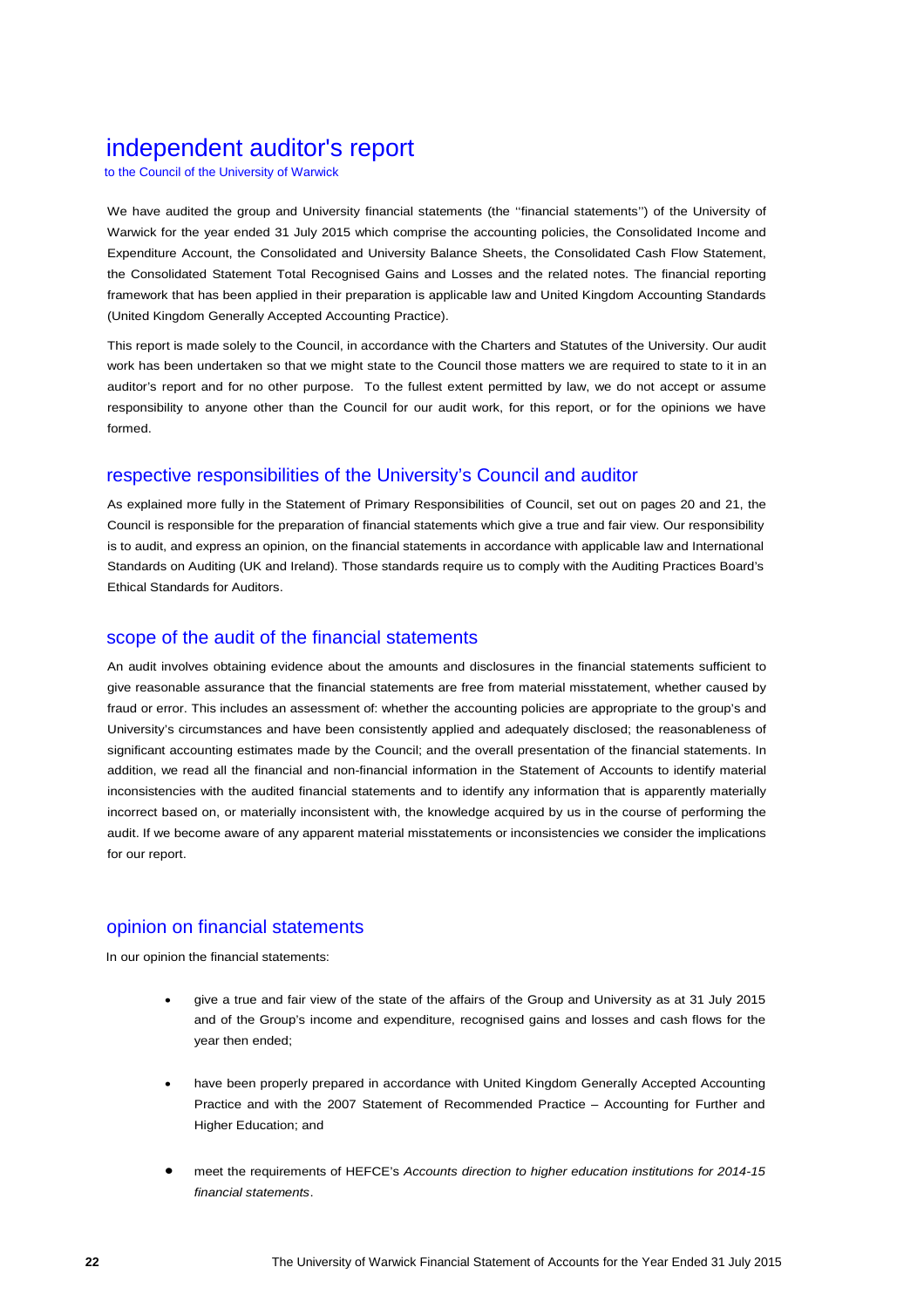### independent auditor's report

to the Council of the University of Warwick (continued)

### opinion on other matters prescribed in the HEFCE Audit Code of Practice issued under the Further and Higher Education Act 1992

In our opinion, in all material respects:

- funds from whatever source administered by the University for specific purposes have been properly applied to those purposes and managed in accordance with relevant legislation;
- funds provided by HEFCE have been applied in accordance with the Memorandum of Assurance and Accountability and any other terms and conditions attached to them; and
- the corporate governance and internal control requirements of HEFCE's *Accounts direction to higher education institutions for 2014-15 financial statements* have been met.

**Michael Rowley for and on behalf of KPMG LLP, Statutory Auditor** *Chartered Accountants* One Snowhill Snow Hill Queensway Birmingham B4 6GH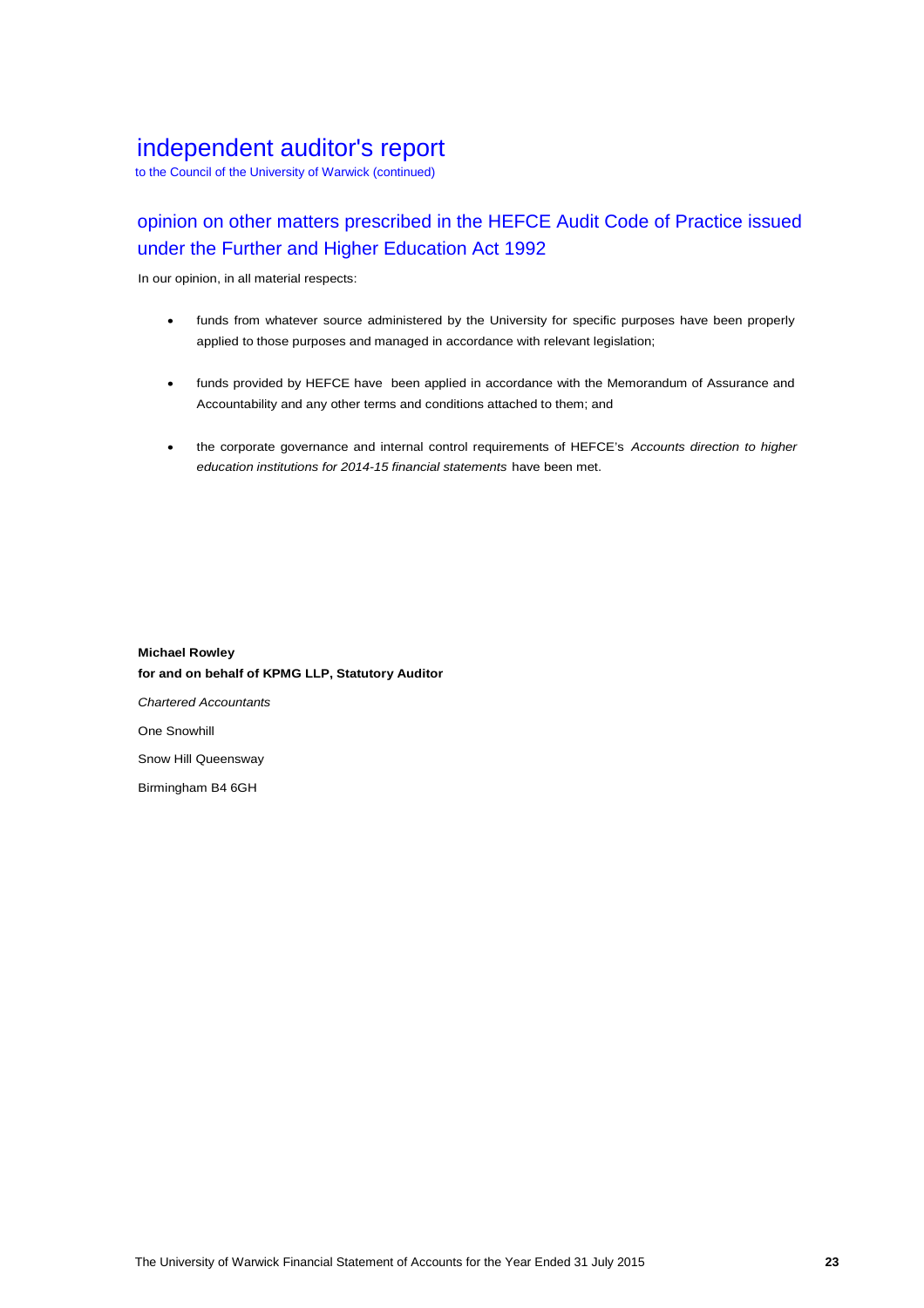#### 1 Accounting Convention

The financial statements have been prepared under the historical cost convention and in accordance with the 2007 Statement of Recommended Practice (SORP): Accounting for Further and Higher Education, and applicable Accounting Standards.

#### 2 Acquisitions

Acquisitions have been accounted for using the acquisition method of accounting.

### 3 Basis of Consolidation

The consolidated financial statements include the financial statements of the University, its subsidiary undertakings, the University of Warwick Foundation and its subsidiary, and the University's share of associated undertakings. Intra-group transactions are eliminated on consolidation. The consolidated financial statements do not include those of Warwick Students' Union and subsidiaries of the Union, as these are separate organisations in which the University has no control or significant influence over policy decisions.

#### 4 Recognition of Income

Income from government grants and other specific grants and research grants and contracts is included to the extent of the expenditure incurred during the year, together with any related contributions towards overhead costs. Income from tuition fees is recognised in the period for which it is receivable and includes all fees chargeable to students or their sponsors, e.g. National Health Service. Fee income is recognised net of fee waivers and the cost of any other fee discounts or bursaries made by the University are included as expenditure. Income from other services rendered is included to the extent of completion of the contract or services concerned and is measured at the fair value of the consideration receivable.

Donations with restrictions are recognised when relevant conditions are met; in many cases recognition is directly related to expenditure incurred on specific purposes. Donations which are to be retained for the benefit of the institution are recognised in the Statement of Total Recognised Gains and Losses and in endowments; other donations are recognised by inclusion as other income in the Income and Expenditure Account.

Endowment and investment income is credited to the Income and Expenditure Account on a receivable basis. Income from restricted endowments not expended in accordance with the restrictions of the endowment, is transferred from the Income and Expenditure Account to restricted endowments. Any realised gains and losses from dealing in the related assets are retained within the endowment in the balance sheet. Increases or decreases in value arising on the revaluation of endowment assets ie: the appreciation or depreciation of endowment assets, is added to or subtracted from the funds concerned and accounted for through the balance sheet by debiting or crediting the endowment asset, crediting or debiting the endowment fund and is reported in the Statement of Total Recognised Gains and Losses.

### 5 Agency Arrangements

Funds that the University receives and disburses as paying agent on behalf of a funding body are excluded from the income and expenditure of the institution where the University is exposed to minimal risk or enjoys minimal economic benefit related to the transaction.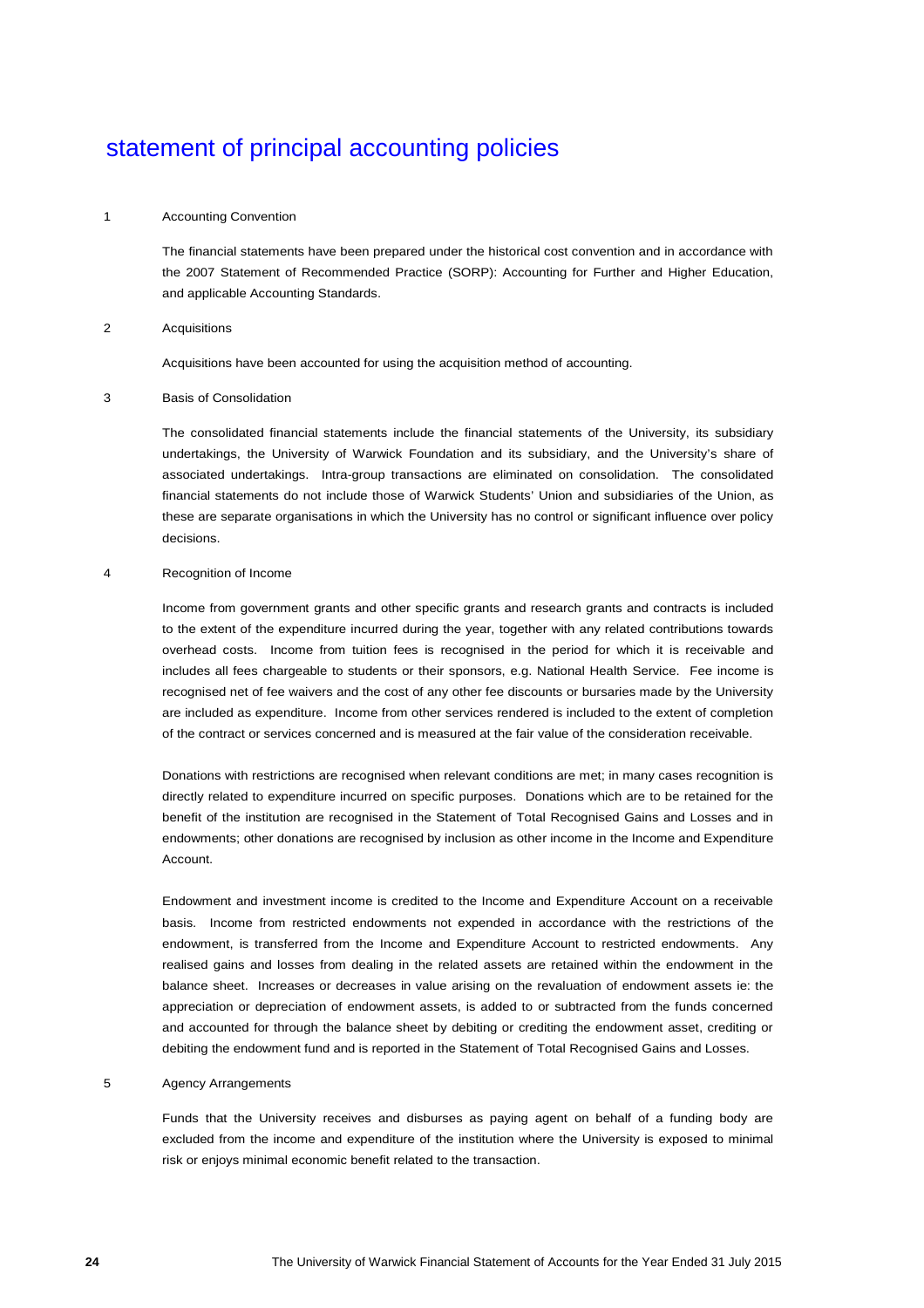(continued)

### 6 Pension Schemes

### *Universities Superannuation Scheme (USS)*

The University participates in the Universities Superannuation Scheme (USS), a defined benefit scheme which is contracted out of the State Second Pension (S2P). The Final Salary scheme will be closed on the 31<sup>st</sup> March 2016. The assets of the Scheme are held in a separate trustee-administered fund. Because of the mutual nature of the Scheme, the scheme's assets are not hypothecated to individual institutions and a scheme-wide contribution rate is set. The University is therefore exposed to actuarial risks associated with other institution's employees and is unable to identify its share of the underlying assets and liabilities of the Scheme on a consistent and reasonable basis and therefore, as required by FRS 17 "Retirement Benefits", accounts for the Scheme as if it were a defined contribution scheme. As a result, the amount charged to the Income and Expenditure Account represents the contributions payable to the Scheme in respect of the accounting period.

#### *University of Warwick Pension Scheme*

The Defined Benefit (DB) section of the University's own scheme, an exempt approved pension scheme, provides retirement benefits (based on final pensionable salary), lump sum and spouse's death-in-service benefits. The scheme is set up under trust and the assets are held in a separate trustee-administered fund. Pension costs are assessed in accordance with the advice of the actuary, based on the latest actuarial valuation of the scheme, and are accounted for as a defined benefit scheme in accordance with FRS 17, on the basis of charging the cost of providing pensions over the period during which the University benefits from the employees' services. The pension scheme surplus (to the extent that it is recoverable), or deficit, is recognised in full. The movement in the scheme surplus/deficit is split between operating charges, finance items and, in the Statement of Total Recognised Gains and Losses, actuarial gains and losses. The DB section of the scheme was closed to new recruits on 1 April 2010.

From 1 April 2010 the University introduced a new Defined Contribution (DC) section to its own scheme, for those eligible members who are not members of the DB section. The DC section of the scheme is operated as a separate defined contribution pension scheme, with members contracted in to the state pension scheme. Employer contributions to this section of the scheme are accounted for through the Income and Expenditure Account of the University at the time that payment to the external provider is accrued as due.

A small number of staff remain in other pension schemes.

#### 7 Foreign Currencies

Transactions denominated in foreign currencies are recorded at the average rate of exchange ruling for each month. Monetary assets and liabilities denominated in foreign currencies are recorded at the closing rate of exchange ruling at the year end. The resulting exchange differences are dealt with in the determination of income and expenditure for the financial year.

#### 8 Leases

Fixed assets held under finance leases and the related lease obligations are recorded in the Balance Sheet at the fair value of the leased assets at the inception of the lease. The excess of lease payments over recorded lease obligations are treated as finance charges which are amortised over each lease term to give a constant rate of charge on the remaining balance of the obligations. Rental costs under operating leases are charged to expenditure in equal annual amounts over the periods of the leases.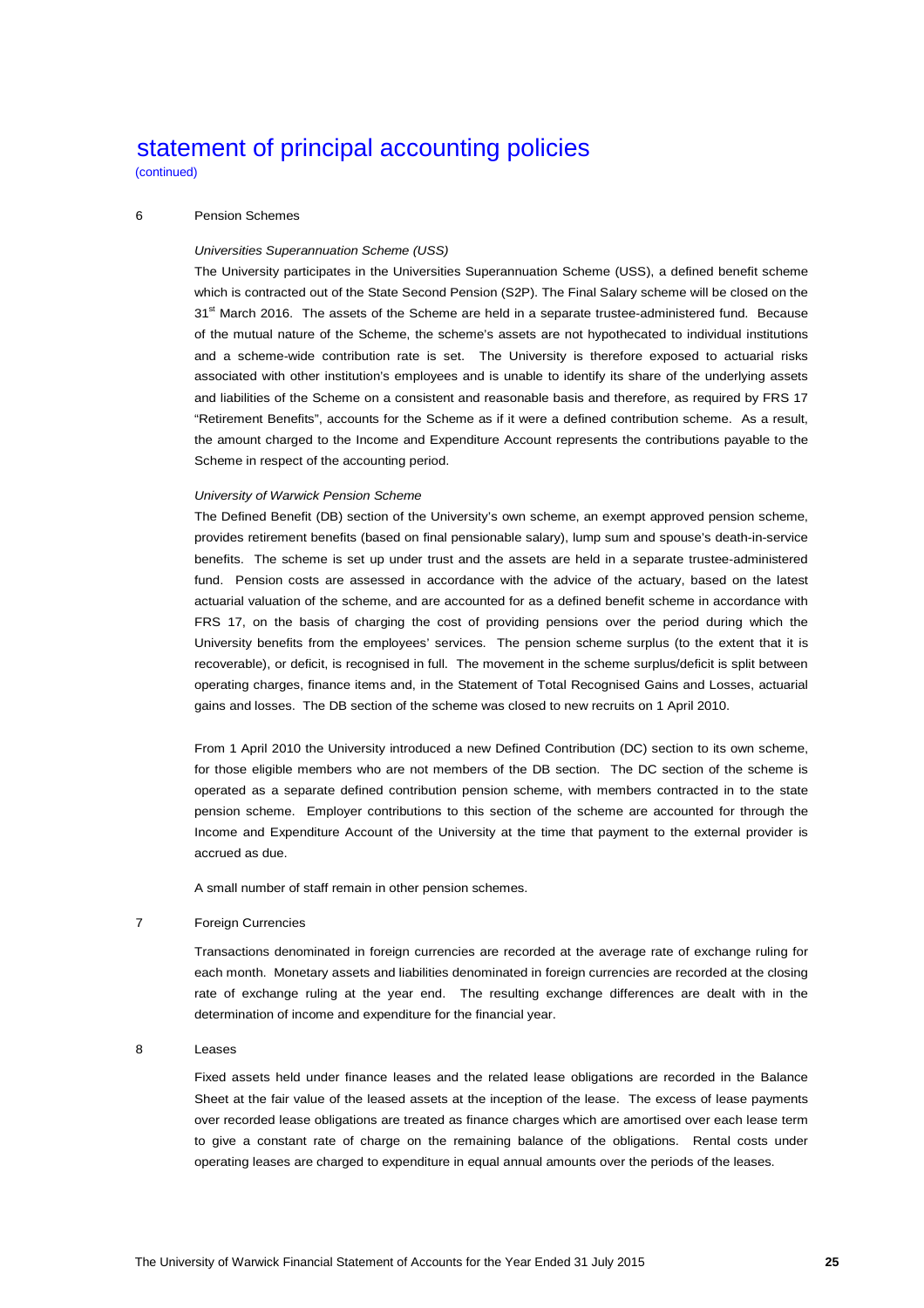(continued)

### 9 Negative Goodwill

Negative goodwill arising on the acquisition of Horticulture Research International and on the full acquisition of the University of Warwick Science Park has been capitalised and separately disclosed on the face of the balance sheet in fixed assets. Negative goodwill in respect of the Science Park was initially released to reserves on a straight line basis over a period that matched backlog refurbishment plans at the date of acquisition (3 year and 6 months). Following a review in 2013/14 the remaining goodwill was released back to the Income and Expenditure account at that point.

### 10 Financial Instruments

The institution uses derivative financial instruments called interest rate swaps to reduce exposure to interest rate movements. Such derivative financial instruments are not held for speculative purposes and relate to actual assets or liabilities or to probable commitments, changing the nature of the interest rate by converting a fixed rate to a variable rate, or vice versa. Interest differentials under these swaps are recognised by adjusting net interest payable over the periods of the contracts.

### 11 Fixed Assets

#### *Land and buildings*

Land and buildings are stated at cost. Land is not depreciated as it is considered to have an indefinite useful life. Buildings under construction are not depreciated until they are completed. Finance costs which are directly attributable to the construction of land and buildings are not capitalised as part of the cost of these assets. Buildings are depreciated in equal instalments over their expected useful lives of 50 years and laboratory and other major refurbishments over 10 to 20 years. Where buildings are acquired with the aid of government and other specific grants they are capitalised and depreciated as above or over the life of the project if deemed more appropriate. The related grants are treated as deferred capital grants and released to income over the expected useful life of the buildings. The University has no inherited assets.

#### *Equipment*

In the accounts of the University, equipment, including micro-computers and software, costing less than £25,000 per individual item or group of related items are written off in the year of acquisition. Capitalised equipment, other than certain information technology equipment, is stated at cost and depreciated over typical expected useful lives of 5 to 10 years; software licences and certain items of information technology equipment are depreciated over three years. Equipment bought for a specific research or other project is depreciated over five years, or the life of the project if more appropriate. All assets are depreciated on a straight line basis, with a full year's depreciation in the year of acquisition. Any related grants are treated as deferred capital grants and released to income over the expected useful economic life of the related asset on a basis consistent with the depreciation policy.

A review for impairment of a fixed asset is carried out if events or changes in circumstances indicate that the carrying value of an asset may not be recoverable.

### 12 Investments

Listed investments held as fixed assets or endowment assets are included in the Balance Sheet at market value, after any provision for impairment in their value. Current asset investments are stated at the lower of their cost and net realisable value.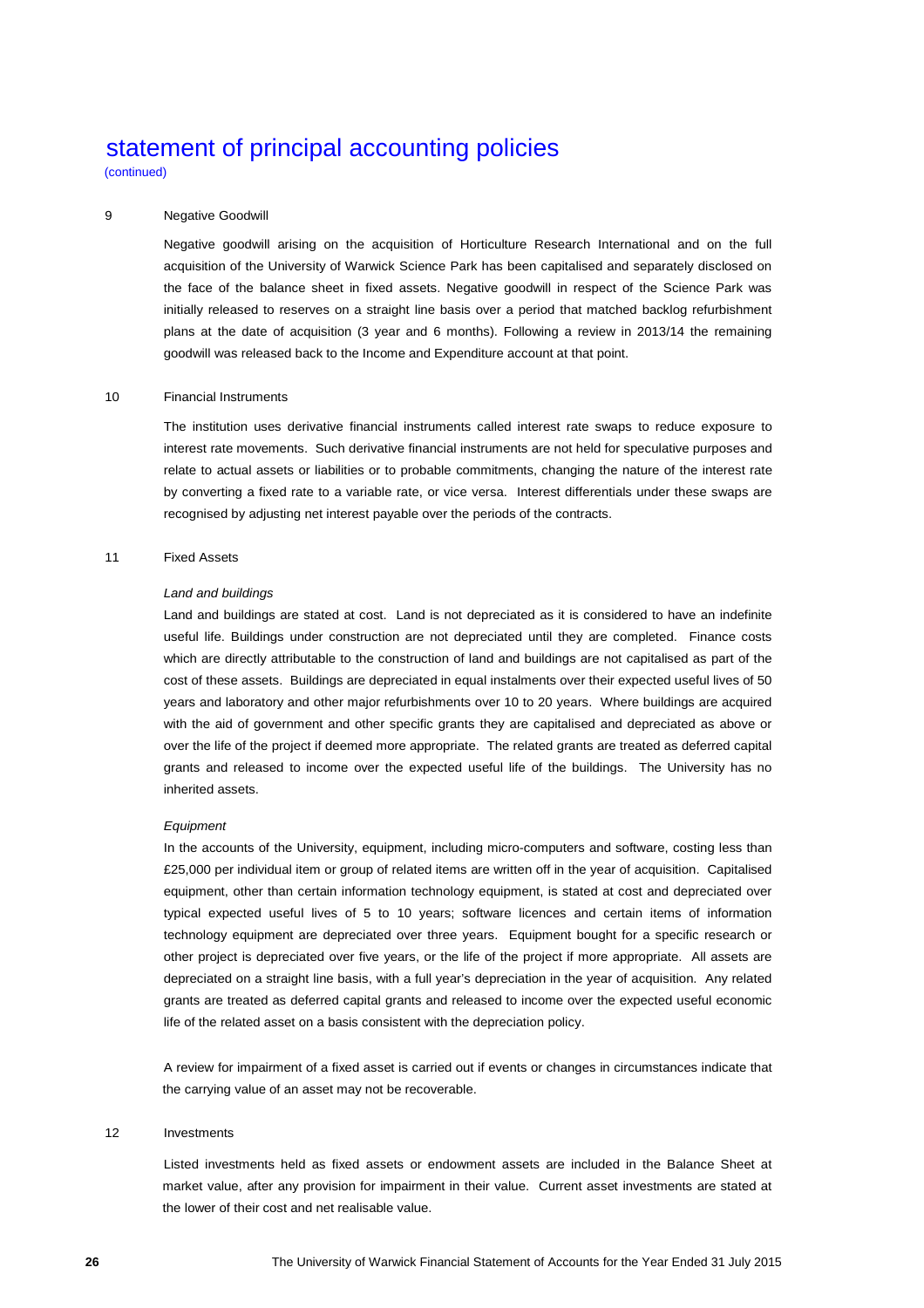(continued)

### 12 Investments (continued)

Investments in subsidiary undertakings are shown at the lower of cost and net realisable value in the University's own accounts and investments in associates are shown in the consolidated balance sheet at attributable share of net assets.

Surpluses or deficits arising on the revaluation of the University's fixed asset investments are taken to the Revaluation Reserve (except for deficits which reduce the value of an investment to less than cost, which are charged to the Income and Expenditure Account). On the realisation of fixed asset investments any accumulated surplus is transferred from the Revaluation Reserve to the Income and Expenditure Account. Surpluses or deficits arising on the revaluation of endowment asset investments are added to or subtracted from the funds concerned.

#### 13 Stocks

Stocks of raw materials and consumables include departmental stocks in science departments, supplies for the Estates Office and goods for resale in catering, bars and retail outlets and are valued at the lower of cost plus attributable overheads and net realisable value. Stocks of other consumable materials are written off to expenditure as incurred.

### 14 Provisions and Contingent Liabilities

Provisions are recognised when the University has a present obligation (legal or constructive) as a result of a past event, it is probable that a transfer of economic benefit will be required to settle the obligation and a reliable estimate can be made of the amount of the obligation.

Contingent liabilities are disclosed by way of a note, when the definition of a provision is not met and arises in the case of three scenarios: possible rather than present obligation; possible rather than probable outflow of economic benefits; inability to measure the economic outflow.

#### 15 Cash and Liquid Resources

Cash balances shown on the face of the balance sheet includes cash in hand, cash at bank and deposits repayable on demand. Deposits are repayable on demand if they are available within 24 hours without penalty. No other investments, however liquid, are included as cash.

Liquid resources comprise money on short-term deposit with a maturity date within one year of the balance sheet date.

#### 16 Taxation Status

The University is an exempt charity within the meaning of Schedule 3 of the Charities Act 2011 (formerly schedule 2 of the Charities Act 1993) and as such is a charity within the meaning of Para 1 of Schedule 6 to the Finance Act 2010. Accordingly, the University is potentially exempt from taxation in respect of income or capital gains received within categories covered by Sections 478 to 488 of the Corporation Tax Act 2010 (formerly enacted in Section 505 of the Income and Corporation Taxes Act 1988) or Section 256 of the Taxation of Chargeable Gains Act 1992, to the extent that such income or gains are applied exclusively to charitable purposes. The University receives no similar exemption in respect of Value Added Tax. Irrecoverable VAT on inputs is included in the costs of such inputs and added to the cost of tangible fixed assets as appropriate, where the inputs themselves are tangible fixed assets by nature.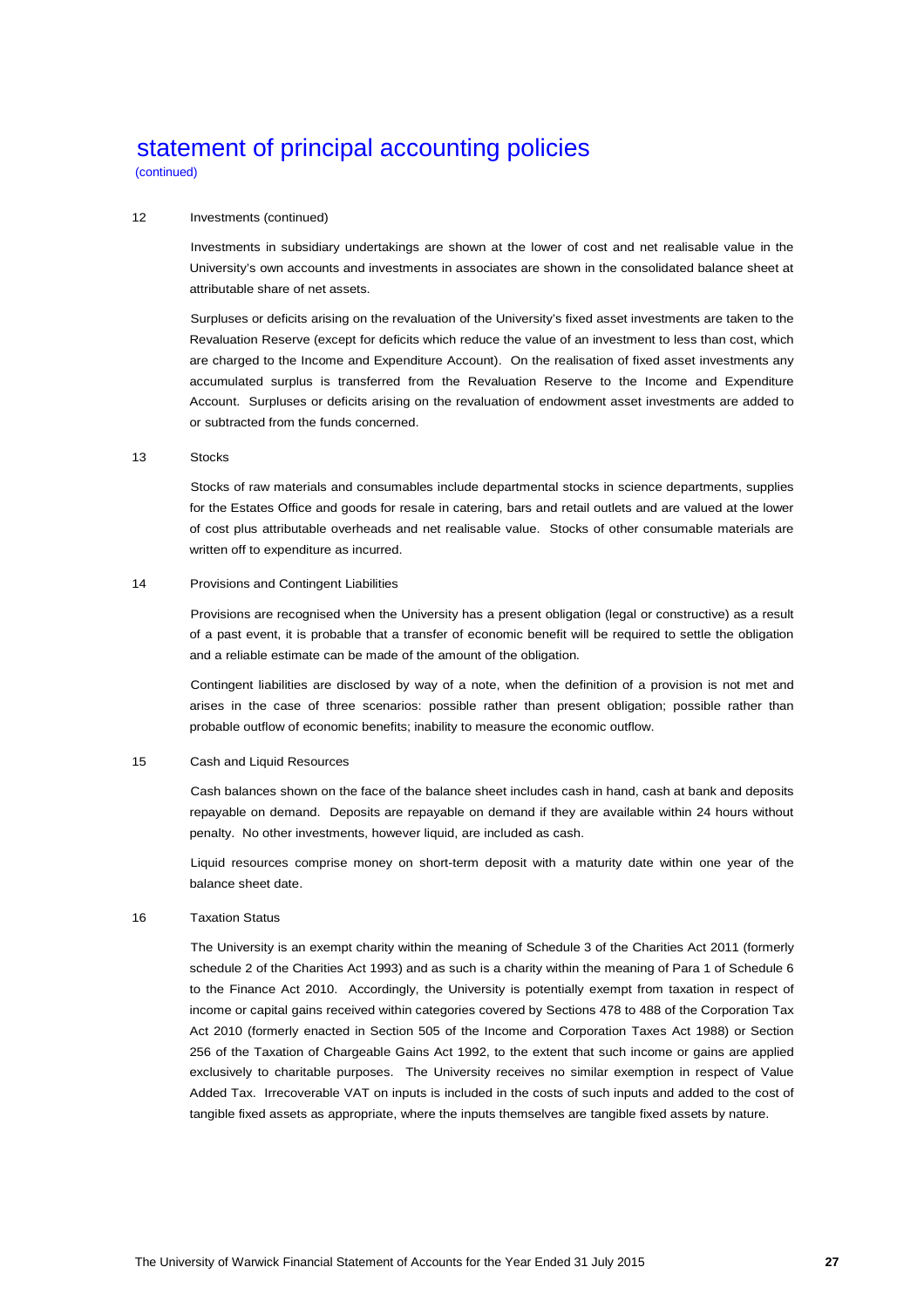(continued)

### 16 Taxation Status (continued)

The University's subsidiary companies and associated undertakings are subject to corporation tax. Deferred tax within these subsidiaries is provided for in full on timing differences which result in an obligation at the balance sheet date to pay more tax, or a right to pay less tax, at a future date, at rates expected to apply when they crystallise based on current rates of tax. Timing differences arise from the inclusion of items of income and expenditure in taxation computations in periods different from those in which they are included in the financial statements. Deferred tax assets are recognised to the extent that they are regarded as more likely than not that they will be recovered. Deferred tax assets and liabilities are not discounted.

### 17 Intra-group Transactions

Gains and losses on any intra-group transactions are eliminated in full. Amounts in relation to debts and claims between undertakings included in the consolidation are also eliminated.

Balances between the University and its associates are not eliminated, with unsettled normal trading transactions included as current assets or liabilities. For any gains or losses that are included in the carrying amounts of assets of either entity, the part relating to the University's share is eliminated.

#### 18 Accounting for Charitable Donations

#### *Unrestricted donations*

Charitable donations are recognised in the accounts when the charitable donation has been received, or if, before receipt, there is sufficient evidence to provide the necessary certainty that the donation will be received and the value of the incoming resources can be measured with sufficient reliability.

#### *Endowment funds*

Where charitable donations are to be retained for the benefit of the University as specified by the donors, these amounts are accounted for as endowments. There are three main types:

- 1. Unrestricted permanent endowments the donor has specified that the fund is to be permanently invested to generate an income stream for the general benefit of the University.
- 2. Restricted expendable endowments the donor has specified a particular objective other than the purchase or construction of tangible fixed assets, and the institution can convert the donated sum into income.
- 3. Restricted permanent endowments the donor has specified that the fund is to be permanently invested to generate an income stream to be applied to a particular objective.

#### *Donations for fixed assets*

Donations received to be applied to the cost of a tangible fixed asset are shown on the balance sheet as a deferred capital grant. The deferred capital grant is released to the Income and Expenditure Account over the same estimated useful life that is used to determine the depreciation charge associated with the tangible fixed asset.

#### *Gifts in kind, including donated tangible fixed assets*

Gifts in kind are included in "other income" or "deferred capital grants" as appropriate using a reasonable estimate of their gross value or the amount actually realised.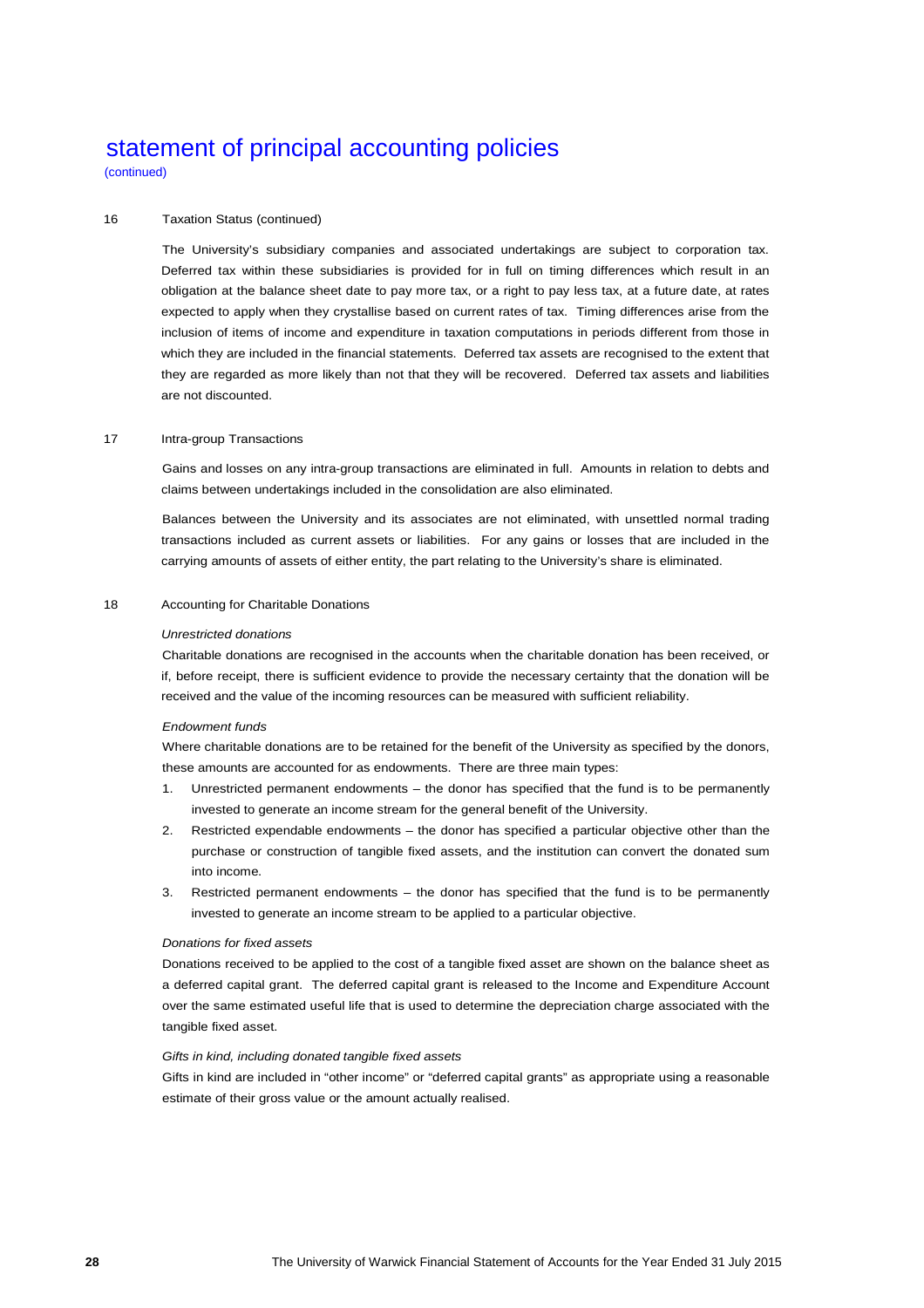### consolidated income and expenditure account

for the year ended 31 July 2015

| Note                                                                                                 | 2014/15   | 2013/14   |
|------------------------------------------------------------------------------------------------------|-----------|-----------|
|                                                                                                      | £ million | £ million |
| <b>INCOME</b>                                                                                        |           |           |
| <b>Funding Council Grants</b><br>$\mathbf{1}$                                                        | 59.1      | 64.7      |
| $\overline{2}$<br>Academic Fees and Support Grants                                                   | 240.1     | 213.2     |
| <b>Research Grants and Contracts</b><br>3                                                            | 100.8     | 90.1      |
| Other Operating Income<br>4                                                                          | 111.0     | 110.9     |
| Endowment Income, Investment Income                                                                  |           |           |
| and Interest Receivable<br>5                                                                         | 1.8       | 1.6       |
| <b>Total Income</b>                                                                                  | 512.8     | 480.5     |
| <b>EXPENDITURE</b>                                                                                   |           |           |
| <b>Staff Costs</b><br>6                                                                              | 261.6     | 248.2     |
| Depreciation<br>10                                                                                   | 29.7      | 29.6      |
| <b>Other Operating Expenses</b><br>8                                                                 | 196.1     | 184.3     |
| $\overline{7}$<br>Interest Payable and Similar Charges                                               | 6.7       | 6.6       |
| 8<br><b>Total Expenditure</b>                                                                        | 494.1     | 468.7     |
| <b>SURPLUS ON CONTINUING OPERATIONS AFTER</b>                                                        |           |           |
| DEPRECIATION OF ASSETS AT COST AND BEFORE TAX                                                        | 18.7      | 11.8      |
| Taxation                                                                                             | 0.0       | 0.0       |
| SURPLUS ON CONTINUING OPERATIONS AFTER DEPRECIATION OF ASSETS<br>AT COST, DISPOSAL OF ASSETS AND TAX | 18.7      | 11.8      |
| Transfer from Accumulated Income within Endowment Funds                                              | 0.7       | 0.6       |
| SURPLUS FOR THE FINANCIAL YEAR RETAINED WITHIN GENERAL RESERVES                                      | 19.4      | 12.4      |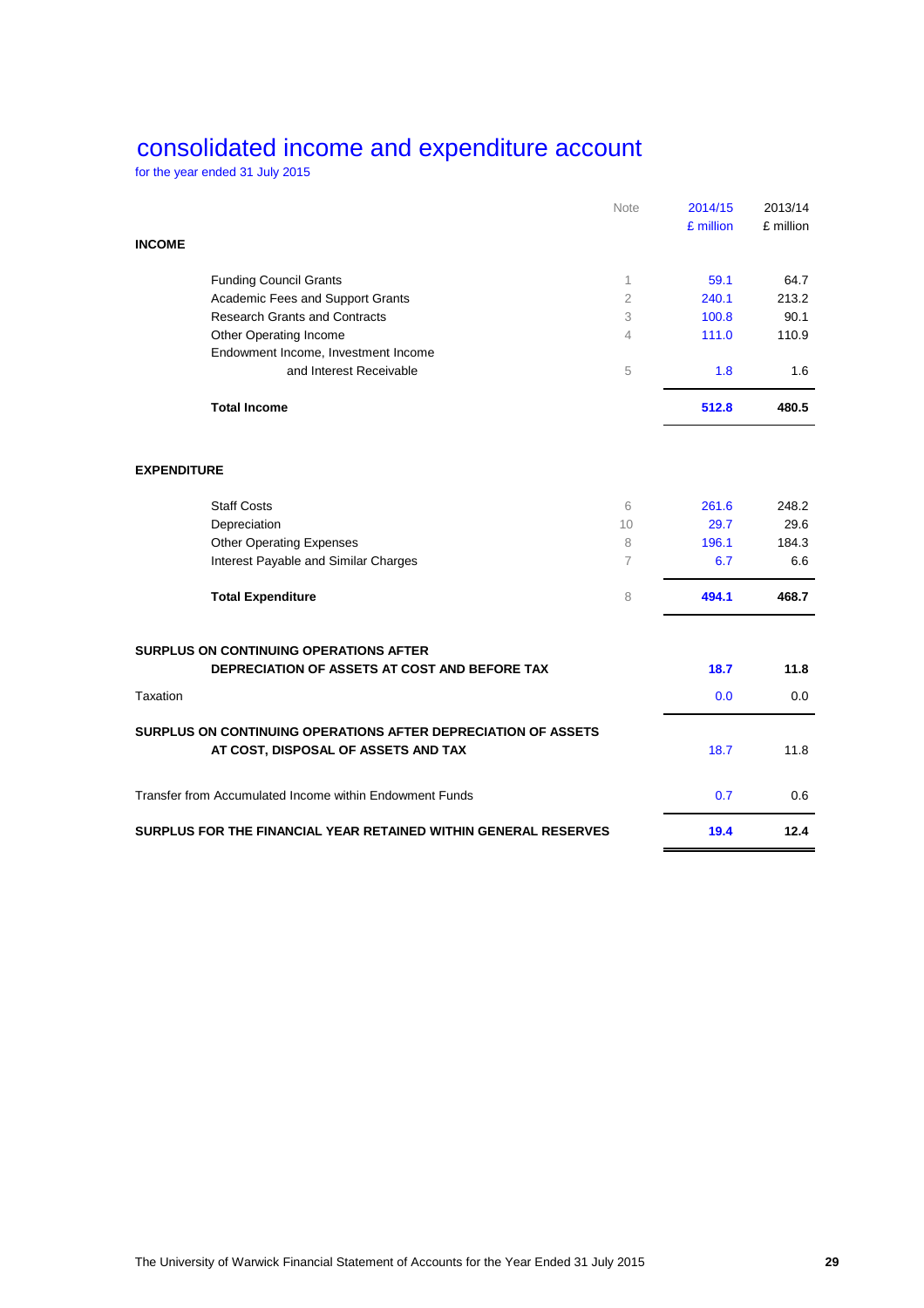# statement of consolidated total recognised gains and losses

for the year ended 31 July 2015

|                                                                                                      | <b>Note</b> | 2014/15<br>£ million | 2013/14<br>£ million |
|------------------------------------------------------------------------------------------------------|-------------|----------------------|----------------------|
| Surplus on Continuing Operations after depreciation of assets at cost,<br>disposal of assets and tax |             | 18.7                 | 11.8                 |
| Unrealised Gains on Equity Investments                                                               | 22          | 0.9                  | 0.2                  |
| New Endowments                                                                                       | 20          | 1.0                  | 1.1                  |
| Actuarial loss in respect of pension scheme                                                          | 30          | (2.5)                | (0.7)                |
| Total Recognised Gain relating to the Year                                                           |             | 18.1                 | 12.4                 |

There are no differences between the consolidated income and expenditure account and the result on an historical cost basis.

The consolidated income and expenditure of the University and all its subsidiaries relate wholly to continuing operations. The consolidated surplus includes a surplus of £19.7m (2013/14: surplus of £12.1m) that has been dealt with in the accounts of the University (note 21).

# statement of reconciliation of reserves and endowments

for the year ended 31 July 2015

|                                                      | <b>Note</b> | 2014/15<br>£ million | 2013/14<br>£ million |
|------------------------------------------------------|-------------|----------------------|----------------------|
| Opening Reserves and Endowments as at 1 August       | 20.21 & 22  | 196.0                | 183.6                |
| Total Recognised Gain for the Year                   |             | 18.1                 | 12.4                 |
| <b>CLOSING RESERVES AND ENDOWMENTS AS AT 31 JULY</b> |             | 214.1                | 196.0                |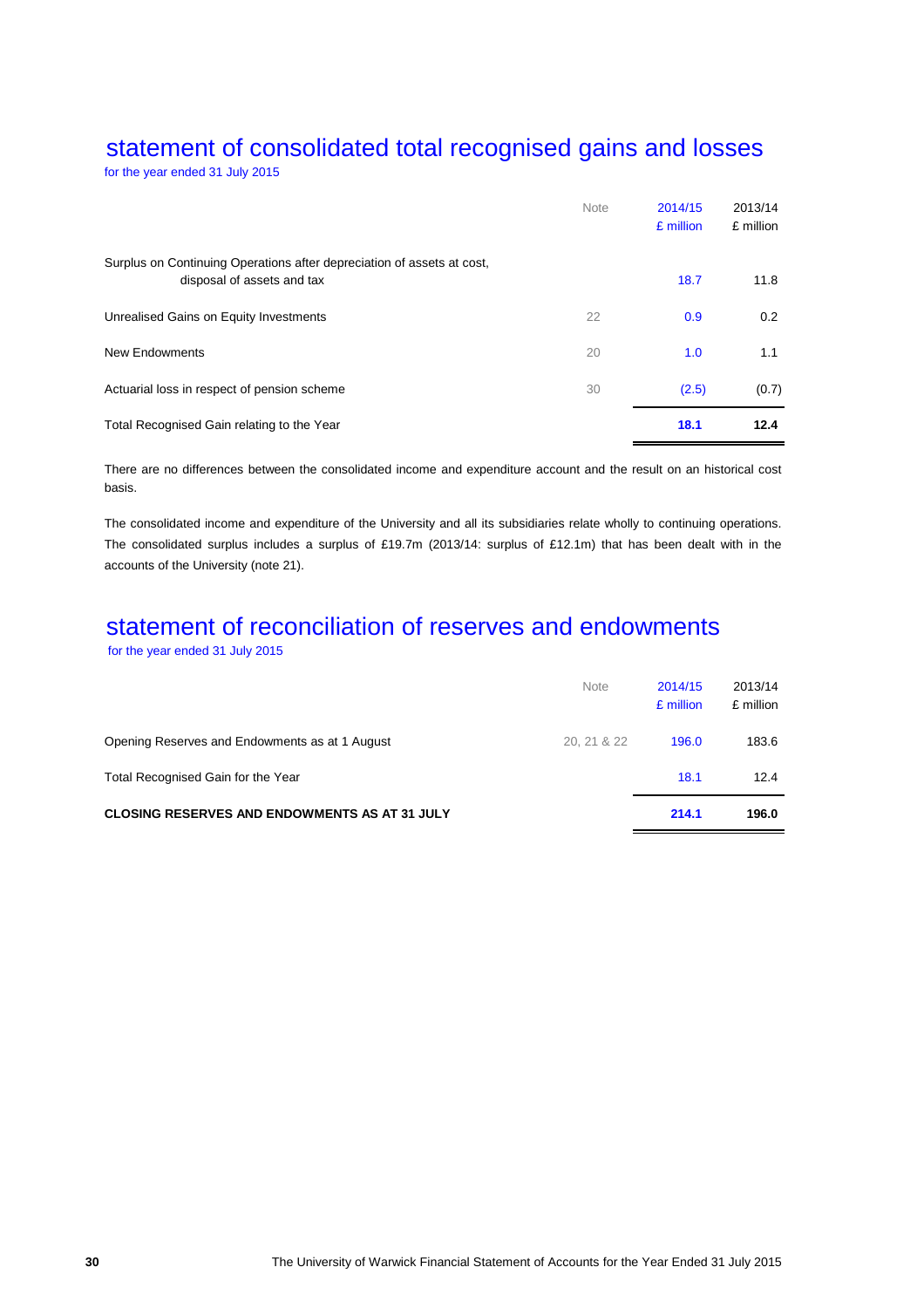# consolidated and university balance sheets

as at 31 July 2015

|                                                                 |                                                      |             | Consolidated      |                   | University        |                   |
|-----------------------------------------------------------------|------------------------------------------------------|-------------|-------------------|-------------------|-------------------|-------------------|
|                                                                 |                                                      | <b>Note</b> | 2015<br>£ million | 2014<br>£ million | 2015<br>£ million | 2014<br>£ million |
| <b>FIXED ASSETS</b>                                             |                                                      |             |                   |                   |                   |                   |
| Tangible Assets                                                 |                                                      | 10          | 450.3             | 418.7             | 431.4             | 398.6             |
| Investments                                                     |                                                      | 11          | 11.3              | 9.4               | 17.0              | 14.9              |
|                                                                 |                                                      |             | 461.6             | 428.1             | 448.4             | 413.5             |
| <b>ENDOWMENT ASSET INVESTMENTS</b>                              |                                                      | 12          | 8.9               | 8.6               | 3.9               | 3.6               |
| <b>CURRENT ASSETS</b>                                           |                                                      |             |                   |                   |                   |                   |
| <b>Stocks</b>                                                   |                                                      | 13          | 0.9               | 0.9               | 0.5               | 0.5               |
| <b>Debtors</b>                                                  |                                                      | 14          | 39.1              | 35.6              | 44.8              | 40.1              |
| <b>Short Term Deposits</b>                                      |                                                      |             | 87.0              | 90.3              | 87.0              | 90.3              |
|                                                                 | Cash at Bank and in Hand                             |             | 61.0              | 45.3              | 59.4              | 43.8              |
|                                                                 |                                                      |             | 188.0             | 172.1             | 191.7             | 174.7             |
| <b>CREDITORS: AMOUNTS FALLING DUE</b><br><b>WITHIN ONE YEAR</b> |                                                      | 15          | (137.8)           | (129.7)           | (164.8)           | (154.7)           |
| <b>NET CURRENT ASSETS</b>                                       |                                                      |             | 50.2              | 42.4              | 26.9              | 20.0              |
| TOTAL ASSETS LESS CURRENT LIABILITIES                           |                                                      |             | 520.7             | 479.1             | 479.2             | 437.1             |
| <b>CREDITORS: AMOUNTS FALLING DUE</b>                           | AFTER MORE THAN ONE YEAR                             | 16          | (140.4)           | (126.7)           | (140.4)           | (126.7)           |
| PROVISIONS FOR LIABILITIES AND CHARGES                          |                                                      | 19          | (3.9)             | (3.4)             | (3.9)             | (3.4)             |
|                                                                 | TOTAL NET ASSETS, excluding Pension Liability        |             | 376.4             | 349.0             | 334.9             | 307.0             |
| <b>PENSION LIABILITY</b>                                        |                                                      | 30          | (23.2)            | (21.9)            | (23.2)            | (21.9)            |
|                                                                 | <b>TOTAL NET ASSETS, including Pension Liability</b> |             | 353.2             | 327.1             | 311.7             | 285.1             |
| DEFERRED CAPITAL GRANTS                                         |                                                      | 18          | 139.1             | 131.1             | 138.7             | 130.5             |
| <b>ENDOWMENTS:</b>                                              | Permanent                                            | 20          | 4.4               | 4.2               | 1.5               | 1.4               |
|                                                                 | Expendable                                           | 20          | 4.5               | 4.4               | 2.4               | 2.2               |
|                                                                 | <b>GENERAL RESERVES, including Pension Reserve</b>   | 21          | 202.8             | 185.9             | 166.7             | 149.5             |
| REVALUATION RESERVE                                             |                                                      | 22          | 2.4               | 1.5               | 2.4               | 1.5               |
| <b>TOTAL FUNDS</b>                                              |                                                      |             | 353.2             | 327.1             | 311.7             | 285.1             |

The financial statements on pages 29 to 61 were approved by the Council on 25 November 2015, and signed on its behalf by:

Professor Sir Nigel Thrift, Vice-Chancellor and President Keith Bedell-Pearce, University Treasurer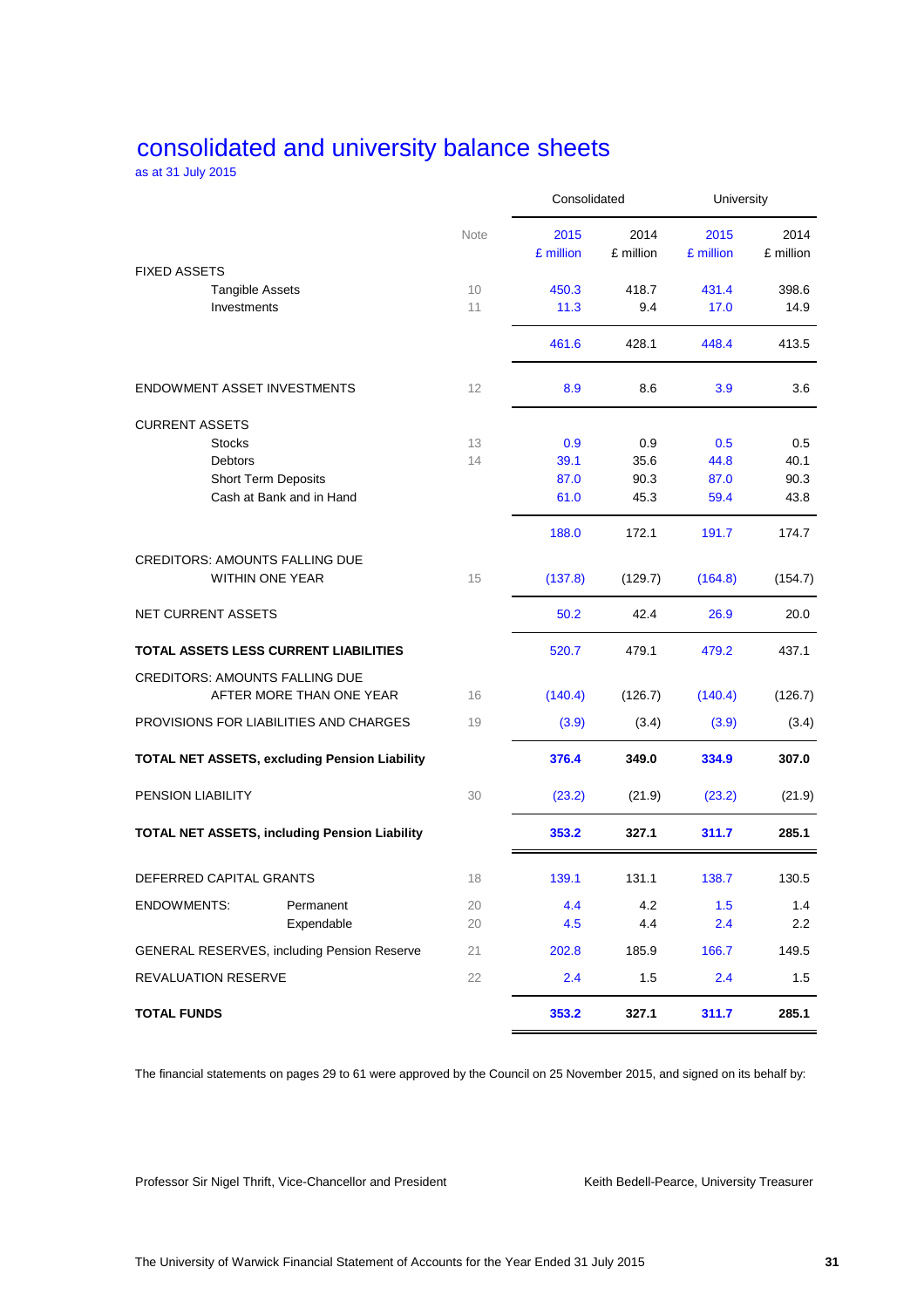### consolidated cash flow statement

for the year ended 31 July 2015

|                                                                                        | <b>Note</b> | 2014/15<br>£ million | 2013/14<br>£ million |
|----------------------------------------------------------------------------------------|-------------|----------------------|----------------------|
| Net Cash Inflow from Operating Activities                                              | 25          | 63.5                 | 39.3                 |
| Returns on Investments and Servicing of Finance                                        | 26          | (5.1)                | (5.2)                |
| Taxation                                                                               |             | 0.0                  | 0.0                  |
| Capital Expenditure and Financial Investment                                           | 27          | (40.7)               | (32.9)               |
| Cash Inflow before Use of Liquid Resources and Financing                               |             | 17.7                 | 1.2                  |
| Management of Liquid Resources<br>net contributions to / (from) short term investments | 28          | 3.0                  | (11.7)               |
| Financing                                                                              | 29          | (5.0)                | 10.4                 |
| Increase / (Decrease) in Cash                                                          |             | 15.7                 | (0.1)                |

# reconciliation of net cash flow to movement in net funds

for the year ended 31 July 2015

|                                           | Note | 2014/15<br>£ million | 2013/14<br>£ million |
|-------------------------------------------|------|----------------------|----------------------|
| Increase / (Decrease) in Cash             |      | 15.7                 | (0.1)                |
| (Decrease) / Increase in Liquid Resources | 28   | (3.0)                | 11.7                 |
| New Loans and Finance Leases              | 29   | 0.0                  | (15.0)               |
| Repayment of Debt                         | 29   | 5.0                  | 4.6                  |
| Change in Net Funds                       |      | 17.7                 | 1.2                  |
| Net Funds at 1 August                     |      | 7.5                  | 6.3                  |
| Net Funds at 31 July                      | 28   | 25.2                 | 7.5                  |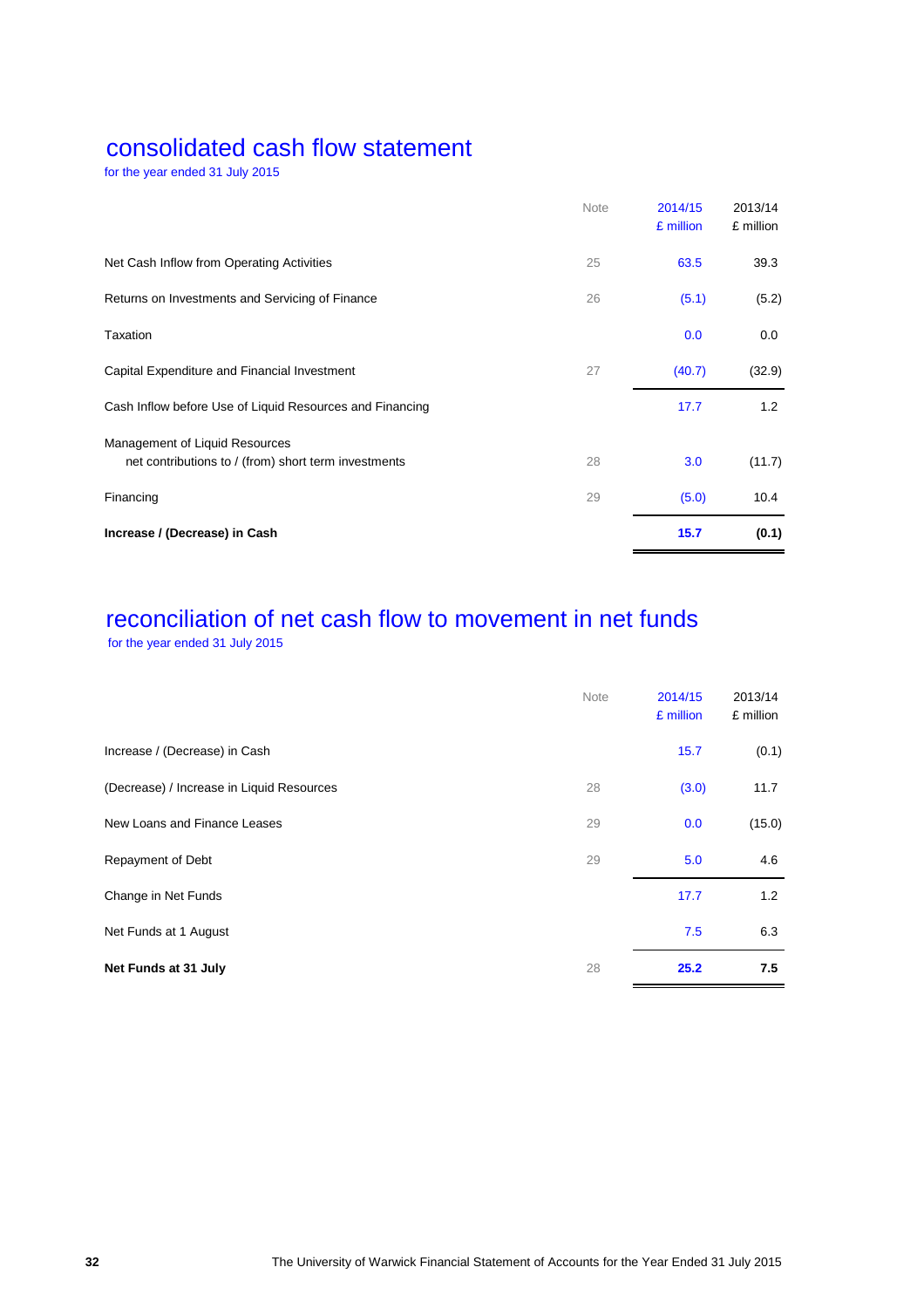| HIGHER EDUCATION FUNDING COUNCIL FOR ENGLAND<br>1.    |           |           |
|-------------------------------------------------------|-----------|-----------|
| & NATIONAL COLLEGE FOR TEACHING AND LEADERSHIP GRANTS | 2014/15   | 2013/14   |
|                                                       | £ million | £ million |
| <b>Recurrent Grants:</b>                              |           |           |
| Higher Education Funding Council for England:         |           |           |
| Teaching                                              | 15.3      | 21.4      |
| Research                                              | 34.2      | 33.3      |
| <b>Specific Grants:</b>                               |           |           |
| <b>HE Innovations Fund</b>                            | 3.0       | 3.1       |
| <b>HEFCE Catalyst Fund</b>                            | 0.8       | 0.7       |
| National Scholarship Programme                        | 0.3       | 0.8       |
| Postgraduate Support Scheme                           | 0.4       | 0.0       |
| <b>Other Specific Grants</b>                          | 0.1       | 0.1       |
| Deferred Capital Grants Released in Year:             |           |           |
| Buildings (Note 18)                                   | 3.3       | 3.2       |
| Equipment (Note 18)                                   | 1.7       | 2.1       |
|                                                       | 59.1      | 64.7      |
| <b>ACADEMIC FEES AND SUPPORT GRANTS</b><br>2.         | 2014/15   | 2013/14   |
|                                                       | £ million | £ million |
| Accredited Course Fees From Home/EU Students          | 111.5     | 94.6      |
| Accredited Course Fees From Overseas Students         | 106.7     | 97.9      |
| International Foundation Programme Fees               | 4.2       | 4.3       |
| Non-Accredited Short Course Fees                      | 3.6       | 3.5       |
| CASE Awards and Research Training Support Grants      | 13.5      | 12.3      |
| <b>Other Fees</b>                                     | 0.6       | 0.6       |
|                                                       | 240.1     | 213.2     |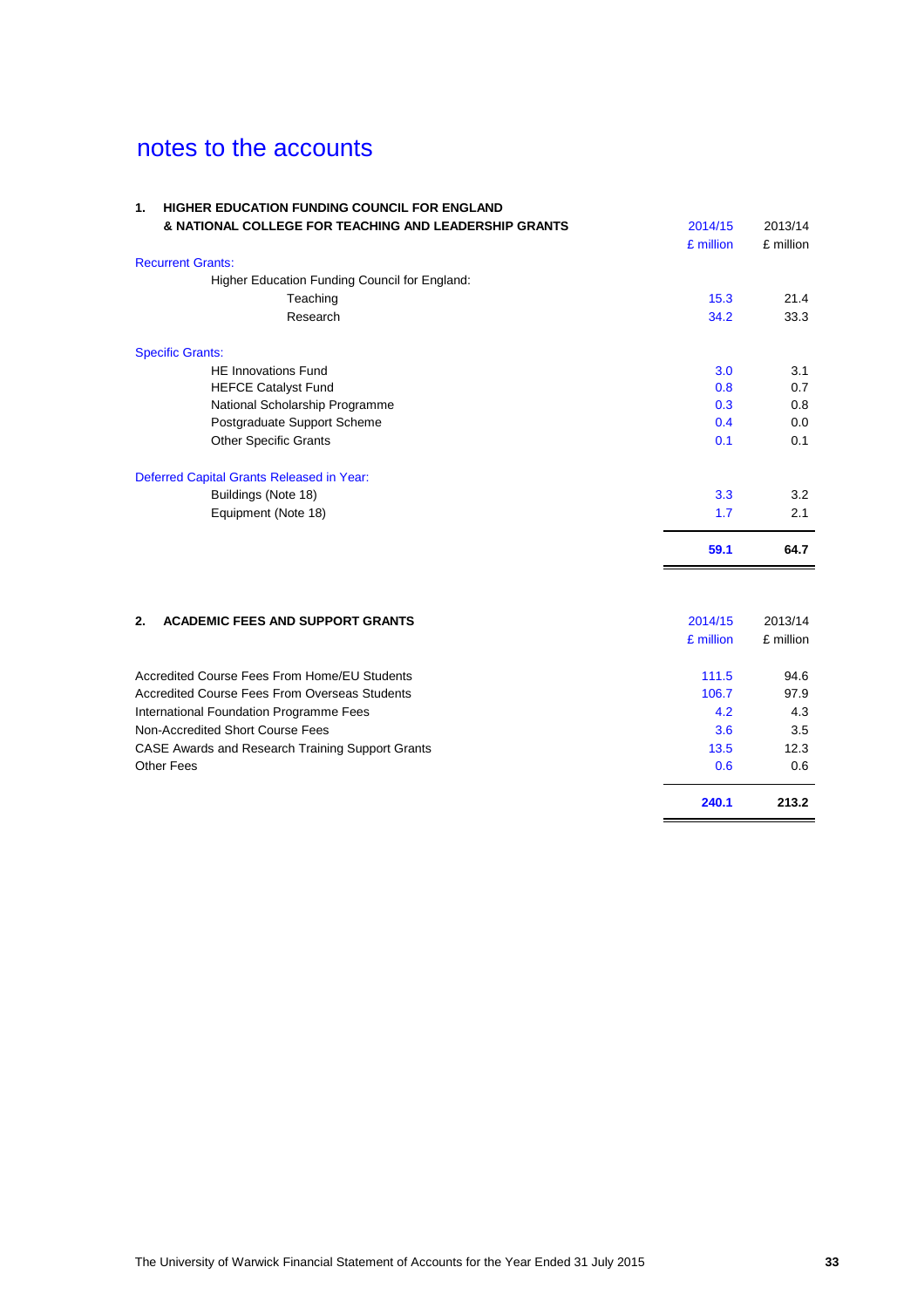(continued)

| 3. | <b>RESEARCH GRANTS AND CONTRACTS</b>                          | 2014/15   | 2013/14   |
|----|---------------------------------------------------------------|-----------|-----------|
|    |                                                               | £ million | £ million |
|    | Income                                                        |           |           |
|    | <b>Research Councils</b>                                      | 37.0      | 33.9      |
|    | Central Government, Local Authorities and Public Corporations | 27.8      | 25.9      |
|    | <b>UK Charitable Bodies</b>                                   | 6.7       | 5.2       |
|    | European Union                                                | 14.3      | 12.7      |
|    | UK Industry and Commerce                                      | 9.0       | 7.9       |
|    | Overseas                                                      | 5.1       | 4.0       |
|    | Others                                                        | 0.9       | 0.5       |
|    |                                                               | 100.8     | 90.1      |
|    | <b>Direct Expenditure</b>                                     |           |           |
|    | <b>Research Councils</b>                                      | 29.9      | 27.6      |
|    | Central Government, Local Authorities and Public Corporations | 24.1      | 21.0      |
|    | <b>UK Charitable Bodies</b>                                   | 6.5       | 5.1       |
|    | European Union                                                | 11.9      | 10.4      |
|    | UK Industry and Commerce                                      | 5.9       | 5.3       |
|    | Overseas                                                      | 3.5       | 3.1       |
|    | Others                                                        | 0.8       | 0.5       |
|    |                                                               | 82.6      | 73.0      |

Income from Research Grants and Contracts includes £5.7m in respect of Deferred Capital Grants released in the year (2013/14: £5.8m).

There are no amounts relating to Research and Development Expenditure Credit (RDEC) claims included in these accounts.

| <b>OTHER OPERATING INCOME</b><br>4.   | 2014/15<br>£ million | 2013/14<br>£ million |
|---------------------------------------|----------------------|----------------------|
| Residences, Catering and Conferences  | 40.3                 | 40.3                 |
| <b>Other Services Rendered</b>        | 2.7                  | 1.5                  |
| Released from Deferred Capital Grants | 1.5                  | 1.7                  |
| <b>Retail Operations</b>              | 33.0                 | 31.8                 |
| Post-Experience Centres               | 10.8                 | 10.4                 |
| Other Income                          | 22.7                 | 25.2                 |
|                                       | 111.0                | 110.9                |

Included within Other Income above is £Nil (2013/14: £2.7m) relating to the release of negative goodwill arising on previous acquisitions (see note 9).

| <b>ENDOWMENT INCOME AND INTEREST RECEIVABLE</b><br>5.               | 2014/15<br>£ million | 2013/14<br>£ million |
|---------------------------------------------------------------------|----------------------|----------------------|
| Net return on University of Warwick Pension Scheme assets (note 30) | $0.2^{\circ}$        | 0.2                  |
| Income from Permanent Endowment investments                         | 0.1                  | 0.1                  |
| Income from Expendable Endowment investments                        | 0.1                  | 0.1                  |
| Other Interest Receivable                                           | 1.4                  | 1.2                  |
|                                                                     | 1.8                  | 1.6                  |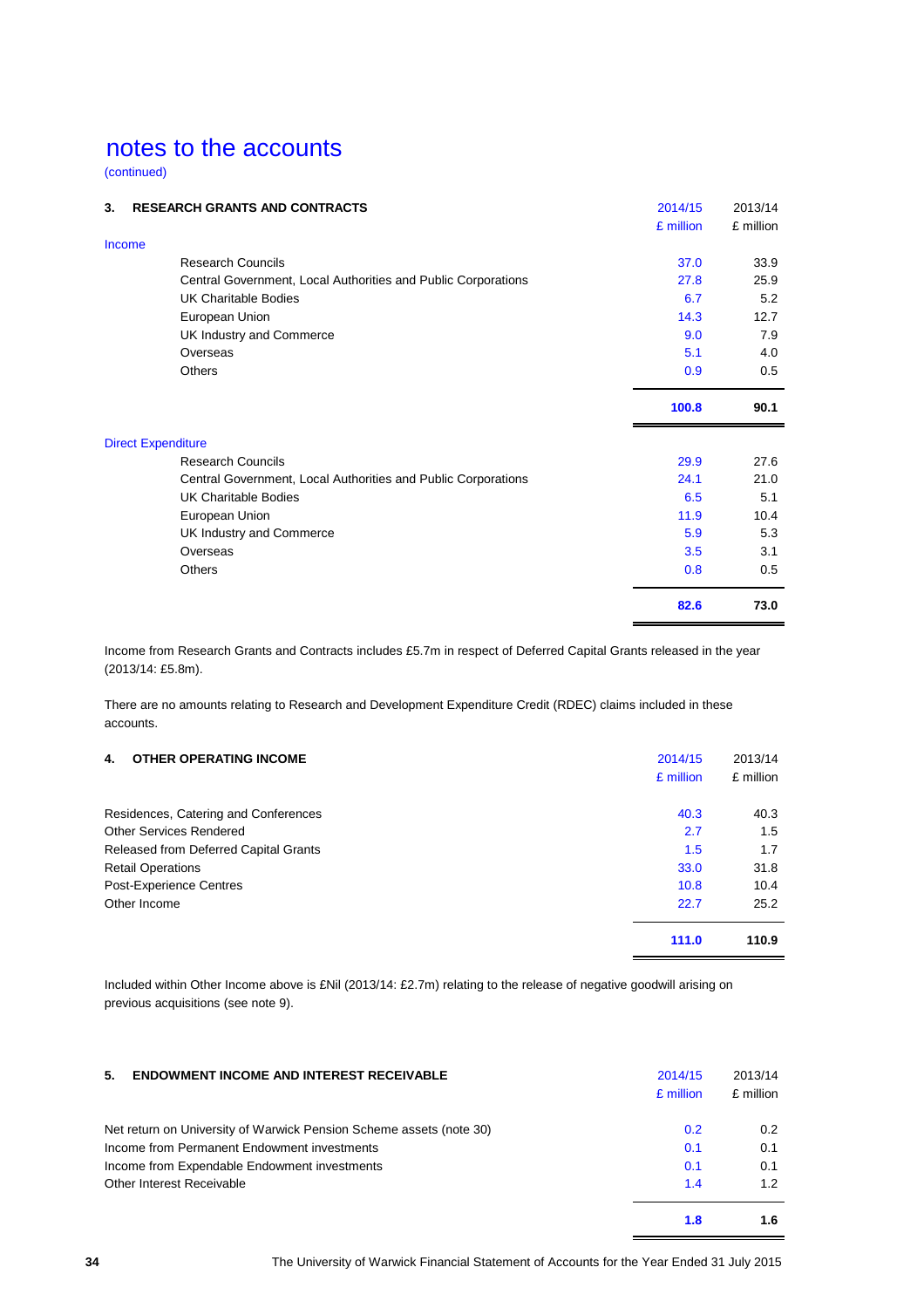(continued)

| 6. | <b>STAFF</b>        |                                                                                      | 2014/15       | 2013/14   |
|----|---------------------|--------------------------------------------------------------------------------------|---------------|-----------|
|    |                     |                                                                                      | £ million     | £ million |
|    | <b>Staff Costs:</b> | Wages and Salaries                                                                   | 215.6         | 204.5     |
|    |                     | <b>Social Security Costs</b>                                                         | 17.7          | 16.9      |
|    |                     | <b>Other Pension Costs</b>                                                           | 28.3          | 26.8      |
|    |                     |                                                                                      | 261.6         | 248.2     |
|    |                     | The number of full time equivalent staff, by area of activity, can be summarised as: | 2014/15       | 2013/14   |
|    |                     |                                                                                      | <b>Number</b> | Number    |
|    |                     | Academic staff within academic departments                                           | 2,111         | 1,920     |
|    |                     | Other staff within academic departments                                              | 978           | 949       |
|    | Academic services   |                                                                                      | 384           | 326       |
|    |                     | Premises management and maintenance                                                  | 402           | 370       |
|    |                     | Residences and catering                                                              | 442           | 440       |
|    |                     | Other services and activities, including commercial operations                       | 904           | 927       |
|    |                     |                                                                                      | 5,221         | 4,932     |

The total staff costs of the University include amounts payable to the Vice-Chancellor and President, who is the senior post-holder at the University. The total emoluments paid in the year to the holder of this title were:

|                                                                           | 2014/15<br>£000 | 2013/14<br>£000 |
|---------------------------------------------------------------------------|-----------------|-----------------|
| Salary<br>Pension compensation (paid as salary)<br>Other taxable benefits | 290<br>46<br>13 | 290<br>46<br>12 |
| Total emoluments (including benefits-in-kind)                             | 349             | 348             |

The pension compensation paid as salary follows changes made to the Vice-Chancellor and President's pension arrangements as a result of changes in pension legislation.

Emoluments of other Higher Paid Staff (excluding the employer's pension contributions but including benefits-inkind) and payments made on behalf of the NHS in respect of its contractual obligations to University staff under separate NHS contracts of employment:

|                     | 2014/15        | 2013/14 |
|---------------------|----------------|---------|
|                     | Number         | Number  |
| £370,000 - £379,999 | 0              | 1       |
| £350,000 - £359,999 | 1              | 0       |
| £310,000 - £319,999 | 0              | 1       |
| £300,000 - £309,999 | 1              | 0       |
| £240,000 - £249,999 | 1              | 1       |
| £220,000 - £229,999 | 1              | 0       |
| £210,000 - £219,999 | $\overline{2}$ | 3       |
| £200,000 - £209,999 | 3              | 0       |
| £190,000 - £199,999 | 2              | 4       |
| £180,000 - £189,999 | 1              | 2       |
| £170,000 - £179,999 | 8              | 6       |
| £160,000 - £169,999 | 10             | 9       |
| £150,000 - £159,999 | 11             | 16      |
| £140,000 - £149,999 | 16             | 15      |
| £130,000 - £139,999 | 14             | 18      |
| £120,000 - £129,999 | 21             | 20      |
| £110,000 - £119,999 | 26             | 28      |
| £100,000 - £109,999 | 47             | 34      |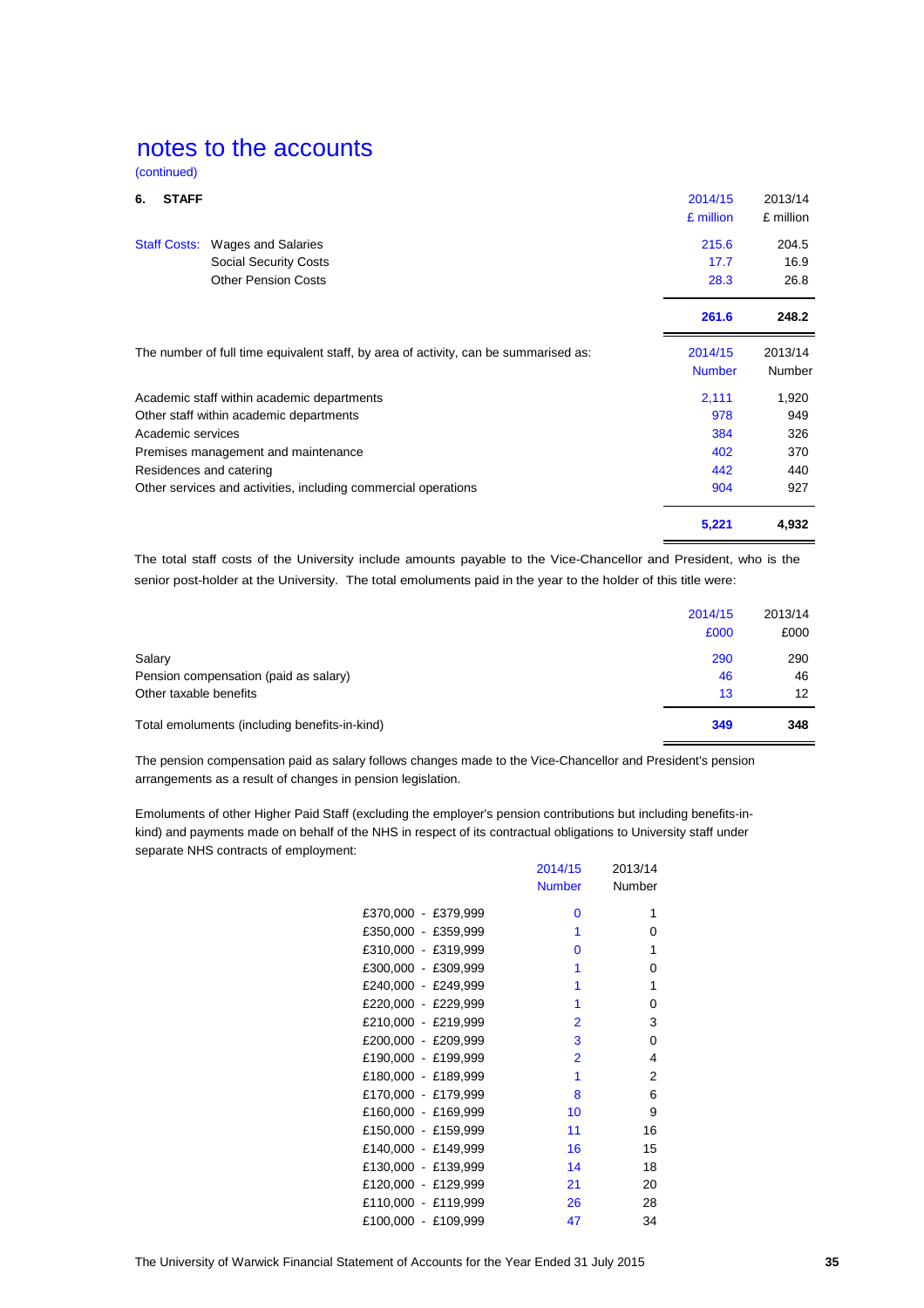(continued)

### **6. STAFF - continued**

Excluded from the previous list are higher paid employees who started or left during the year and therefore were not university employees for the full financial year. £79,409 in compensation for loss of office (2013/14: £Nil) was paid in total to three such higher paid employees, in addition to their emolument entitlement for the year.

All amounts for early retirement and compensation for loss of office in respect of higher paid staff are approved by the University's Remuneration Committee.

|                                                             | 6.7       | 6.6       |
|-------------------------------------------------------------|-----------|-----------|
| Loans not wholly repayable within five years                | 6.7       | 6.5       |
| Loans and finance leases wholly repayable within five years |           | 0.1       |
|                                                             | £ million | £ million |
| 7.<br><b>INTEREST PAYABLE</b>                               | 2014/15   | 2013/14   |
|                                                             |           |           |

Interest

### **8. ANALYSIS 0F 2014/15 EXPENDITURE BY ACTIVITY**

|                                                                           | Staff<br>Costs<br>£ million | Depreciation<br>£ million | Other<br>Operating<br>Expenses<br>£ million | Payable<br>and Similar<br>Charges<br>£ million | 2014/15<br><b>Total</b><br>£ million | 2013/14<br>Total<br>£ million |
|---------------------------------------------------------------------------|-----------------------------|---------------------------|---------------------------------------------|------------------------------------------------|--------------------------------------|-------------------------------|
| <b>Academic Departments</b>                                               | 122.9                       | 3.1                       | 63.2                                        | 0.0                                            | 189.2                                | 183.8                         |
| <b>Research Grants and Contracts</b>                                      | 50.1                        | 6.4                       | 26.1                                        | 0.0                                            | 82.6                                 | 73.0                          |
| <b>Total Teaching and Research</b>                                        | 173.0                       | 9.5                       | 89.3                                        | 0.0                                            | 271.8                                | 256.8                         |
| <b>Academic Services</b>                                                  | 13.4                        | 3.1                       | 17.6                                        | 0.0                                            | 34.1                                 | 34.4                          |
| <b>Central Administration and Services</b>                                | 20.1                        | 0.8                       | 7.9                                         | 0.1                                            | 28.9                                 | 27.7                          |
| <b>General Educational Expenditure</b>                                    | 5.3                         | 0.1                       | 21.0                                        | 0.0                                            | 26.4                                 | 24.6                          |
| <b>Staff and Student Facilities</b>                                       | 8.1                         | 0.2                       | 6.0                                         | 0.0                                            | 14.3                                 | 12.8                          |
| Premises                                                                  | 12.3                        | 11.3                      | 25.4                                        | 0.0                                            | 49.0                                 | 41.5                          |
| Residences, Catering and Conferences                                      | 10.3                        | 2.6                       | 12.5                                        | 3.6                                            | 29.0                                 | 35.1                          |
| <b>Other Services Rendered</b>                                            | 2.0                         | 0.0                       | 1.2                                         | 0.0                                            | 3.2                                  | 2.1                           |
| <b>Retail Operations</b>                                                  | 14.3                        | 0.8                       | 6.2                                         | 0.2                                            | 21.5                                 | 22.1                          |
| <b>Post-Experience Centres</b>                                            | 3.5                         | 1.3                       | 3.4                                         | 0.0                                            | 8.2                                  | 9.2                           |
| <b>Other Activities</b>                                                   | (0.7)                       | 0.0                       | 5.6                                         | 2.8                                            | 7.7                                  | 2.4                           |
| Total per Income and<br><b>Expenditure Account</b>                        | 261.6                       | 29.7                      | 196.1                                       | 6.7                                            | 494.1                                | 468.7                         |
| Staff costs, within "Other Activities", include:                          |                             |                           |                                             |                                                | 2014/15<br>£ million                 | 2013/14<br>£ million          |
| Excess of Contributions to Pension Scheme Against Service Costs (Note 30) |                             |                           |                                             |                                                | (1.0)                                | (1.1)                         |
| The depreciation charge has been funded by:                               |                             |                           |                                             |                                                | 2014/15<br>£ million                 | 2013/14<br>£ million          |
| Deferred Capital Grants Released (Note 18)<br>General Income              |                             |                           |                                             |                                                | 12.2<br>17.5                         | 12.8<br>16.8                  |
|                                                                           |                             |                           |                                             |                                                | 29.7                                 | 29.6                          |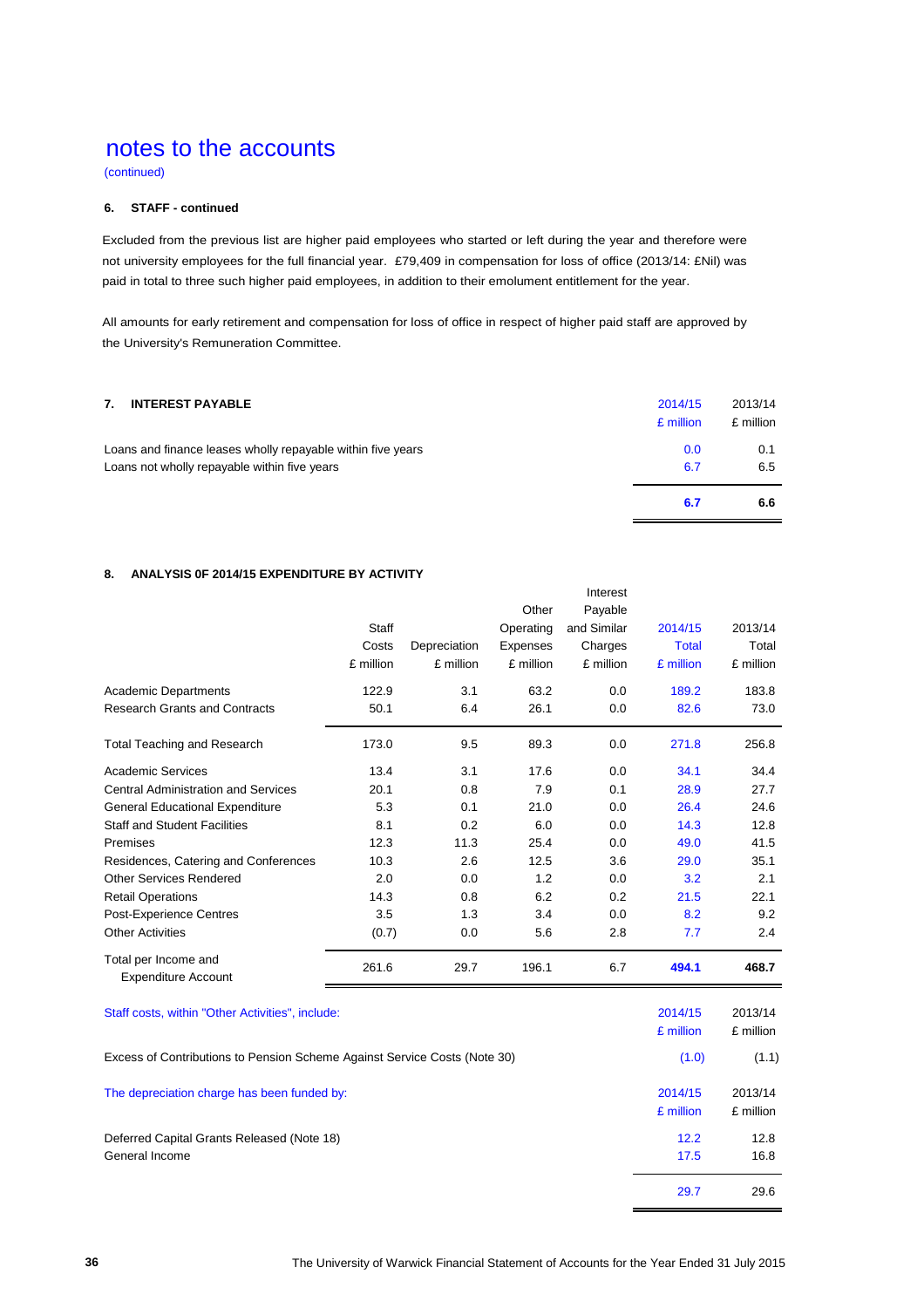(continued)

#### **8. ANALYSIS 0F 2014/15 EXPENDITURE BY ACTIVITY - continued**

| Other operating expenses include:                                                                                                                          | 2014/15<br>£000 | 2013/14<br>£000 |
|------------------------------------------------------------------------------------------------------------------------------------------------------------|-----------------|-----------------|
| Auditor's Remuneration for the University of Warwick Group<br>(An amount of £41k (2013/14: £41k) relates to the Auditor's remuneration for the University) | 80              | 77              |
| Auditor's Remuneration in respect of Non-Audit Services appointed by the University                                                                        | 34              | 36              |
| <b>Grants to Warwick Students' Union</b>                                                                                                                   | 2.729           | 2.447           |

During the year the University made payments totalling £10,096 including reimbursement of expenses, on behalf of ten lay members of the Council (2013/14: nine members claimed a combined total of £5,701). This does not represent the total expenses individuals incurred, only what they claimed from the University. Additionally, the University provides members (not by way of expenses on an individual basis) with food and accommodation for the activities they attend on the University's campus. Members of the University's Council are the University's Trustees. The University does not remunerate its external lay members of the University Council. Reasonable travel and subsistence expenses incurred in attending meetings relating to the work of the Council and associated charitable events in members' official capacity are reimbursed upon request, as supported by appropriate evidence of expenditure. The salaries of members of the staff of the University who serve on the Council do not include any element specific to their trusteeship, but are determined following an agreed process.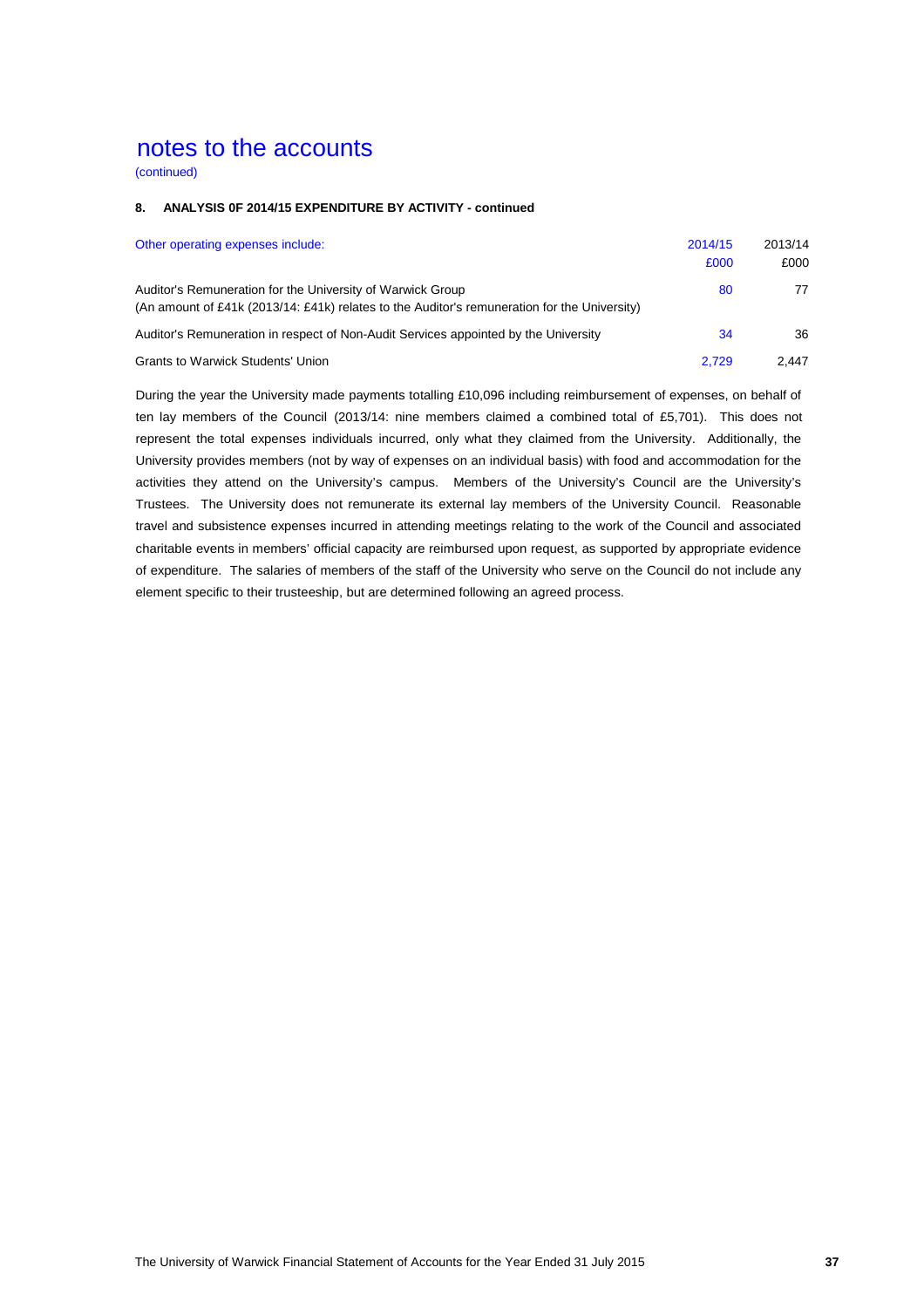(continued)

| <b>INTANGIBLE FIXED ASSETS</b><br>9.                |                   | Consolidated      |                   | University        |  |
|-----------------------------------------------------|-------------------|-------------------|-------------------|-------------------|--|
|                                                     | 2015<br>£ million | 2014<br>£ million | 2015<br>£ million | 2014<br>£ million |  |
| Negative goodwill arising on acquisition of         |                   |                   |                   |                   |  |
| - Horticulture Research International               | (3.8)             | (3.8)             | (5.3)             | (5.3)             |  |
| - University of Warwick Science Park                | (4.7)             | (4.7)             | 0.0               | 0.0               |  |
| Goodwill credited to Income and Expenditure Account |                   |                   |                   |                   |  |
| - in previous years                                 | 8.5               | 5.8               | 5.3               | 5.3               |  |
| - in this year                                      | 0.0               | 2.7               | 0.0               | 0.0               |  |
| Net Negative Goodwill as at 31 July                 | 0.0               | 0.0               | 0.0               | 0.0               |  |

#### **Horticulture Research International, Negative Goodwill**

### **Consolidated**

On 31 March 2004 the Group acquired control of Horticulture Research International, a company limited by guarantee, for a consideration of £1.

The shortfall in consideration paid, below the fair value of assets acquired, was initially shown in the Group's balance sheet as a negative goodwill figure of £3.8m. The negative goodwill on acquisition of Horticulture Research International was released to the Income and Expenditure Account over the period of 100 months (8 years 4 months), which matched the term of acquired significant research contracts.

#### **University**

On 31 July 2005 the business and assets of Horticulture Research International were transferred to the University for a consideration of £1.

There were no differences between the book value and the fair value of the assets of Horticulture Research International as at 31 July 2005 and the shortfall in consideration paid, below the fair value of the net assets acquired (the negative goodwill on acquisition of the assets and liabilities of Horticulture Research International) was fully credited to the Income and Expenditure Account of the University at this date.

### **University of Warwick Science Park Limited, Negative Goodwill**

On 1 February 2012 the University acquired the remaining shareholding of the University of Warwick Science Park Limited, for a consideration of £3.7m.

The shortfall in consideration paid, below the fair value of assets acquired, was recognised in the Group's balance sheet as a negative goodwill figure of £4.7m. The negative goodwill on acquisition of the Science Park was initially being released to the Income and Expenditure Account over a period of 42 months (3 years 6 months), which matched the anticipated period of backlog maintenance works to be undertaken on Science Park properties. During 2013/14 following a review the remaining goodwill was released back to the Income and Expenditure Account at this point.

There were no differences between the book value and the fair value of the assets of the University of Warwick Science Park Limited as at 1 February 2012.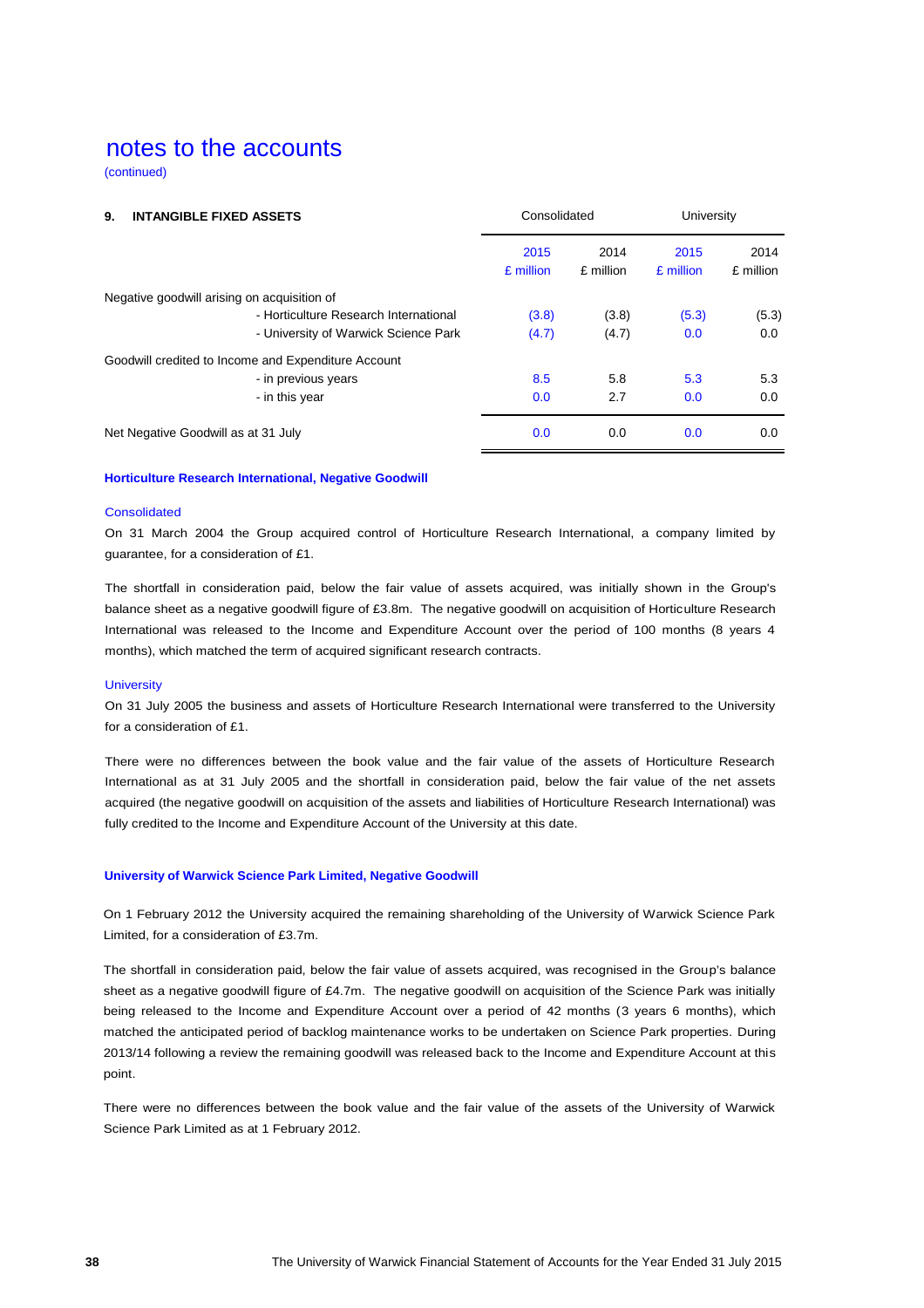(continued)

### **10. TANGIBLE FIXED ASSETS**

| <b>CONSOLIDATED</b>                    |              |                  | Fixtures.  | Assets under  |
|----------------------------------------|--------------|------------------|------------|---------------|
|                                        |              | Land &           | Fittings & | the Course of |
|                                        | <b>Total</b> | <b>Buildings</b> | Equipment  | Construction  |
|                                        | £ million    | £ million        | £ million  | £ million     |
| Cost                                   |              |                  |            |               |
| At 1 August 2014                       | 699.6        | 515.9            | 162.1      | 21.6          |
| <b>Additions at Cost</b>               | 61.6         | 7.1              | 14.3       | 40.2          |
| <b>Asset Transfers</b>                 | 0.0          | 16.3             | 4.1        | (20.4)        |
| Write Offs and Disposals at Cost       | (4.5)        | (1.5)            | (3.0)      | 0.0           |
| At 31 July 2015                        | 756.7        | 537.8            | 177.5      | 41.4          |
| Depreciation                           |              |                  |            |               |
| At 1 August 2014                       | 280.9        | 153.5            | 127.4      | 0.0           |
| Charge for the year                    | 29.7         | 16.2             | 13.5       | 0.0           |
| Eliminated on Write Offs and Disposals | (4.2)        | (1.2)            | (3.0)      | 0.0           |
| At 31 July 2015                        | 306.4        | 168.5            | 137.9      | 0.0           |
| Net Book Value at 31 July 2015         | 450.3        | 369.3            | 39.6       | 41.4          |
| Net Book Value at 31 July 2014         | 418.7        | 362.4            | 34.7       | 21.6          |

Included within fixtures, fittings and equipment of both the University and the consolidated group are assets with a cost of £9.4m (including irrecoverable VAT of £1.4m) and carried at a net book value of £3.9m (2013/14: £4.8m), that were purchased under a finance lease agreement with Cisco Systems Finance International and are, consequently, held as security against this loan (see note 17).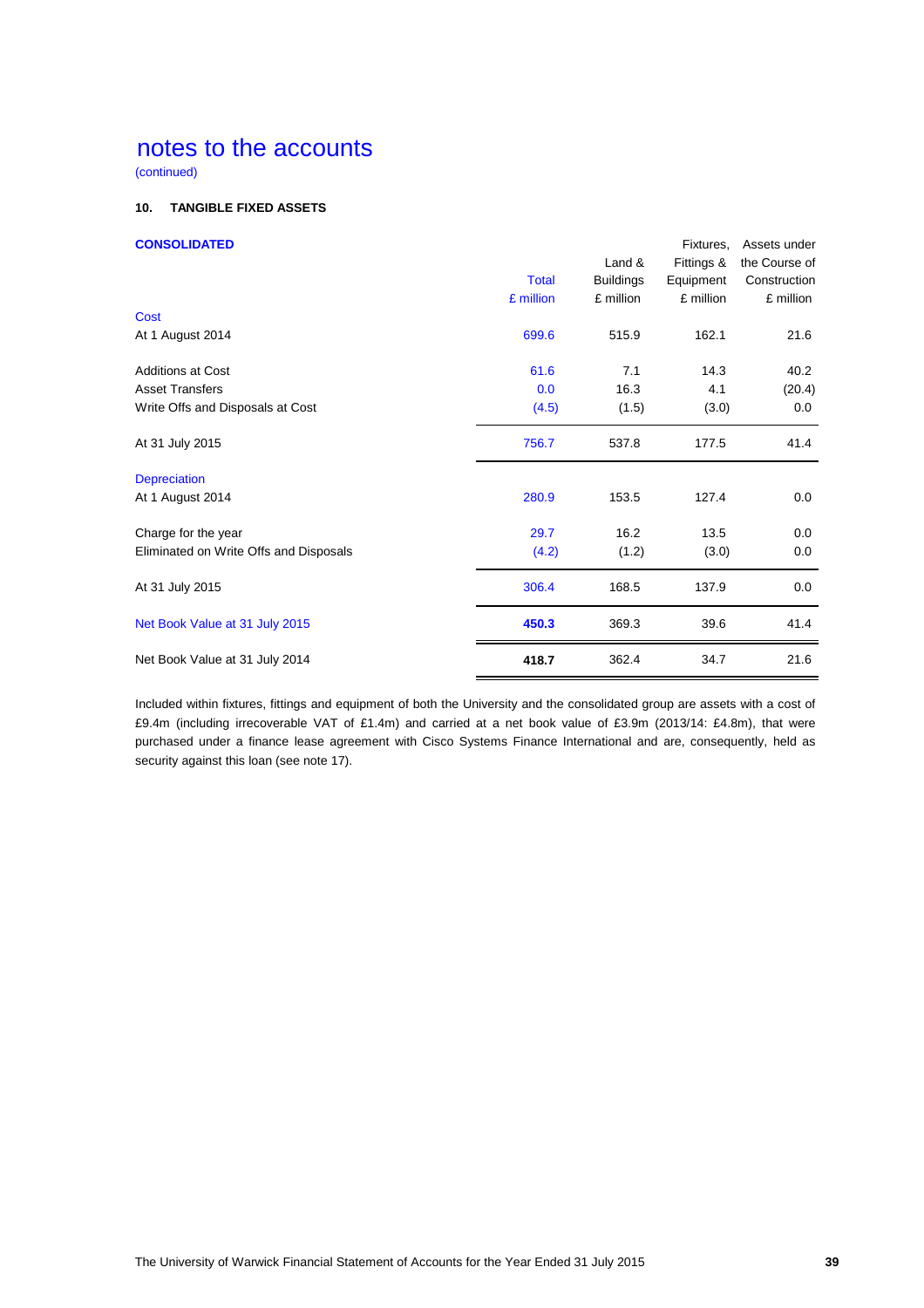(continued)

### **10. TANGIBLE FIXED ASSETS - continued**

| <b>UNIVERSITY</b>                      |              |                  | Fixtures,  | Assets under  |
|----------------------------------------|--------------|------------------|------------|---------------|
|                                        |              | Land &           | Fittings & | the Course of |
|                                        | <b>Total</b> | <b>Buildings</b> | Equipment  | Construction  |
|                                        | £ million    | £ million        | £ million  | £ million     |
| Cost                                   |              |                  |            |               |
| At 1 August 2014                       | 663.7        | 482.8            | 159.3      | 21.6          |
| <b>Additions at Cost</b>               | 61.7         | 7.1              | 14.4       | 40.2          |
| <b>Asset Transfers</b>                 | 0.0          | 16.3             | 4.1        | (20.4)        |
| Write Offs and Disposals at Cost       | (3.7)        | (1.5)            | (2.2)      | 0.0           |
| At 31 July 2015                        | 721.7        | 504.7            | 175.6      | 41.4          |
| <b>Depreciation</b>                    |              |                  |            |               |
| At 1 August 2014                       | 265.1        | 140.5            | 124.6      | 0.0           |
| Charge for the Year                    | 28.6         | 15.1             | 13.5       | 0.0           |
| Eliminated on Write Offs and Disposals | (3.4)        | (1.2)            | (2.2)      | 0.0           |
| At 31 July 2015                        | 290.3        | 154.4            | 135.9      | 0.0           |
| Net Book Value at 31 July 2015         | 431.4        | 350.3            | 39.7       | 41.4          |
| Net Book Value at 31 July 2014         | 398.6        | 342.3            | 34.7       | 21.6          |

| 11.<br><b>INVESTMENTS</b>                                  |                   | Consolidated      |                   | University<br>2014 |
|------------------------------------------------------------|-------------------|-------------------|-------------------|--------------------|
|                                                            | 2015<br>£ million | 2014<br>£ million | 2015<br>£ million | £ million          |
| <b>Balance at 1 August</b>                                 | 9.4               | 9.2               | 14.9              | 14.7               |
| Net Additions / (Disposals) in the year                    | 0.3               | (0.3)             | 0.8               | 0.1                |
| Increase in Market Value                                   | 0.9               | 0.2               | 0.9               | 0.2                |
| Decrease / (Increase) in Provision for Diminution in Value | 0.7               | 0.3               | 0.4               | (0.1)              |
| <b>Balance at 31 July</b>                                  | 11.3              | 9.4               | 17.0              | 14.9               |
| Represented by:                                            |                   |                   |                   |                    |
| <b>Group Undertakings</b>                                  | 0.0               | 0.0               | 6.0               | 5.8                |
| Associated Undertakings                                    | 1.7               | 1.7               | 0.7               | 0.7                |
| <b>Other Equity Investments</b>                            | 1.0               | 1.6               | 0.8               | 1.2                |
| Cash held within Managed Funds                             | 0.3               | 0.1               | 0.3               | 0.0                |
| Bonds held within Managed Funds                            | 0.2               | 0.2               | 0.2               | 0.2                |
| Equity Investments held within Managed Funds               | 10.0              | 7.2               | 10.0              | 7.2                |
| Alternative Investments held within Managed Funds          | 0.4               | 1.6               | 0.4               | 1.6                |
|                                                            | 13.6              | 12.4              | 18.4              | 16.7               |
| Provision for Diminution in Value                          | (2.3)             | (3.0)             | (1.4)             | (1.8)              |
|                                                            | 11.3              | 9.4               | 17.0              | 14.9               |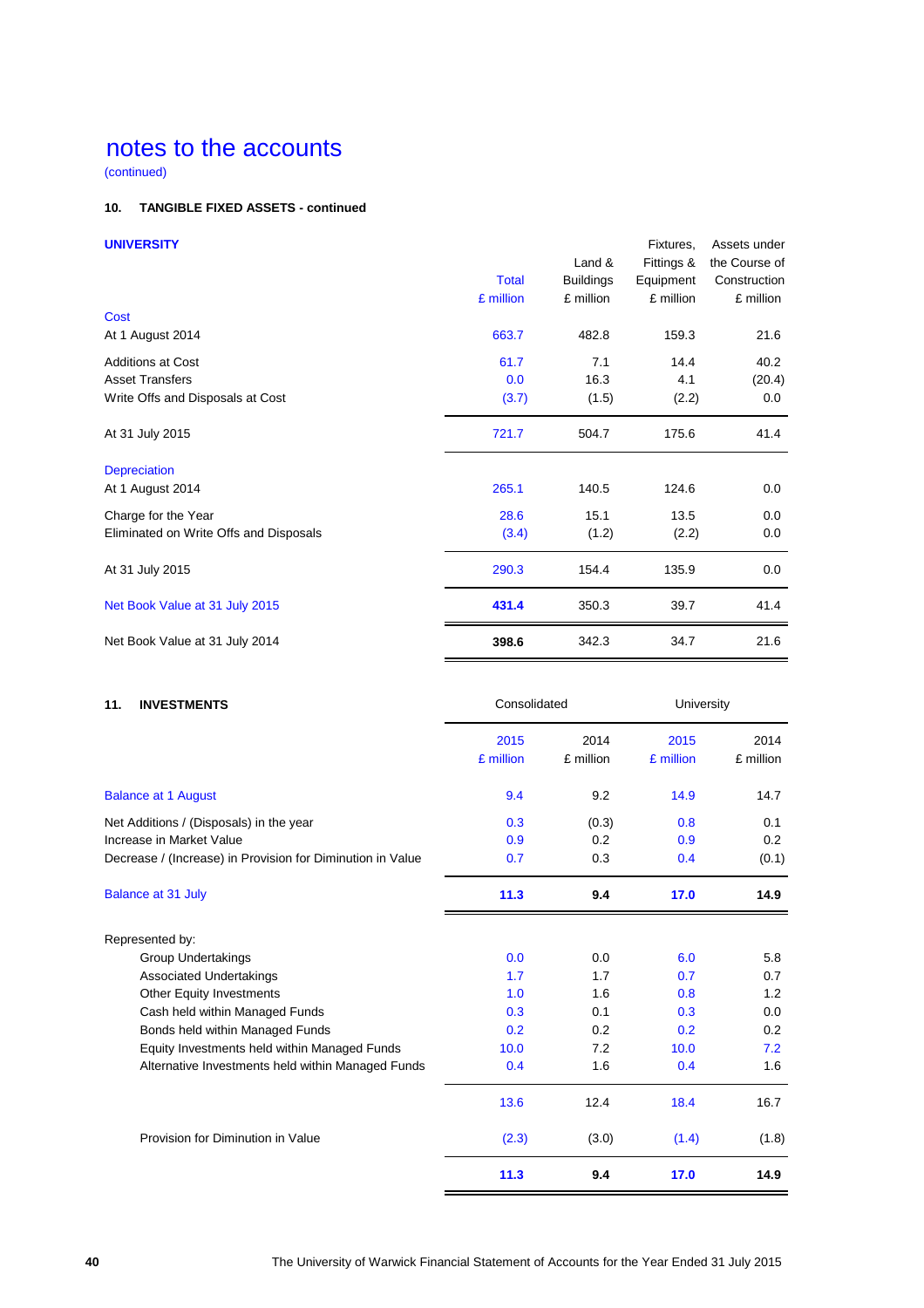(continued)

### **11. INVESTMENTS - continued**

Associated undertakings include:

### Teaching Shakespeare LLP

In March 2012 the University acquired a 40% interest in Teaching Shakespeare LLP. The University's interest in the Partnership is shown within the Associated Undertakings figures in the consolidat ed group accounts. As at 31 July 2015 the University's full investment of £650k has been fully provided against within the accounts of the University.

#### University of Warwick Science Park Associates

On 1 February 2012, the University acquired full ownership of the University of Warwick Science Park Limited and its associated undertakings including the University of Warwick Science Park Business Innovation Centre Limited (UWSP BIC) and University of Warwick Science Park Innovation Centre Limited (UWSP IC). From the date of acquisition, the Science Park was treated as a group investment at cost within the University's figures and is accounted for as a fully consolidated subsidiary within the group accounts (see note 31). UWSP BIC and UWSP IC are not consolidated into the results of the University or the University of Warwick Science Park Limited on the grounds of control and materiality.

Other Equity Investments include:

CVCP Properties plc

50,766 ordinary shares of £1 each

#### The Mercia Fund 1

This is a limited partnership between the Universities of Birmingham and Warwick and the General Partner, Mercia Fund Management Limited. Warwick's investment comprises of an initial capital contribution of £100 and a grant of £199,900. The Universities each hold one Class 'B' share of £1 (there are 2 Class 'B' shares in issue) in Mercia Fund Management Limited. All the Class 'A' shares are held by West Midlands Enterprise Limited. Since initial set up, the University has invested a further £200k into Mercia Fund 1.

#### The Mercia Fund 2

This is a limited partnership between a number of partner institutions, including several universities, and the General Partner, Mercia Fund 2 Managers Limited. The University disposed of its entire holding during the 2014/15 financial year.

#### Investment in spin-out companies

The University holds a range of shareholdings in a number of spin-out companies, set up to maximise the return on intellectual property that is the result of the University's previous research activities. The University c urrently holds investments in 24 active spin-out companies, all of which are incorporated in Great Britain and registered in England. In total these spin-out companies employ almost 125 staff, mainly within the West Midlands.

Further details of the University's investment in spin- out companies can be found at http://www2.warwick.ac.uk/services/ventures/spinout-companies/spin-out-companies-a-z-list or are available on written request addressed to the Secretary of Warwick Ventures Limited.

The University provides for investment in spin-out companies immediately upon acquisition and, whils t shareholdings vary in range, up to 50.0%, all spin-out investments are carried within the University's consolidated group accounts at nil value, given the uncertain nature of any valuation or return. The results of these companies are not being consolidated in the accounts on the basis of materiality. This will be reviewed on an annual basis.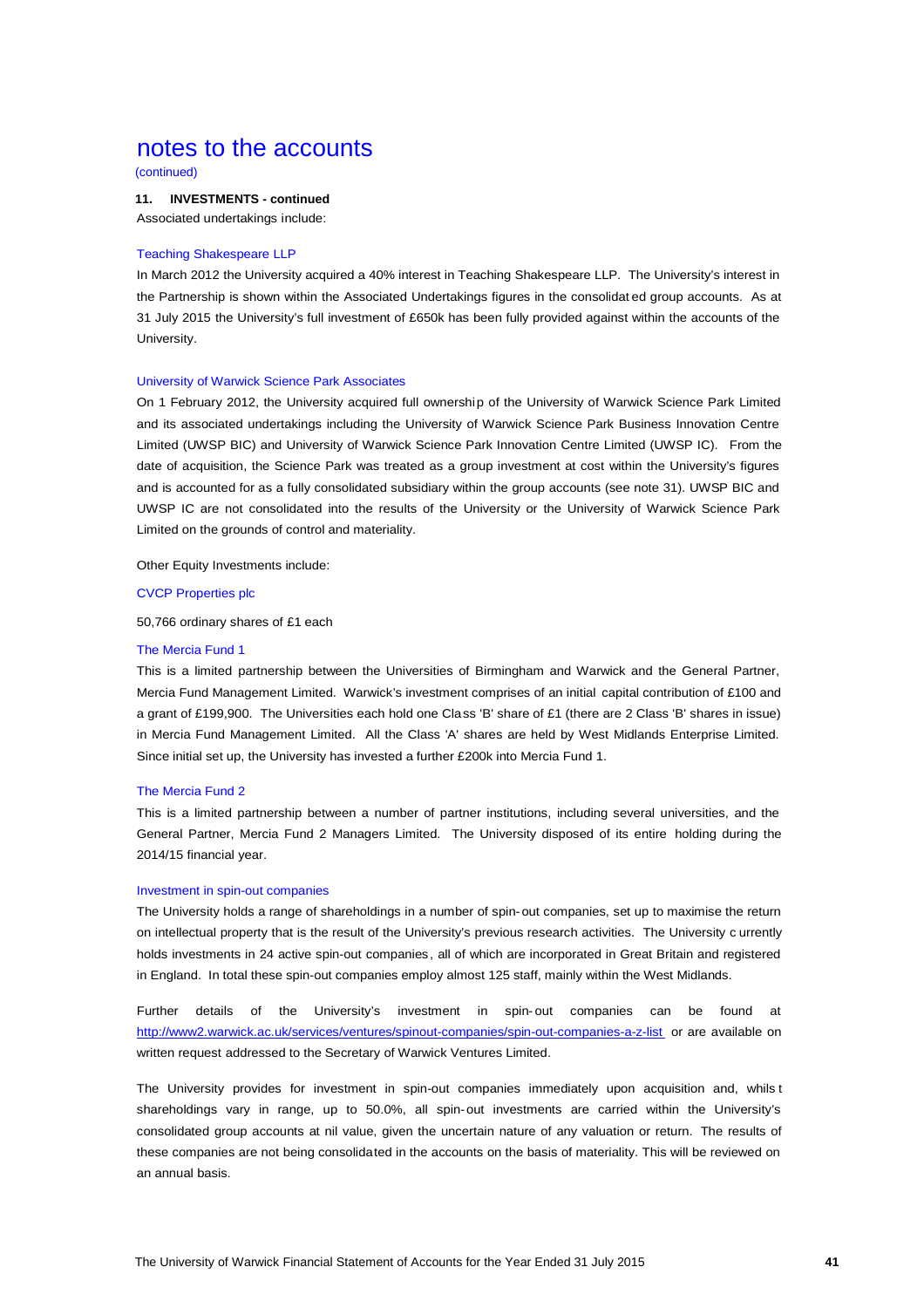(continued)

| <b>ENDOWMENT ASSET INVESTMENTS</b><br>12.          | Consolidated      |                   | University        |                   |
|----------------------------------------------------|-------------------|-------------------|-------------------|-------------------|
|                                                    | 2015<br>£ million | 2014<br>£ million | 2015<br>£ million | 2014<br>£ million |
| Balance at 1 August 2014                           | 8.6               | 8.1               | 3.6               | 3.2               |
| Increase in cash balances held for endowment funds | 0.3               | 0.5               | 0.3               | 0.4               |
| Balance at 31 July 2015                            | 8.9               | 8.6               | 3.9               | 3.6               |
| Composed of :-                                     |                   |                   |                   |                   |
| <b>Securities</b>                                  | 5.0               | 5.0               | 1.1               | 1.1               |
| Cash at bank held for endowment funds              | 3.9               | 3.6               | 2.8               | 2.5               |
| <b>Total Endowment Asset Investments</b>           | 8.9               | 8.6               | 3.9               | 3.6               |

| 13.<br><b>STOCKS</b>          | Consolidated      |                   | University        |                   |
|-------------------------------|-------------------|-------------------|-------------------|-------------------|
|                               | 2015<br>£ million | 2014<br>£ million | 2015<br>£ million | 2014<br>£ million |
| Raw materials and consumables | 0.9               | 0.9               | 0.5               | 0.5               |

### **14. DEBTORS** University

|                                      | 2015<br>£ million | 2014<br>£ million | 2015<br>£ million | 2014<br>£ million |
|--------------------------------------|-------------------|-------------------|-------------------|-------------------|
| Amounts falling due within one year: |                   |                   |                   |                   |
| <b>Trade Debtors</b>                 | 18.0              | 17.1              | 16.0              | 14.9              |
| Prepayments and accrued income       | 21.1              | 18.5              | 20.2              | 17.8              |
| Amounts owed by group undertakings   | 0.0               | 0.0               | 8.6               | 7.4               |
|                                      | 39.1              | 35.6              | 44.8              | 40.1              |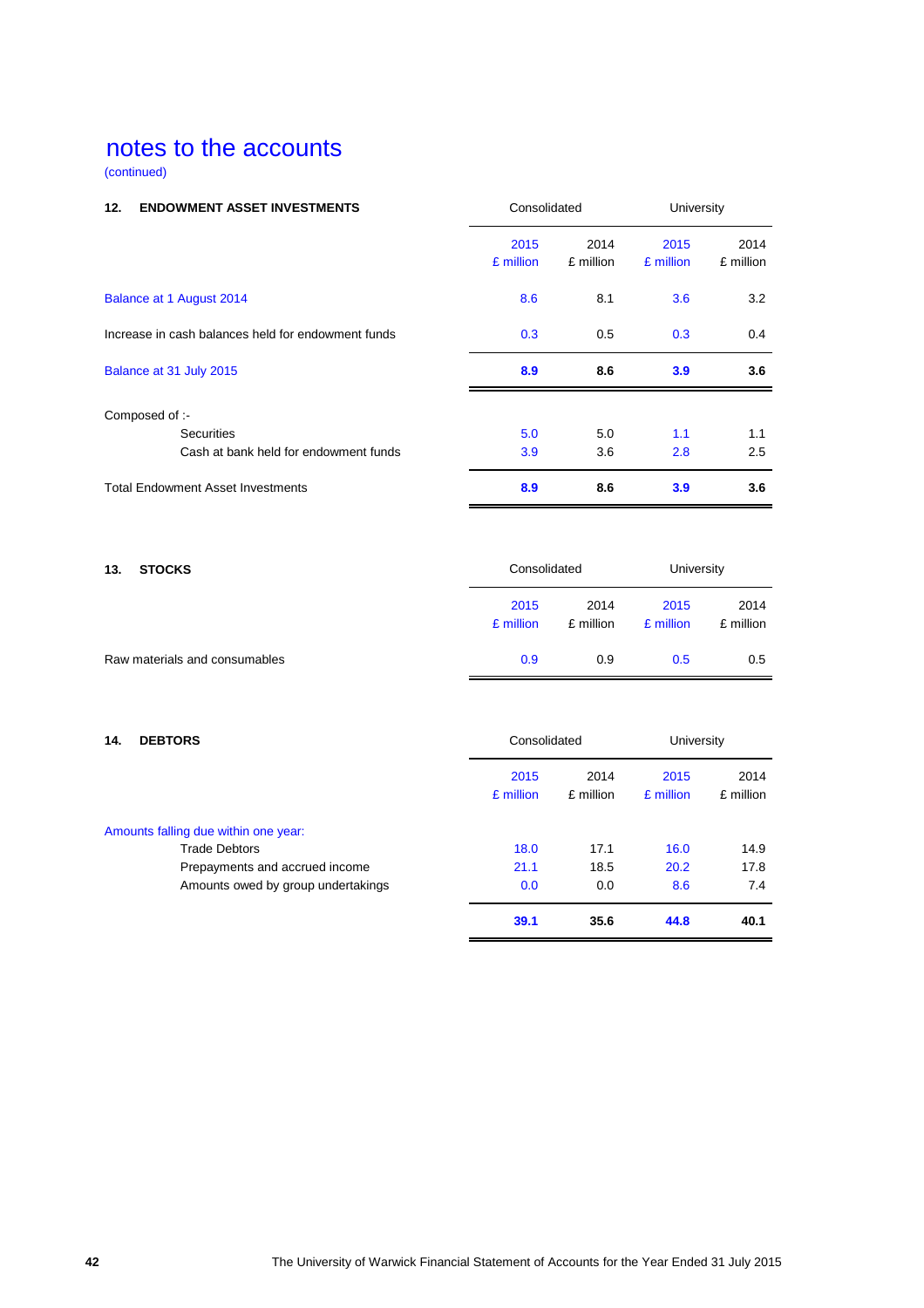(continued)

### **15. CREDITORS: AMOUNTS FALLING DUE**

| <b>WITHIN ONE YEAR</b>                     | Consolidated |           | University |           |
|--------------------------------------------|--------------|-----------|------------|-----------|
|                                            | 2015         | 2014      | 2015       | 2014      |
|                                            | £ million    | £ million | £ million  | £ million |
| Unsecured Loans (note 17)                  | 3.8          | 3.9       | 3.8        | 3.9       |
| Obligations under Finance Leases (note 17) | 0.0          | 1.1       | 0.0        | 1.1       |
| Payments Received in Advance               | 85.6         | 84.6      | 84.1       | 83.2      |
| <b>Trade Creditors</b>                     | 16.3         | 11.5      | 15.9       | 11.1      |
| Social Security and Other Taxation Payable | 6.8          | 7.2       | 6.0        | 6.5       |
| Accruals                                   | 25.3         | 21.4      | 24.1       | 19.9      |
| Amounts owed to group undertakings         | 0.0          | 0.0       | 30.9       | 29.0      |
|                                            | 137.8        | 129.7     | 164.8      | 154.7     |

### **16. CREDITORS: AMOUNTS FALLING DUE AFTER MORE THAN ONE YEAR** Consolidated University

| AFIER WURE INAN UNE TEAR     | Consolidated      |                   | UNIVERSITY        |                   |
|------------------------------|-------------------|-------------------|-------------------|-------------------|
|                              | 2015<br>£ million | 2014<br>£ million | 2015<br>£ million | 2014<br>£ million |
| Unsecured Loans (note 17)    | 122.9             | 126.7             | 122.9             | 126.7             |
| Payments Received in Advance | 13.5              | 0.0               | 13.5              | 0.0               |
| <b>Other Creditors</b>       | 4.0               | 0.0               | 4.0               | 0.0               |
|                              | 140.4             | 126.7             | 140.4             | 126.7             |

### **17. FINANCIAL INSTRUMENTS AND BORROWINGS**

Amounts on finance leases and bank balances as at 31 July 2015 fall due as follows:

|                                      | Consolidated      |                   | University        |                   |
|--------------------------------------|-------------------|-------------------|-------------------|-------------------|
|                                      | 2015<br>£ million | 2014<br>£ million | 2015<br>£ million | 2014<br>£ million |
| Within one year (note 15)            | 3.8               | 5.0               | 3.8               | 5.0               |
| Between one and two years (note 16)  | 3.7               | 3.8               | 3.7               | 3.8               |
| Between two and five years (note 16) | 10.8              | 10.8              | 10.8              | 10.8              |
| Greater than five years (note 16)    | 108.4             | 112.1             | 108.4             | 112.1             |
|                                      | 126.7             | 131.7             | 126.7             | 131.7             |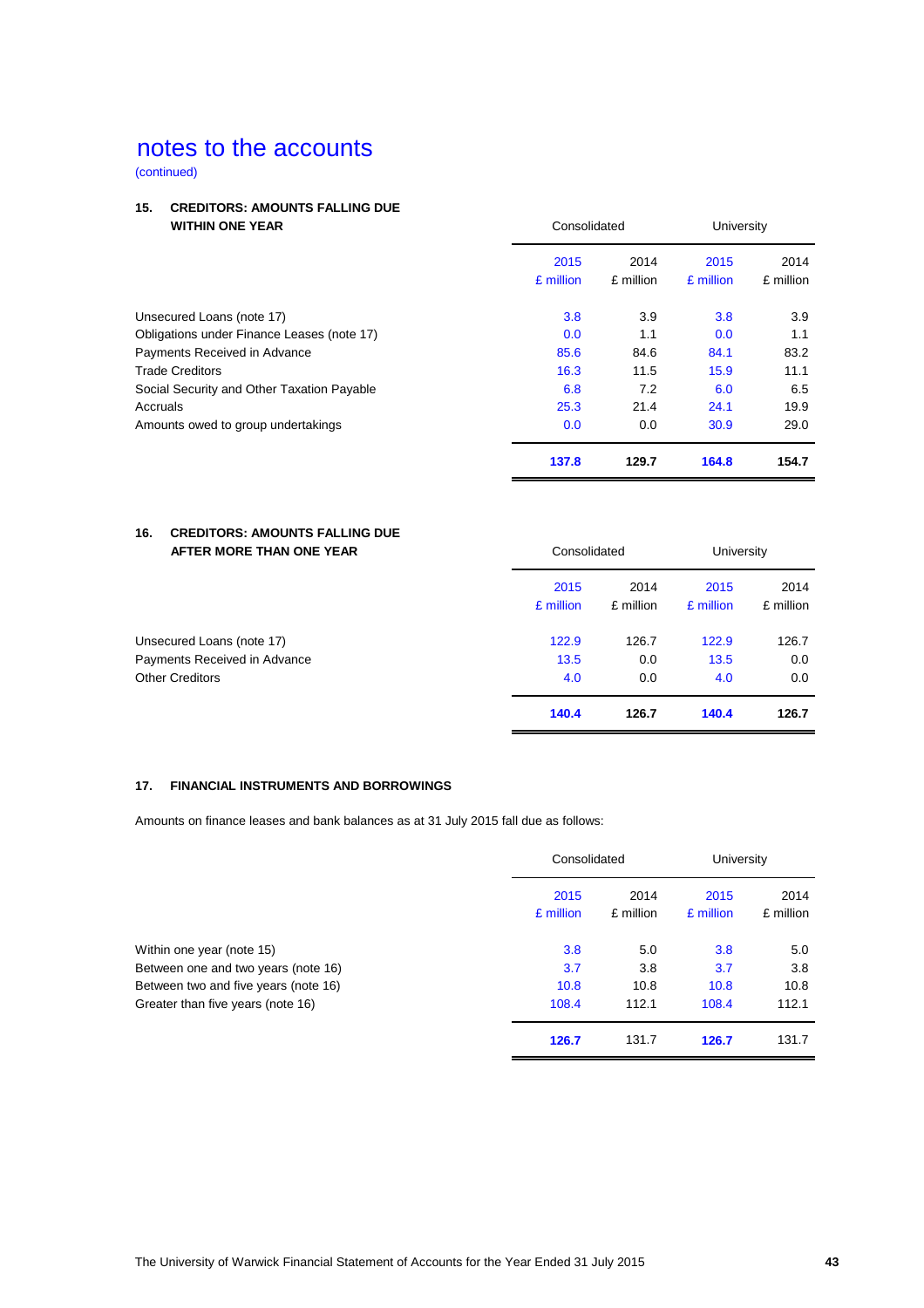(continued)

### **17. FINANCIAL INSTRUMENTS AND BORROWINGS - continued**

The University takes professional advice on the hedging of interest rates on its borrowing, with a view to reducing the risk of unexpected finance costs. The University has entered into long term interest swap agreements which result in effective fixed rate borrowing over the life of the loans as shown below.

### Bank loan arrangements for the University as at 31 July 2015:

|                                                       | Total original | Outstanding  |            |
|-------------------------------------------------------|----------------|--------------|------------|
|                                                       | facility       | 31 July 2015 | Effective  |
| Drawn facilities - all variable rate                  | £ million      | £ million    | Fixed rate |
| Amortising Ioan, drawn July 2007, repayable July 2037 | 40.0           | 29.0         | 5.38%      |
| Bullet Ioan, drawn July 2008, repayable July 2037     | 10.0           | 10.0         | 4.83%      |
| Bullet Ioan, drawn July 2009, repayable July 2037     | 5.0            | 5.0          | 4.93%      |
| Bullet Ioan, drawn October 2010, repayable July 2037  | 15.0           | 15.0         | 4.93%      |
| Bullet Ioan, drawn October 2010, repayable July 2037  | 10.0           | 10.0         | 4.85%      |
| Amortising Ioan, drawn March 2012, March 2013 and     |                |              |            |
| December 2013, repayable December 2040                | 60.0           | 56.7         | 5.19%      |
|                                                       | 140.0          | 125.7        |            |

The University has a negative pledge arrangement in respect of the bank loan facilities.

Throughout the financial year the University also had the following borrowing arrangements in place:

- 1. A £0.4m loan from the Lawn Tennis Association, amortising over 13 years from September 2008, at a 0% rate of interest, specifically for the purpose of building an indoor tennis centre. £0.2m remain s outstanding as at 31 July 2015.
- 2. Finance leases from Cisco Systems Finance International, totalling £8.0m, for the purch ase of information technology products associated with the upgrade of the University's network systems. These leases are all repayable in equal instalments over five years. The final capital repayments ranged f rom December 2014 to April 2015 and been fully repaid in the year.
- 3. A £0.5m loan received from HEFCE, as part of HEFCE's partnership with Salix Finance Ltd, specifically for the purpose of funding energy efficiency and low carbon technology. The loan is at a 0% rate of interest and is repayable in greater than five years, being the period during which compliant projects have already been planned.
- 4. Loans totalling £1.1m from Salix Finance Ltd, as part of the Energy Efficient Loans Scheme, specifically for the purpose of funding energy saving projects. The loans are at a 0% rate of interest and are repay able between March 2011 and September 2016. £0.1m remains outstanding as at 31 July 2015.
- 5. A loan of £0.4m from HEFCE, as part of HEFCE's partnership with Salix Finance Ltd. This loan is at a 0% rate of interest and is repayable in eight equal instalments from May 2013 to November 2016. £0.2m remain s outstanding as at 31 July 2015.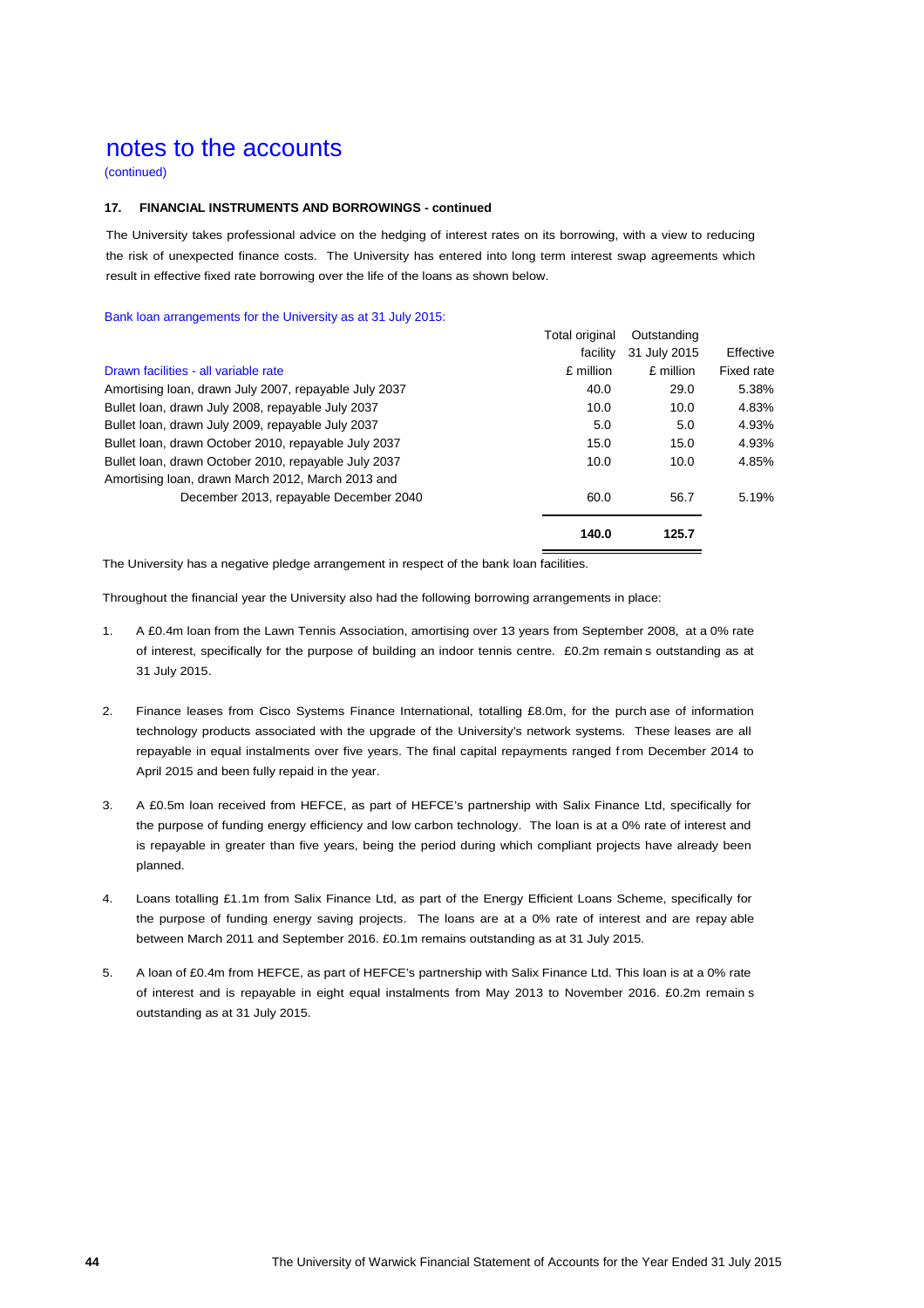(continued)

### **18. DEFERRED CAPITAL GRANTS**

|                                         |              | Consolidated |                                               | University   |           |                                               |
|-----------------------------------------|--------------|--------------|-----------------------------------------------|--------------|-----------|-----------------------------------------------|
|                                         | <b>Total</b> | Funding      | <b>Other Grants</b><br>Council & Benefactions | <b>Total</b> | Funding   | <b>Other Grants</b><br>Council & Benefactions |
|                                         | £ million    | £ million    | £ million                                     | £ million    | £ million | £ million                                     |
| At 1 August 2014:                       |              |              |                                               |              |           |                                               |
| <b>Buildings</b>                        | 113.7        | 71.0         | 42.7                                          | 113.1        | 71.0      | 42.1                                          |
| Equipment                               | 17.4         | 6.1          | 11.3                                          | 17.4         | 6.1       | 11.3                                          |
| Total                                   | 131.1        | 77.1         | 54.0                                          | 130.5        | 77.1      | 53.4                                          |
| Add: Cash Received:                     |              |              |                                               |              |           |                                               |
| <b>Buildings</b>                        | 11.5         | 10.8         | 0.7                                           | 11.4         | 10.7      | 0.7                                           |
| Equipment                               | 8.7          | 0.8          | 7.9                                           | 8.7          | 0.8       | 7.9                                           |
| Total                                   | 20.2         | 11.6         | 8.6                                           | 20.1         | 11.5      | 8.6                                           |
| Less: Released to Income & Expenditure: |              |              |                                               |              |           |                                               |
| Buildings (Notes 1, 3 & 4)              | 5.4          | 3.3          | 2.1                                           | 5.1          | 3.2       | 1.9                                           |
| Equipment (Notes 1, 3 & 4)              | 6.8          | 1.7          | 5.1                                           | 6.8          | 1.7       | 5.1                                           |
| Total (Note 8)                          | 12.2         | 5.0          | 7.2                                           | 11.9         | 4.9       | 7.0                                           |
| At 31 July 2015:                        |              |              |                                               |              |           |                                               |
| <b>Buildings</b>                        | 119.8        | 78.5         | 41.3                                          | 119.4        | 78.5      | 40.9                                          |
| Equipment                               | 19.3         | 5.2          | 14.1                                          | 19.3         | 5.2       | 14.1                                          |
| Total                                   | 139.1        | 83.7         | 55.4                                          | 138.7        | 83.7      | 55.0                                          |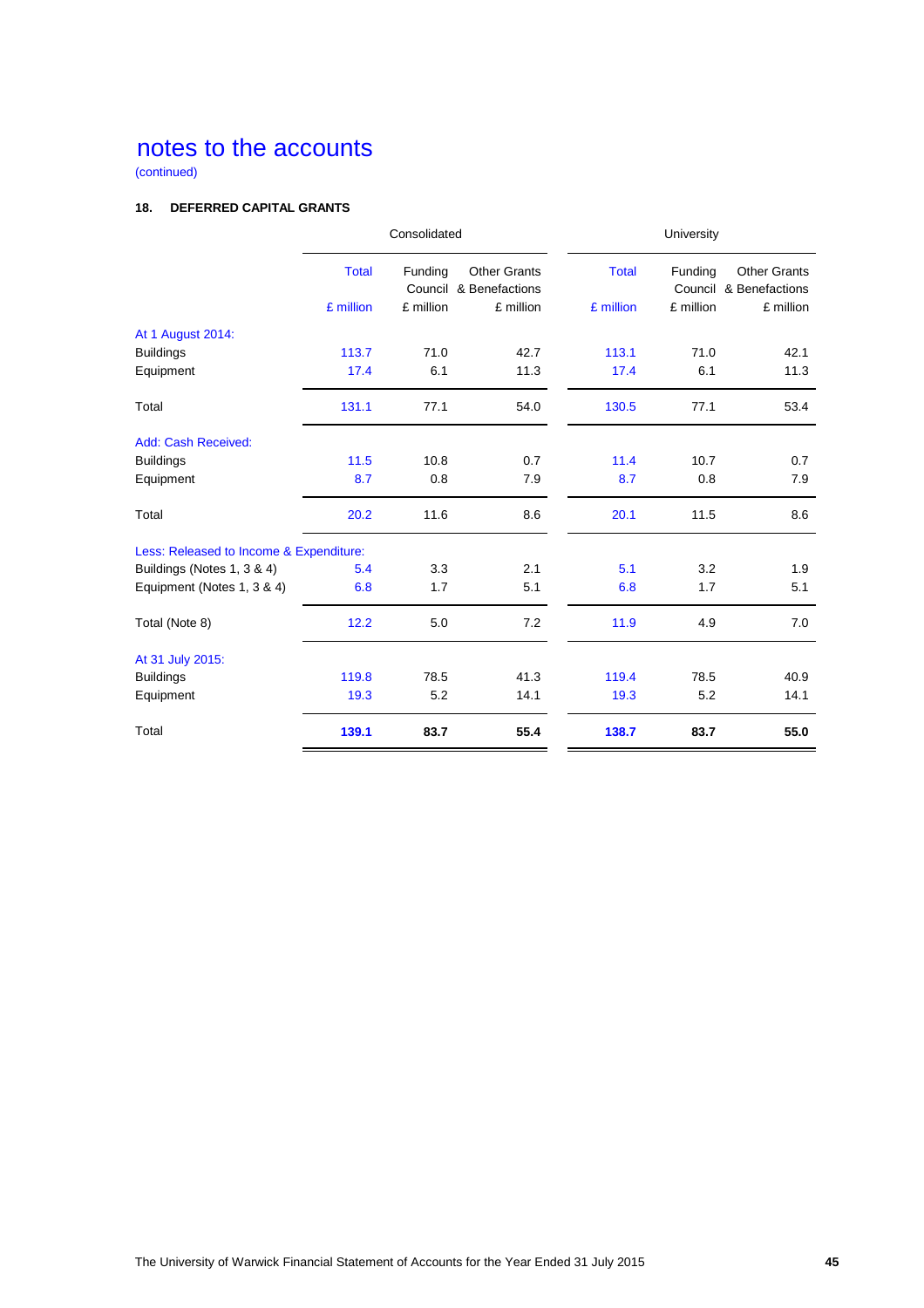(continued)

| <b>PROVISIONS FOR LIABILITIES AND CHARGES</b><br>19.      | Consolidated | University |
|-----------------------------------------------------------|--------------|------------|
|                                                           | £ million    | £ million  |
| Early leavers and retirements provision                   |              |            |
| At 1 August 2014                                          | 0.0          | 0.0        |
| New Provisions in Year                                    | 0.5          | 0.5        |
| At 31 July 2015                                           | 0.5          | 0.5        |
| Life Sciences restructuring provision                     |              |            |
| At 1 August 2014                                          | 3.4          | 3.4        |
| Utilised in Year                                          | 0.0          | 0.0        |
| At 31 July 2015                                           | 3.4          | 3.4        |
| Total of above provisions carried forward at 31 July 2015 | 3.9          | 3.9        |

### **20. ENDOWMENTS**

| <b>CONSOLIDATED</b>                             | Restricted | Restricted | 2015         | 2014      |
|-------------------------------------------------|------------|------------|--------------|-----------|
|                                                 | Permanent  | Expendable | <b>Total</b> | Total     |
| Opening balances at 1 August                    | £ million  | £ million  | £ million    | £ million |
| Capital                                         | 3.9        | 4.3        | 8.2          | 7.7       |
| Accumulated Income                              | 0.3        | 0.1        | 0.4          | 0.4       |
|                                                 | 4.2        | 4.4        | 8.6          | 8.1       |
| New endowments                                  | 0.1        | 0.9        | 1.0          | 1.1       |
| Investment Income                               | 0.1        | 0.1        | 0.2          | 0.2       |
| Expenditure                                     | 0.0        | (0.9)      | (0.9)        | (0.8)     |
|                                                 | 0.1        | (0.8)      | (0.7)        | (0.6)     |
| Closing balances at 31 July                     | 4.4        | 4.5        | 8.9          | 8.6       |
| Represented by:                                 |            |            |              |           |
| Capital                                         | 4.0        | 4.4        | 8.4          | 8.2       |
| Accumulated Income                              | 0.4        | 0.1        | 0.5          | 0.4       |
| <b>Total</b>                                    | 4.4        | 4.5        | 8.9          | 8.6       |
| Analysis of endowment funds by type and purpose |            |            |              |           |
| Chairs and lectureships                         | 1.7        | 0.8        | 2.5          | 2.4       |
| Scholarships and bursaries                      | 1.6        | 1.6        | 3.2          | 3.1       |
| Prize funds                                     | 1.0        | 0.2        | 1.2          | 1.0       |
| General                                         | 0.1        | 1.5        | 1.6          | 1.8       |
| <b>Research Support</b>                         | 0.0        | 0.4        | 0.4          | 0.3       |
| <b>Total</b>                                    | 4.4        | 4.5        | 8.9          | 8.6       |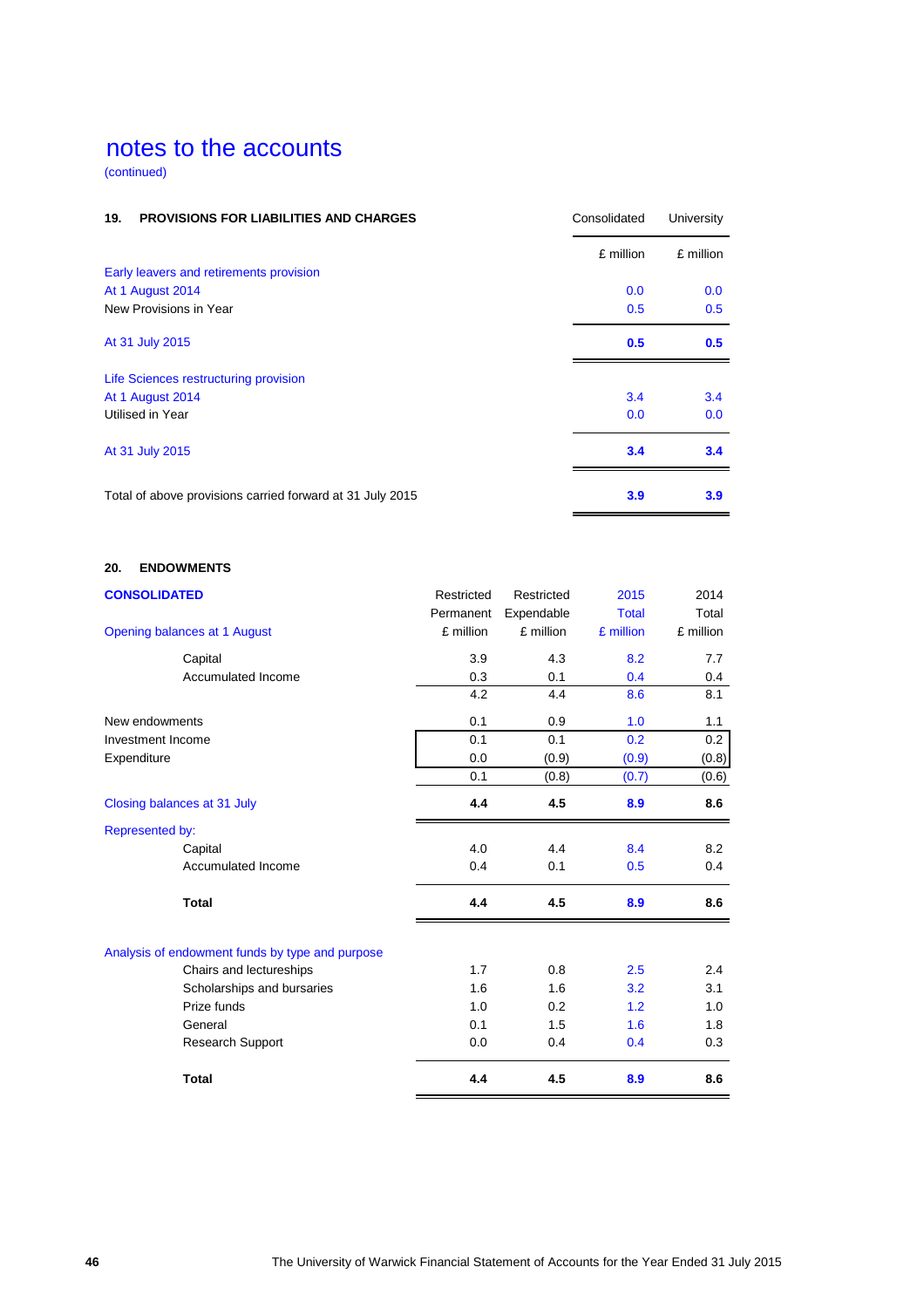(continued)

### **20. ENDOWMENTS - continued**

| <b>UNIVERSITY</b>            | Restricted | Restricted | 2015         | 2014      |
|------------------------------|------------|------------|--------------|-----------|
|                              | Permanent  | Expendable | <b>Total</b> | Total     |
| Opening balances at 1 August | £ million  | £ million  | £ million    | £ million |
| Capital                      | 1.4        | 2.2        | 3.6          | 3.2       |
| Accumulated Income           | 0.0        | 0.0        | 0.0          | 0.0       |
|                              | 1.4        | 2.2        | 3.6          | 3.2       |
| New endowments               | 0.1        | 0.9        | 1.0          | 1.0       |
| Investment Income            | 0.0        | 0.0        | 0.0          | $0.0\,$   |
| Expenditure                  | 0.0        | (0.7)      | (0.7)        | (0.6)     |
|                              | 0.0        | (0.7)      | (0.7)        | (0.6)     |
| Closing balances at 31 July  | 1.5        | 2.4        | 3.9          | 3.6       |
| Represented by:              |            |            |              |           |
| Capital                      | 1.5        | 2.4        | 3.9          | 3.6       |
| Accumulated Income           | 0.0        | 0.0        | 0.0          | 0.0       |
| <b>Total</b>                 | 1.5        | 2.4        | 3.9          | 3.6       |

| <b>GENERAL RESERVES</b><br>21.                                                  | Consolidated    | University      |
|---------------------------------------------------------------------------------|-----------------|-----------------|
|                                                                                 | £ million       | £ million       |
| Balance at 1 August 2014                                                        | 185.9           | 149.5           |
| Surplus for the Financial Year<br>Actuarial Loss on Pension Liability (note 30) | 19.4<br>(2.5)   | 19.7<br>(2.5)   |
| Balance at 31 July 2015                                                         | 202.8           | 166.7           |
| General Reserves excluding Pension Liability<br>Pension Reserve (note 30)       | 226.0<br>(23.2) | 189.9<br>(23.2) |
| General Reserves including Pension Liability                                    | 202.8           | 166.7           |

| 22.<br><b>REVALUATION RESERVE</b>                                | Consolidated | University |
|------------------------------------------------------------------|--------------|------------|
|                                                                  | £ million    | £ million  |
| Unrealised gains on equity investments as at 1 August 2014       | 1.5          | 1.5        |
| Increase in market value of equity investments in year (note 11) | 0.9          | 0.9        |
| Unrealised gains on equity investments as at 31 July 2015        | 2.4          | 2.4        |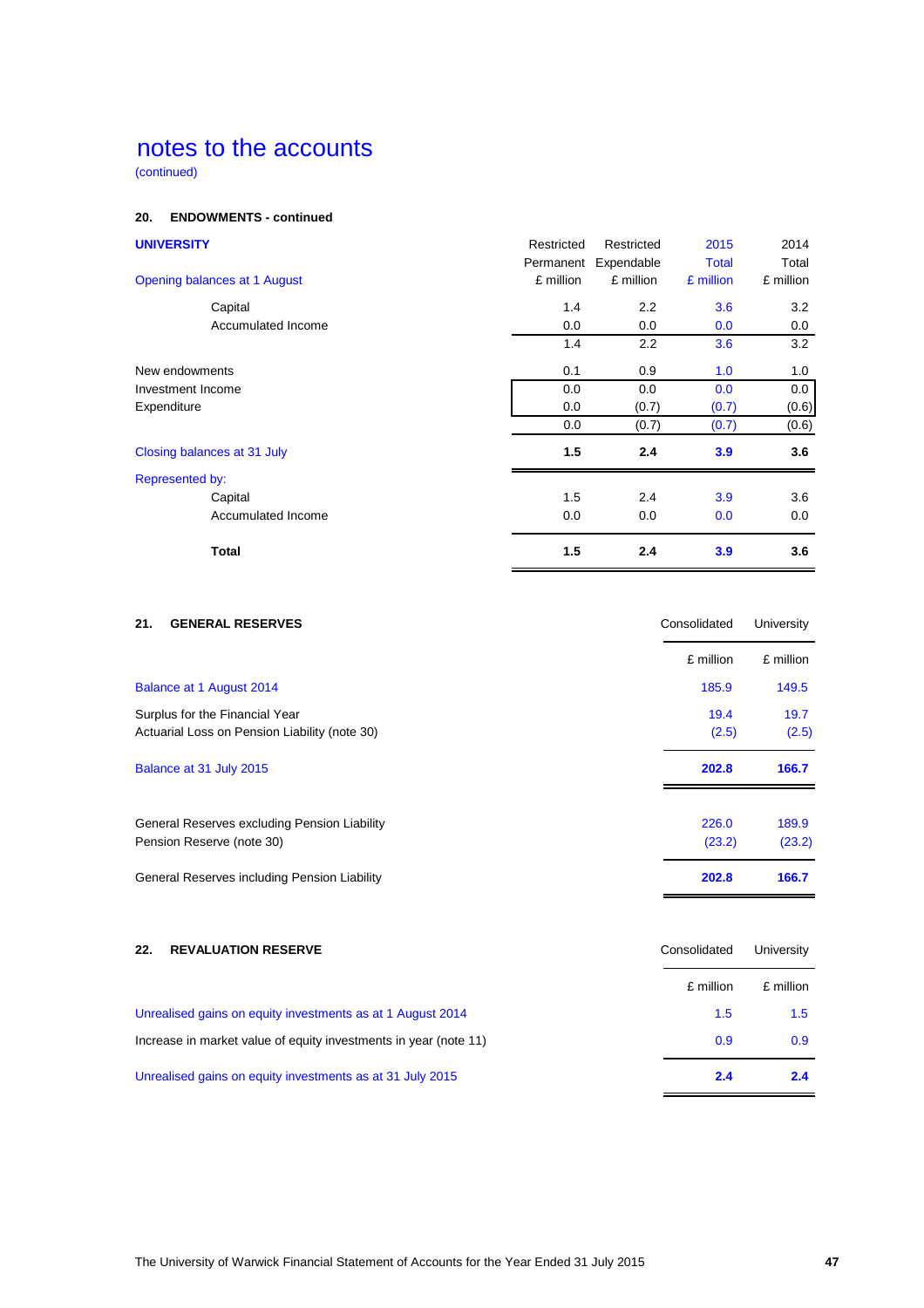(continued)

| <b>LEASE OBLIGATIONS</b><br>23.                                                          | Consolidated      |                   | University        |                   |
|------------------------------------------------------------------------------------------|-------------------|-------------------|-------------------|-------------------|
|                                                                                          | 2015<br>£ million | 2014<br>£ million | 2015<br>£ million | 2014<br>£ million |
| Operating lease commitments in respect of buildings<br>and equipment on leases expiring: |                   |                   |                   |                   |
| Within one year                                                                          | 5.0               | 3.4               | 5.0               | 3.4               |
| Between one and five years                                                               | 3.1               | 3.7               | 3.1               | 3.7               |
| Over five years                                                                          | 1.9               | 1.8               | 1.9               | 1.8               |
|                                                                                          | 10.0              | 8.9               | 10.0              | 8.9               |
| <b>CAPITAL COMMITMENTS</b><br>24.                                                        | Consolidated      |                   | <b>University</b> |                   |
|                                                                                          | 2015<br>£ million | 2014<br>£ million | 2015<br>£ million | 2014<br>£ million |
| Commitments contracted at 31 July                                                        | 114.1             | 21.2              | 114.1             | 21.2              |
| Authorised but not contracted at 31 July                                                 | 262.9             | 299.5             | 264.3             | 293.7             |
|                                                                                          | 377.0             | 320.7             | 378.4             | 314.9             |

### **25. RECONCILIATION OF CONSOLIDATED OPERATING SURPLUS TO NET CASH INFLOW FROM OPERATING ACTIVITIES**

|                                                                           | 2014/15   | 2013/14   |
|---------------------------------------------------------------------------|-----------|-----------|
|                                                                           | £ million | £ million |
| Surplus on Ordinary Activities Before Tax                                 | 18.7      | 11.8      |
| Depreciation (Note 10)                                                    | 29.7      | 29.6      |
| Excess of Contributions to Pension Scheme Against Service Costs (Note 30) | (1.0)     | (1.1)     |
| Credit of Goodwill (Note 9)                                               | 0.0       | (2.7)     |
| Surplus / (Deficit) on Write Off and Disposal of Tangible Fixed Assets    | 0.2       | (0.1)     |
| Deferred Capital Grants Released to Income (Note 18)                      | (12.2)    | (12.8)    |
| Deferred Capital Grant adjustments in respect of asset disposals          | 0.1       | 0.1       |
| Endowment Income and Interest Receivable (Note 5)                         | (1.8)     | (1.6)     |
| Interest Payable (Note 7)                                                 | 6.7       | 6.6       |
| Increase in Debtors                                                       | (3.5)     | (2.0)     |
| Increase in Creditors                                                     | 26.8      | 12.4      |
| Increase /(Decrease) in Provisions (Note 19)                              | 0.5       | (0.6)     |
| (Decrease) in Investments' Provisions (Note 11)                           | (0.7)     | (0.3)     |
|                                                                           | 63.5      | 39.3      |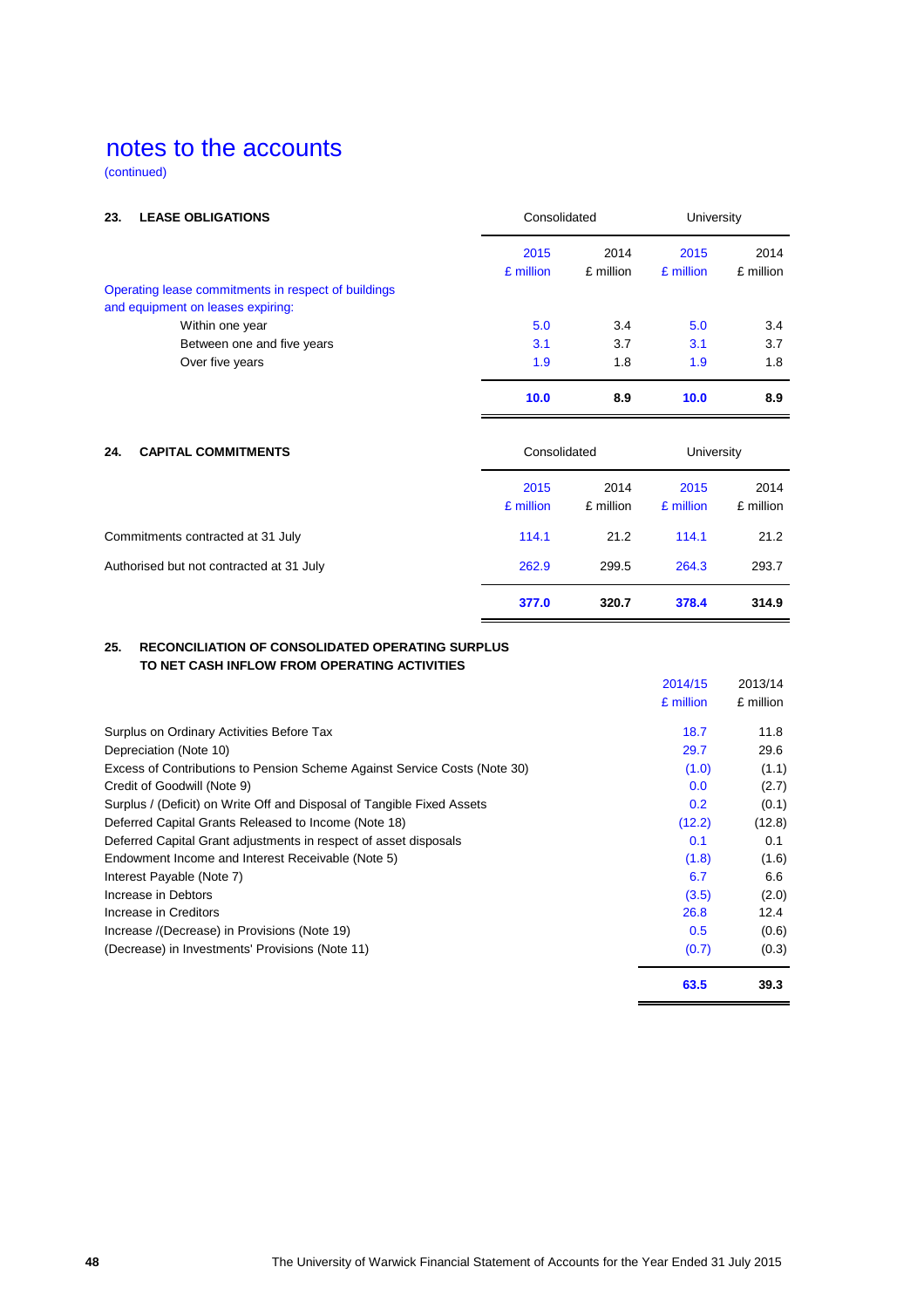(continued)

### **26. RETURNS ON INVESTMENTS AND SERVICING OF FINANCE**

| Interest Payable (Note 7)          | (6.7)                | (6.6)                |
|------------------------------------|----------------------|----------------------|
| Other Interest Receivable (Note 5) | 1.4                  | 1.2                  |
| Income from Endowments (Note 5)    | 0.2                  | 0.2                  |
|                                    | 2014/15<br>£ million | 2013/14<br>£ million |

### **27. CAPITAL EXPENDITURE AND FINANCIAL INVESTMENT**

| Deferred Capital Grants Received (Note 18)  | 20.2                 | 15.2                 |
|---------------------------------------------|----------------------|----------------------|
| Endowments Received (Note 20)               | 1.0                  | 1.1                  |
| Investments (Acquired) / Disposed (Note 11) | (0.3)                | 0.3                  |
| Proceeds on Disposal of Tangible Assets     | 0.0                  | 0.2                  |
| Tangible Assets Acquired (Note 10)          | (61.6)               | (49.7)               |
|                                             | 2014/15<br>£ million | 2013/14<br>£ million |

### **28. ANALYSIS OF CHANGES IN NET FUNDS**

| 20.<br>ANALI JIU UI GHANGLU IN NLI I UNDJ |               |           |           |                           |
|-------------------------------------------|---------------|-----------|-----------|---------------------------|
|                                           | At            | Other     | Cash      | At                        |
|                                           | 1 August 2014 | Changes   |           | <b>Flows 31 July 2015</b> |
|                                           | £ million     | £ million | £ million | £ million                 |
| Cash at Bank and in Hand                  | 45.3          | 0.0       | 15.7      | 61.0                      |
| <b>Short Term Deposits</b>                | 90.3          | 0.0       | (3.3)     | 87.0                      |
| Endowment Assets (Note 12)                | 3.6           | 0.0       | 0.3       | 3.9                       |
| Debt due within one year (Note 15)        | (5.0)         | (3.8)     | 5.0       | (3.8)                     |
| Debt due after one year (Note 16)         | (126.7)       | 3.8       | 0.0       | (122.9)                   |
| Net Funds                                 | 7.5           | 0.0       | 17.7      | 25.2                      |

### **29. ANALYSIS OF CHANGES IN CONSOLIDATED FINANCING**

|                                    |           | Loans and Leases |
|------------------------------------|-----------|------------------|
|                                    | £ million | £ million        |
| Balances at 1 August 2013          |           | 121.3            |
| New Loans                          | 15.0      |                  |
| <b>Capital Repayments</b>          | (4.6)     |                  |
| Net New Loans in Year              |           | 10.4             |
| Balances at 31 July 2014           |           | 131.7            |
| New Loans                          | 0.0       |                  |
| <b>Capital Repayments</b>          | (5.0)     |                  |
| Net New Loans in Year              |           | (5.0)            |
| Balances at 31 July 2015 (Note 17) |           | 126.7            |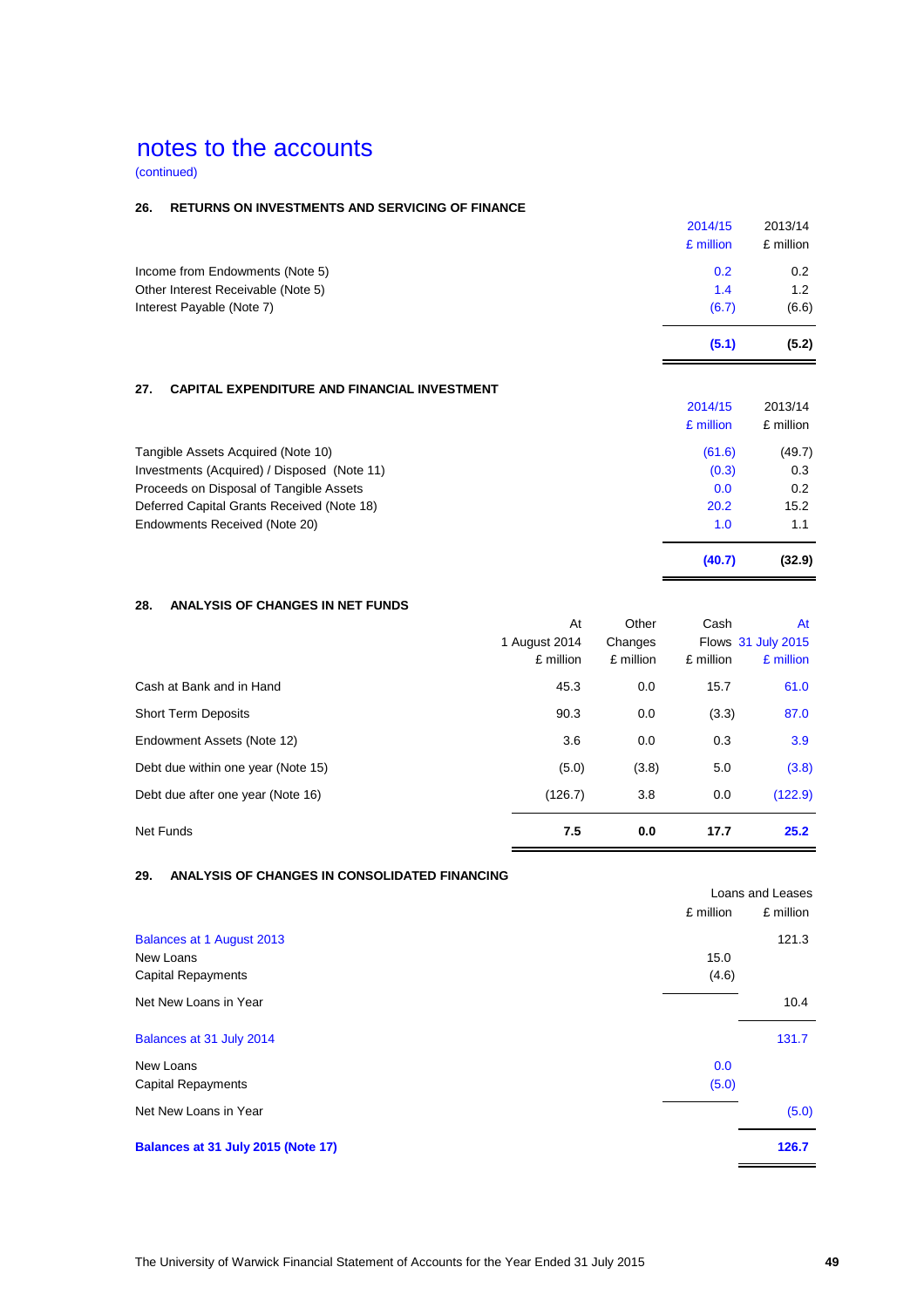(continued)

### **30. PENSION SCHEMES**

### Universities Superannuation Scheme (USS)

The University participates in the USS, a defined benefit scheme which is externally funded and contracted out of the State Second Pension (S2P). The assets of the scheme are held in a separate fund administered by the trustee, Universities Superannuation Scheme Limited. USS has over 147,000 active members (2014: 162,000+) and the University had 3,535 active members participating in the scheme as at 31 July 2015 (2014: 3,376).

The University is unable to identify its share of the underlying assets and liabilities of the scheme on a consistent and reasonable basis and therefore, as required by FRS 17 "Retirement benefits", accounts for the scheme as if it were a defined contribution scheme.

A contingent liability exists in relation to the pension valuation recovery plan, since the University is an employer of members within the scheme. The contingent liability relates to the amount generated by past service of current members and the associated proportion of the deficit. Given that the scheme is a multi-employer scheme and the University is unable to identify its share of the underlying assets and liabilities, the contingent liability is not recognised as a provision on the balance sheet. The associated receivable from the scheme in respect of reimbursement of the University's expenditure is similarly not recognised.

The latest available triennial actuarial valuation of the scheme was at 31 March 2014 ("The valuation date"), which was carried out using the projected unit method and is currently being audited by the scheme auditor. Based on this 2014 valuation it is expected that employer contributions will increase from16% to 18% from 1 April 2016.

The 2014 valuation was the third valuation for USS under the scheme‐specific funding regime introduced by the Pensions Act 2004, which requires schemes to adopt a statutory funding objective, which is to have sufficient and appropriate assets to cover their technical provisions.

| Latest actuarial valuation date for which information is available | 31 March 2014         |
|--------------------------------------------------------------------|-----------------------|
| Valuation method                                                   | <b>Projected Unit</b> |
| Value of scheme assets                                             | £41.6bn               |
| Value of technical provisions                                      | £46.9bn               |
| Net pension deficit                                                | £5.3bn                |
| Funding level from accrued benefits                                | 89.0%                 |

FRS 17 Liability numbers have been produced using the following assumptions:

|                           | 2015                                     | 2014    |
|---------------------------|------------------------------------------|---------|
| Discount rate             | 3.3%                                     | $4.5\%$ |
| Pensionable Salary growth | 3.5% for the first year, 4.0% thereafter | 4.4%    |
| Price inflation (CPI)     | 2.2%                                     | 2.6%    |

Standard PA92 MC YoB mortality tables were used, with female members' mortality rated down by one year and no age rating adjustment made with respect to male members' mortality. Use of these mortality tables reasonably reflects the actual USS experience. To allow for further improvements in mortality rates, the CMI 2009 projections with a 1.25% pa long term rate were also adopted for the 2014 FRS17 figures, for the March 2015 figures the long term rate has been increased to 1.5% and the CMI 2014 projections adopted, and the tables have been weighted by 98% for males and 99% females. The current assumed life expectations on retirement at age 65 are:

| Males (females) currently aged 65: | 24.2 (26.3) years |
|------------------------------------|-------------------|
| Males (females) currently aged 45: | 26.2 (28.6) years |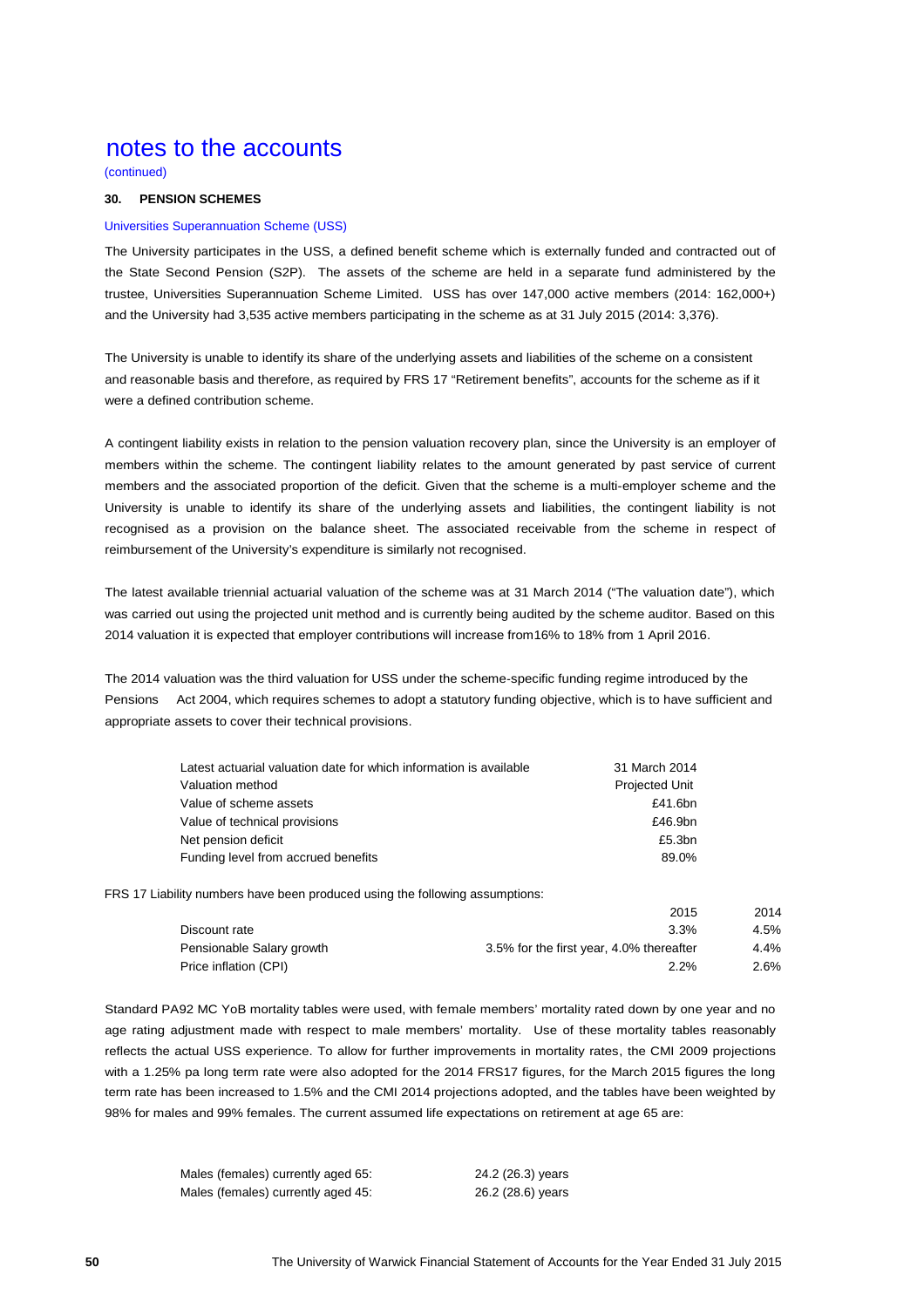(continued)

### **30. PENSION SCHEMES - continued**

| The FRS 17 exsiting position is as follows: | 2015    | 2014    |
|---------------------------------------------|---------|---------|
| Scheme assets                               | £49.0bn | £41.6bn |
| <b>FRS 17 Liabilities</b>                   | £67.6bn | £55.5bn |
| FRS 17 Deficit                              | £18.6bn | £13.9bn |
| FRS 17 funding level                        | 72%     | 75%     |

Surpluses or deficits which arise at future valuations may impact on the University's future contribution commitment. A deficit may require additional funding in the form of higher contribution requirements, where a surplus could, perhaps, be used to similarly reduce contribution requirements.

USS is a "last man standing" scheme so that in the event of the insolvency of any of the participating employers in USS, the amount of any pension funding shortfall (which cannot otherwise be recovered) in respect of that employer will be spread across the remaining participant employers and reflected in the next actuarial valuation of the scheme.

### University of Warwick Pension Scheme (UWPS)

As of 1 April 2010 the University introduced changes to the benefit structure for existing members of UWPS and introduced a new Defined Contribution Section (DCS) to the Scheme for new hires from this date. The University closed the Defined Benefit Section (DBS) of the Scheme to new hires from 1 April 2010, but continues to operate this DBS in the UK for eligible members at the point of closure and the following FRS 17 disclosure relates to this ongoing DBS. Under FRS 17, the current service costs arising from employee service for the current period (less contributions paid into the scheme), expected interest costs on the scheme liabilities and the expected rate of return on scheme assets are charged and credited to the Income and Expenditure Account of the University. Other changes in the forecast scheme liability recorded on the Balance Sheet, as a result of changes in assumptions, are recorded in the Statement of Total Recognised Gains and Losses. T he contributions are determined by an independent qualified actuary on the basis of triennial valuations using the projected unit method. This valuation has been updated to 31 July 2015 by a qualified independent actuary, for calculating FRS 17 accounting entries. The main results and assumptions of the most recently available full valuation figures of the UWPS are as follows:

| Latest actuarial valuation date     |                                                                   | 31 March 2013         |
|-------------------------------------|-------------------------------------------------------------------|-----------------------|
| Valuation method                    |                                                                   | <b>Projected Unit</b> |
| Value of notional assets            |                                                                   | £141.6m               |
| Funding level from accrued benefits |                                                                   | 93%                   |
| Discount rates per annum            | - short term                                                      | 5.45%                 |
|                                     | - long term                                                       | 3.25%                 |
| Salary scale increases per annum    |                                                                   | 3.65%                 |
|                                     | Pension increases per annum (subject to limited price indexation) | 3.00%                 |
|                                     |                                                                   |                       |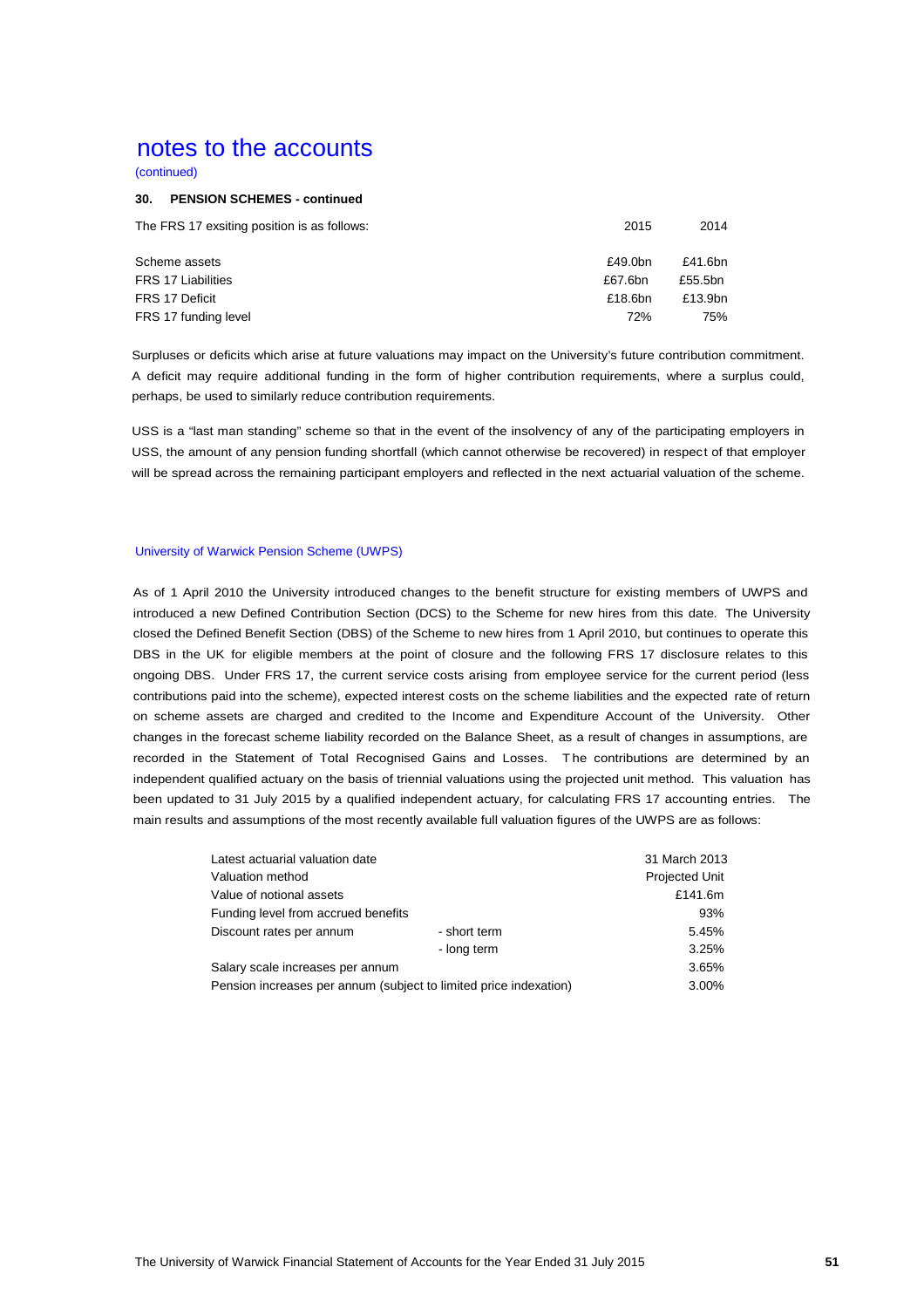### (continued)

### **30. PENSION SCHEMES - continued**

As at 31 July 2015 there were 679 members of staff actively contributing to the DBS of the Scheme (2014: 761), with a further 1,151 staff being active members of the DCS (2014: 1092).

Following the Scheme's March 2013 actuarial valuation, the University will maintain an overall contribution rate of 23.5% into the DBS of the Scheme, inclusive of deficit recovery contributions. With effect from 30 June 2014, the University's 23.5% DBS contribution is made up 14.3% ordinary annual contributions and 9.2% defi cit recovery contributions (previously 13.4% and 10.1% respectively); the deficit recovery contributions will be subject to a minimum annual payment of £1.25 million for pension scheme years ending on and after 31 March 2017.

The University expects to continue at a 23.5% contribution rate through the year ending 31 July 2016 and the estimated contribution for the year ending 31 July 2016 is £3.7 million, including salary sacrifice contributions.

The DCS of the Scheme is treated and accounted for as a norm al and separate defined contribution scheme. The University's contributions to the scheme, which are between 2% and 10% of pensionable salary, dependent upon the level of employee contributions chosen by the scheme member, are recognised through the Incom e and Expenditure Account as paid over to the external scheme provider.

|                                  | 2015  | 2014  | 2013  | 2012  | 2011  |
|----------------------------------|-------|-------|-------|-------|-------|
| Rate of increase in salaries     |       |       |       |       |       |
|                                  | 3.25% | 3.30% | 3.40% | 3.55% | 4.25% |
| Discount rate                    | 3.80% | 4.30% | 4.60% | 4.70% | 5.40% |
| Inflation assumption (RPI)       | 3.25% | 3.30% | 3.40% | 2.80% | 3.50% |
| Inflation assumption (CPI) *     | 2.25% | 2.30% | 2.40% | 1.80% | 2.50% |
| Return on equity investments **  | 6.50% | 7.30% | 7.40% | 7.30% | 7.60% |
| Return on other growth assets ** | 5.15% | 5.75% | 5.85% | n/a   | n/a   |
| Return on bond investments **    | 3.80% | 4.30% | 5.20% | 4.00% | 4.40% |

#### The major FRS 17 assumptions used by the actuary (in nominal terms) for the latest updates were:

\* CPI used for revaluation of deferred pensions where appropriate.

\*\* to develop the expected long-term rate of return on assets assumption, the University considered the current level of expected returns on risk free investments (government bonds), the historical level of risk premium associated with the other asset classes in which the portfolio is invested (including equities, property, liability driven investments (LDI), infrastructure, commodities and reinsurance) and the expectations for future returns on each asset class. The expected return for each asset class was then weighted based on the actual asset allocation to develop the expected long-term rate of return on assets assumption for the portfolio. This resulted in the selection of a 5.41% assumption for returns in the year ending 31 July 2015 (13/14: 5.92%).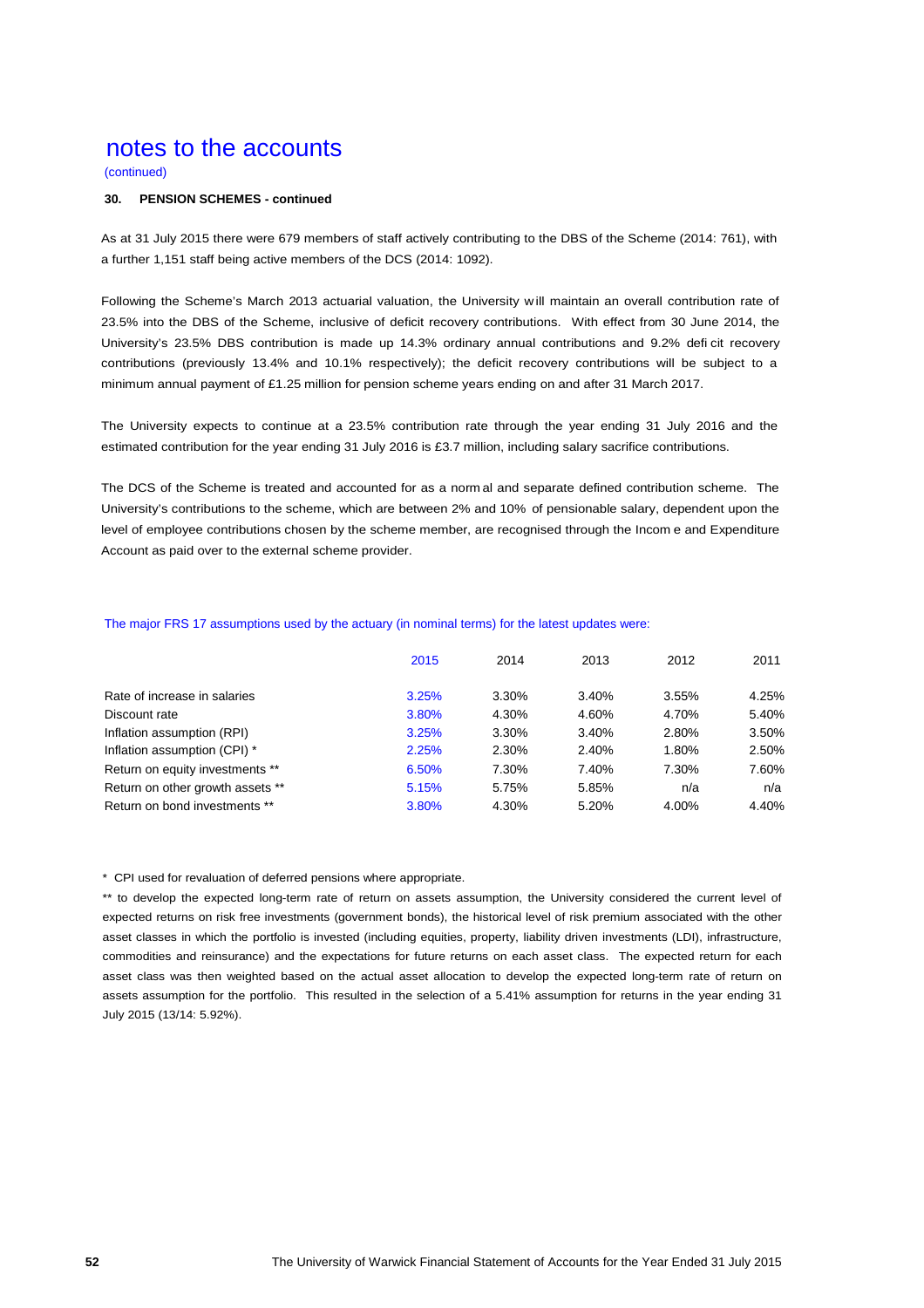(continued)

### **30. PENSION SCHEMES - continued**

The current mortality assumptions include sufficient allowance for future improvements in mortality rates. The assumed life expectations on retirement at age 65 are:

|                                |                       | 2015<br>Years | 2014<br>Years | 2013<br>Years | 2012<br>Years | 2011<br>Years |
|--------------------------------|-----------------------|---------------|---------------|---------------|---------------|---------------|
| Male member aged 45            |                       | 23.1          | 23.0          | 23.5          | 23.4          | 23.2          |
| Female member aged 45          |                       | 26.9          | 26.8          | 26.0          | 25.9          | 25.7          |
| Male member aged 65            |                       | 20.9          | 20.8          | 21.6          | 21.5          | 21.3          |
| Female member aged 65          |                       | 24.6          | 24.5          | 24.2          | 24.1          | 23.9          |
| The assets in the Scheme were: |                       | 2015          | 2014          | 2013          | 2012          | 2011          |
|                                |                       | £ million     | £ million     | £ million     | £ million     | £ million     |
| Value of assets                | - Equities            | 53.3          | 41.0          | 34.3          | 84.9          | 86.0          |
|                                | - Other growth assets | 55.0          | 42.5          | 34.3          | 0.0           | 0.0           |
|                                | - Bonds and other     | 58.7          | 63.0          | 68.5          | 42.7          | 38.1          |
| Total market value of assets   |                       | 167.0         | 146.5         | 137.1         | 127.6         | 124.1         |
| Value of liabilities           |                       | (190.2)       | (168.4)       | (159.6)       | (142.3)       | (128.4)       |
| Net pension deficit            |                       | (23.2)        | (21.9)        | (22.5)        | (14.7)        | (4.3)         |

Including FRS 17 valuations, the University Group's net assets and revenue reserves can be shown as follows:

|                                                            | 2015      | 2014      | 2013      | 2012      | 2011      |
|------------------------------------------------------------|-----------|-----------|-----------|-----------|-----------|
|                                                            | £ million | £ million | £ million | £ million | £ million |
| Net assets excluding pension liability                     | 376.4     | 349.0     | 334.8     | 317.2     | 291.3     |
| Pension liability                                          | (23.2)    | (21.9)    | (22.5)    | (14.7)    | (4.3)     |
| Net assets including pension liability                     | 353.2     | 327.1     | 312.3     | 302.5     | 287.0     |
|                                                            | 2015      | 2014      | 2013      | 2012      | 2011      |
|                                                            | £ million | £ million | £ million | £ million | £ million |
| Income and expenditure reserve excluding pension liability | 226.0     | 207.8     | 196.7     | 178.7     | 150.1     |
| Pension reserve                                            | (23.2)    | (21.9)    | (22.5)    | (14.7)    | (4.3)     |
| Income and expenditure reserve including pension liability | 202.8     | 185.9     | 174.2     | 164.0     | 145.8     |
|                                                            |           |           |           |           |           |

| Analysis of movement in the market value of scheme assets | 2014/15   | 2013/14   |
|-----------------------------------------------------------|-----------|-----------|
|                                                           | £ million | £ million |
| Fair value of plan assets at beginning of the year        | 146.5     | 137.1     |
| Expected rate of return on scheme assets *                | 7.3       | 7.4       |
| Actuarial gains                                           | 14.7      | 3.5       |
| Contribution paid by the employer                         | 3.8       | 4.1       |
| Contributions by scheme participants                      | 0.1       | 0.1       |
| Benefits paid                                             | (5.4)     | (5.7)     |
| Fair value of plan assets at end of the year              | 167.0     | 146.5     |

\* Non-investment expenses incurred in the year have been offset within the expected returns of assets

The University of Warwick Financial Statement of Accounts for the Year Ended 31 July 2015 **53**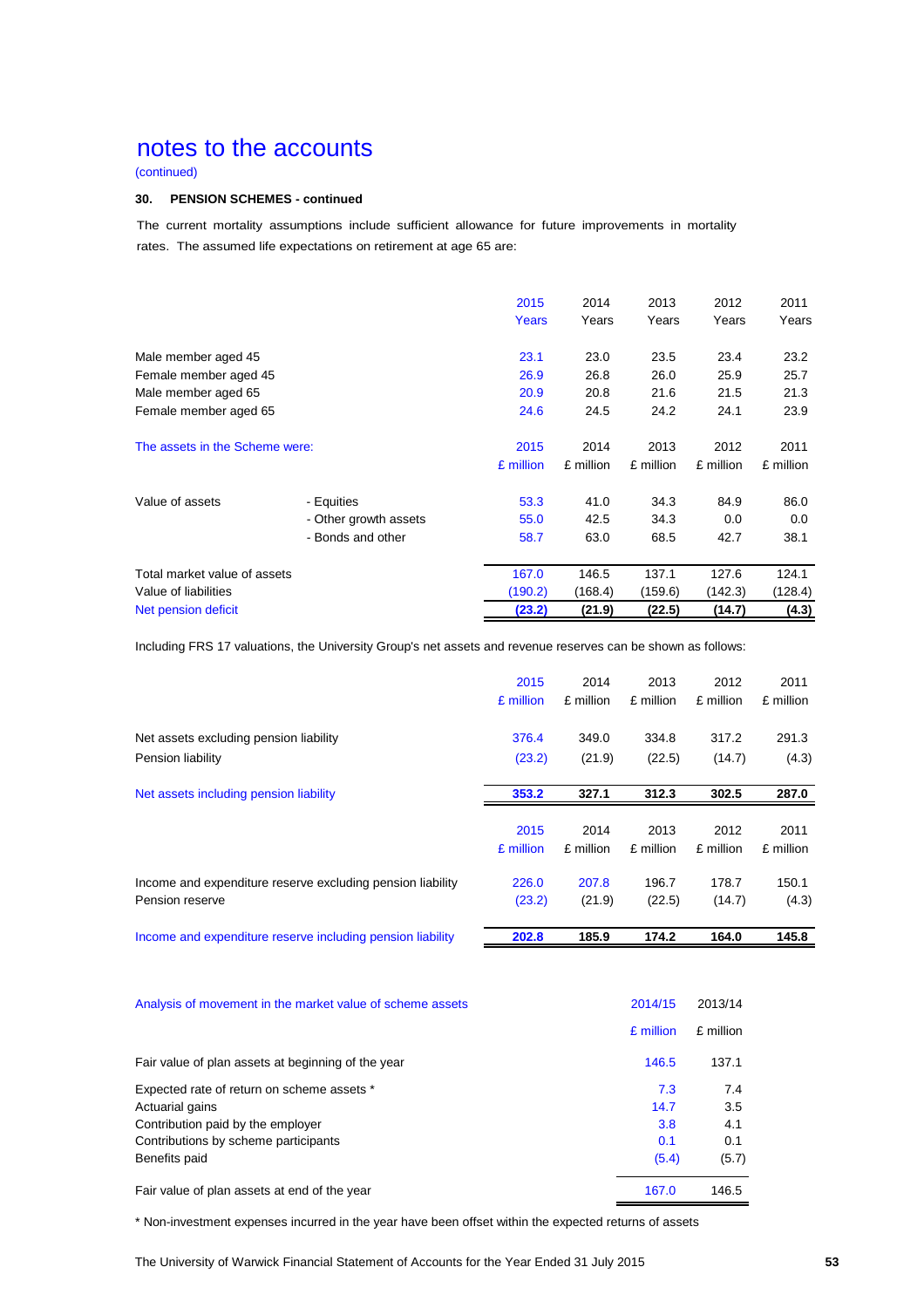(continued)

### **30. PENSION SCHEMES - continued**

| Analysis of movement in the present value of scheme liabilities                     |           |           |           | 2014/15<br>£ million | 2013/14<br>£ million |
|-------------------------------------------------------------------------------------|-----------|-----------|-----------|----------------------|----------------------|
| Benefit obligation at beginning of the year                                         |           |           |           | 168.4                | 159.6                |
| Current service costs                                                               |           |           |           | 2.8                  | 3.0                  |
| Interest cost                                                                       |           |           |           | 7.1                  | 7.2                  |
| Contributions by scheme participants                                                |           |           |           | 0.1                  | 0.1                  |
| <b>Actuarial losses</b>                                                             |           |           |           | 17.2                 | 4.2                  |
| Benefits paid                                                                       |           |           |           | (5.4)                | (5.7)                |
| Benefit obligation at end of the year                                               |           |           |           | 190.2                | 168.4                |
| Analysis of amount recognised in Statement of Total Recognised Gains and Losses     |           |           |           | 2014/15<br>£ million | 2013/14<br>£ million |
|                                                                                     |           |           |           |                      |                      |
| Actual gain on scheme assets                                                        |           |           |           | 22.0                 | 10.9                 |
| Expected return on assets                                                           |           |           |           | (7.3)                | (7.4)                |
| Experienced gains and losses on liabilities                                         |           |           |           | 0.0                  | 0.1                  |
| Changes in assumptions                                                              |           |           |           | (17.2)               | (4.3)                |
| Net actuarial loss recognised in the Statement of Total Recognised Gains and Losses |           |           |           | (2.5)                | (0.7)                |
| Summary of movement in net liability during the year                                |           |           |           | 2014/15              | 2013/14              |
|                                                                                     |           |           |           | £ million            | £ million            |
| Current service cost                                                                |           |           |           | (2.8)                | (3.0)                |
| Contributions                                                                       |           |           |           | 3.8                  | 4.1                  |
| Net return on assets                                                                |           |           |           | 0.2                  | 0.2                  |
| Net credit to Income and Expenditure Account                                        |           |           |           | 1.2                  | 1.3                  |
| Actuarial loss recognised in the Statement of Total Recognised Gains and Losses     |           |           |           | (2.5)                | (0.7)                |
| Deficit in scheme at 1 August                                                       |           |           |           | (21.9)               | (22.5)               |
| Deficit in scheme at 31 July                                                        |           |           |           | (23.2)               | (21.9)               |
| History of experience of gains and losses                                           | 2014/15   | 2013/14   | 2012/13   | 2011/12              | 2010/11              |
|                                                                                     | £ million | £ million | £ million | £ million            | £ million            |
| Actual return less expected return on<br>scheme assets                              | 14.7      | 3.5       | $3.0\,$   | (3.9)                | 9.3                  |
| % of scheme assets:                                                                 | 8.8%      | 2.4%      | 2.2%      | $(3.1\%)$            | 7.5%                 |
|                                                                                     |           |           |           |                      |                      |
| Experience of gains and losses on liabilities                                       | 0.0       | 0.1       | 0.0       | (2.7)                | 1.3                  |
| % of scheme liabilities:                                                            | 0.0%      | 0.1%      | 0.0%      | (1.9%)               | 1.0%                 |
| Changes in assumptions                                                              | (17.2)    | (4.3)     | (12.3)    | (6.3)                | (2.2)                |
| Total amount recognised in Statement of<br><b>Total Recognised Gains and Losses</b> | (2.5)     | (0.7)     | (9.3)     | (12.9)               | 8.4                  |
| % of scheme liabilities:                                                            | (1.3%)    | (0.4% )   | (5.8%)    | $(9.1\%)$            | 6.5%                 |
|                                                                                     |           |           |           |                      |                      |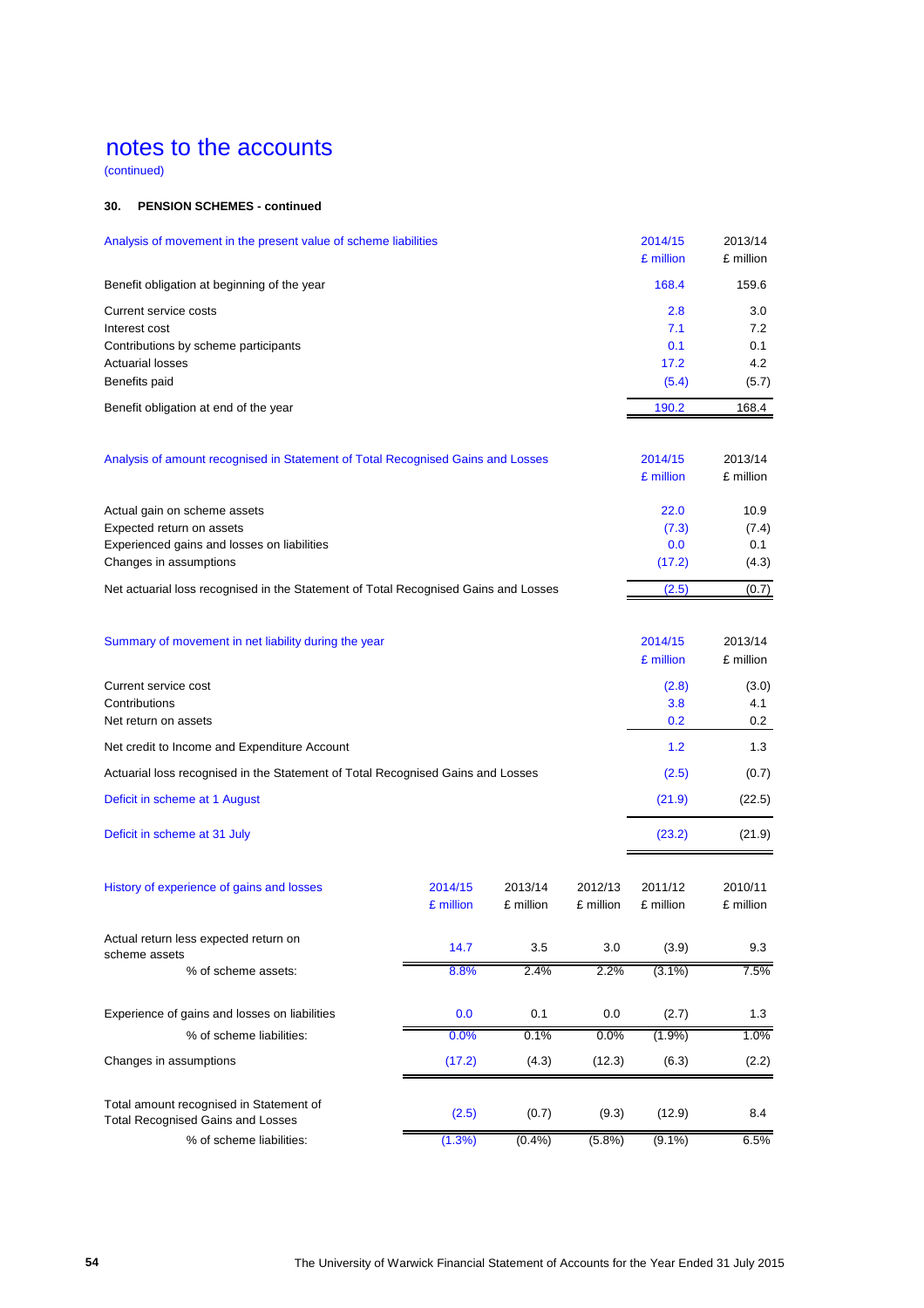(continued)

### **30. PENSION SCHEMES - continued**

Cumulative actuarial gains and losses recognised in the Statement of Total Recognised Gains and Losses are:

|                    | 2015<br>£ million | 2014<br>£ million |
|--------------------|-------------------|-------------------|
| Loss as at 31 July | (42.2)            | (39.7)            |

Excluding salary sacrifice contributions on behalf of employees, the University's contribution and movement on provisioning in respect of costs to the various schemes for its own staff were:

|                                                                          | 2014/15<br>£ million | 2013/14<br>£ million |
|--------------------------------------------------------------------------|----------------------|----------------------|
| Universities Superannuation Scheme (USS)                                 | 24.2                 | 22.8                 |
| University of Warwick Pension Scheme (UWPS) Defined Benefit Section      | 3.1                  | 3.3                  |
| University of Warwick Pension Scheme (UWPS) Defined Contribution Section | 1.3                  | 1.1                  |
| Other schemes                                                            | 0.7                  | 0.7                  |
|                                                                          | 29.3                 | 27.9                 |
| FRS 17 adjustment to pension charge for year                             | (1.0)                | (1.1)                |
| Pension cost for year (note 6)                                           | 28.3                 | 26.8                 |

Due to the low value of contributions and small number of participants in defined benefit schemes other than the University's own scheme (UWPS), as shown above, no disclosures have been made under FRS17 on the grounds of materiality.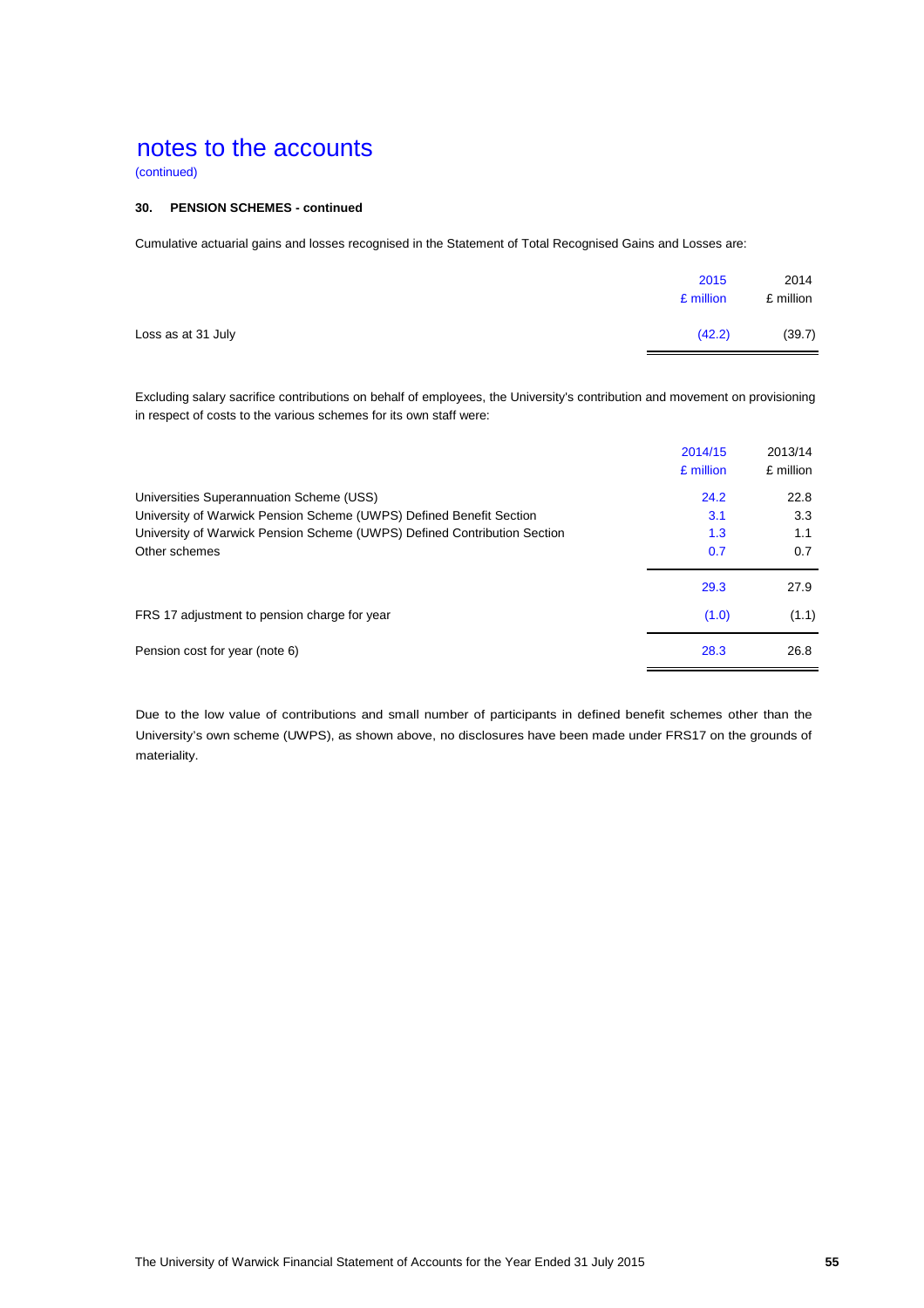### (continued)

### **31. SUBSIDIARY COMPANIES AND ASSOCIATED BODIES**

The University owns 100% of the issued share capital of the following companies which are registered in England and operating in the UK, unless dormant as stated: No. of £1 Ordinary Shares

| <b>Warwick University Training Limited</b>        | 100,004 |
|---------------------------------------------------|---------|
| <b>Warwick University Services Limited</b>        | 125,000 |
| <b>Warwick University Enterprises Limited</b>     | 20,000  |
| Warwick Learning Limited                          | 200     |
| <b>Warwick Ventures Limited</b>                   | 20,000  |
| University of Warwick Science Park Limited        | 27,997  |
| Research-TV Limited (Dormant)                     | 3       |
| Warwick Conferences Limited (Dormant)             | 2       |
| The University of Warwick Press Limited (Dormant) | 2       |
| Jobs for the Academic Community Limited (Dormant) |         |
| World First Racing Limited (Dormant)              | 100     |
| <b>WMG-Tech Limited (Dormant)</b>                 |         |
| Warwick Innovation Network Limited (Dormant)      |         |
| Warwick Event Solutions Limited (Dormant)         |         |
| UPS Pension Trustee Limited (Dormant)             |         |
|                                                   |         |

#### University of Warwick Foundation

In addition, the consolidated accounts include the accounts of The University of Warwick Foundation, an exempt Charity. The Foundation is a linked charity as defined under paragraph 28 of the Charities Act 2011 and, as such, more information is disclosed in respect of the Foundation at note 32 of these accounts.

### Teaching Shakespeare LLP (Note 11)

As of March 2012, the University entered into an education partnership with the Royal Shakespeare Company to deliver high quality professional development to teachers of Shakespeare. The University owns 40% of Teaching Shakespeare LLP, a partnership originally incorporated on 24 October 2011 and began trading in August 2012. The University has invested £650k into systems and course development, which has been fully provided against within the University's accounts.

### WMG Academy for Young Engineers (WMG Academy)

WMG Academy was formed 6 February 2012 and is a private company, limited by guarantee and also an exempt charity where the University is one of four members. The University does not consider the entity to be an associate due to lack of substantial control and therefore is not included in the consolidated results. It is a University Technical College specialising in engineering and opened in September 2014.

#### Other Associated Bodies

Due to the nature of its activities, the University is a member of, or holds other minor interests in, a number of other joint ventures and companies involved in academic related activities. The individual detail of these other holdings is not disclosed, nor consolidated into the accounts of the University, purely on the grounds of materiality.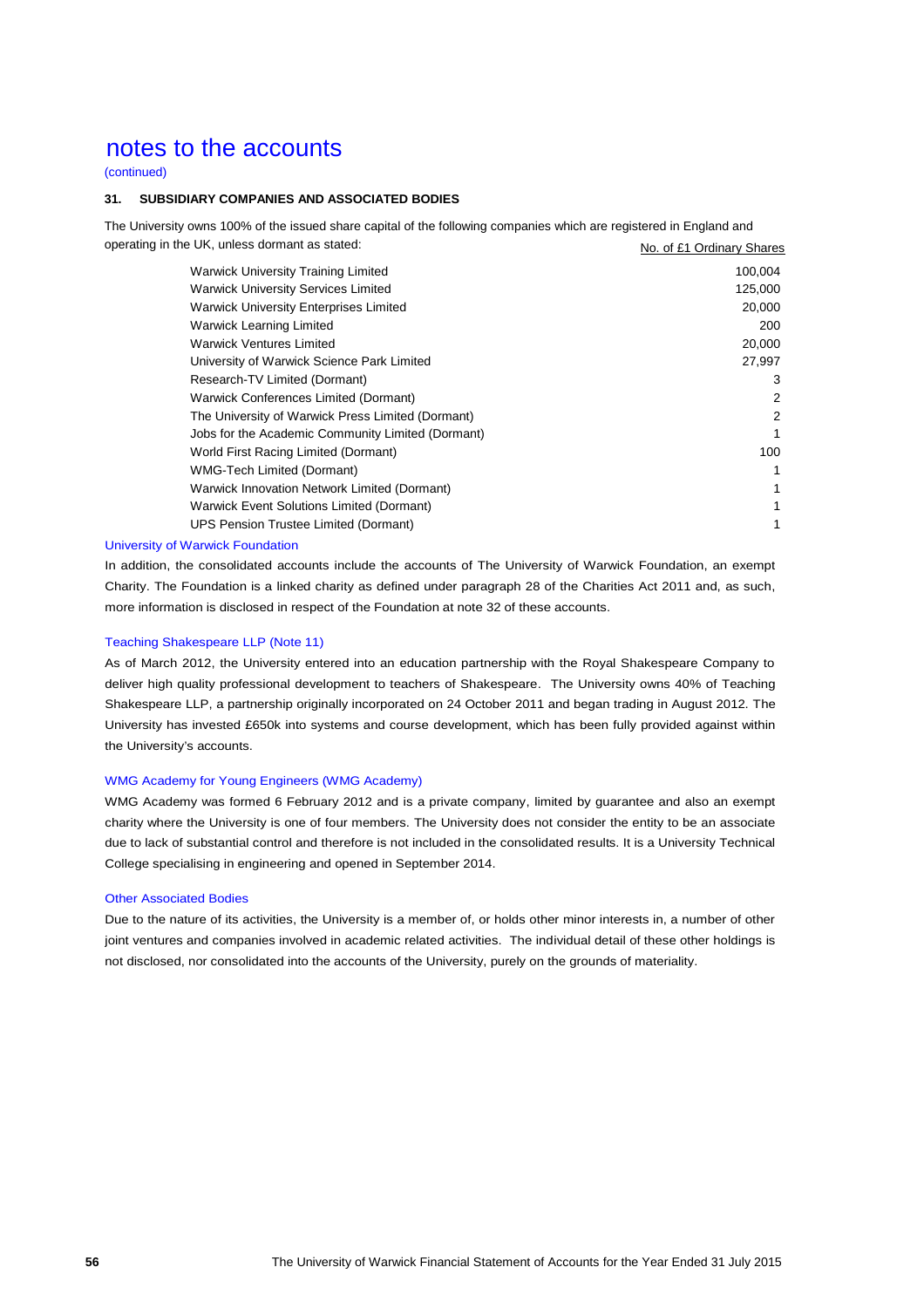(continued)

### **32. CONNECTED CHARITABLE INSTITUTIONS**

The University is required to disclose details of connected charitable institutions , in order to allow for appropriate review by the Higher Education Funding Council for England, which acts as principal regulator of the University of Warwick and its connected institutions, on behalf of the Charity Commission.

#### University of Warwick Foundation

It is the University's view that the University of Warwick Foundation is a connected institution to the University as defined under paragraph 28 of the Charities Act 2011 and, accordingly, further details are disclosed below.

The University of Warwick Foundation is an exempt charity, by virtue of Schedule 3 of the Charities Act 2011; the purposes of the Foundation are to:

- (a) hold endowments and other donations received for the development of the University of Warwick; and
- (b) provide funding for the development of buildings at the University of Warwick.

The activities of the Foundation, a financial summary of which is shown below, is consolidated into the University's group accounts, as described in note 31.

| <b>Consolidated results</b>                               |            |            | 2014/15<br>£ million | 2013/14<br>£ million |
|-----------------------------------------------------------|------------|------------|----------------------|----------------------|
| Opening Net Assets, as at 1 August                        |            |            | 37.2                 | 37.6                 |
| Income                                                    |            |            | 0.9                  | 0.9                  |
| Expenditure                                               |            |            | (3.3)                | (1.4)                |
| New endowments and movement in market value of endowments |            |            | 0.1                  | 0.1                  |
| Closing Net Assets, as at 31 July                         |            |            | 34.9                 | 37.2                 |
| <b>Endowment Funds</b>                                    | Restricted | Restricted | 2014/15              | 2013/14              |
|                                                           | Permanent  | Expendable | Total                | Total                |
|                                                           | £ million  | £ million  | £ million            | £ million            |
| Opening balances as at 1 August                           | 2.9        | 2.1        | 5.0                  | 4.9                  |
| Income                                                    | 0.1        | 0.1        | 0.2                  | 0.2                  |
| Expenditure                                               | 0.0        | (0.3)      | (0.3)                | (0.2)                |

New endowments and movement in market value 0.0 0.1 0.1 0.1 0.1 0.1 0.1

Closing balances as at 31 July 3.0 2.0 5.0 5.0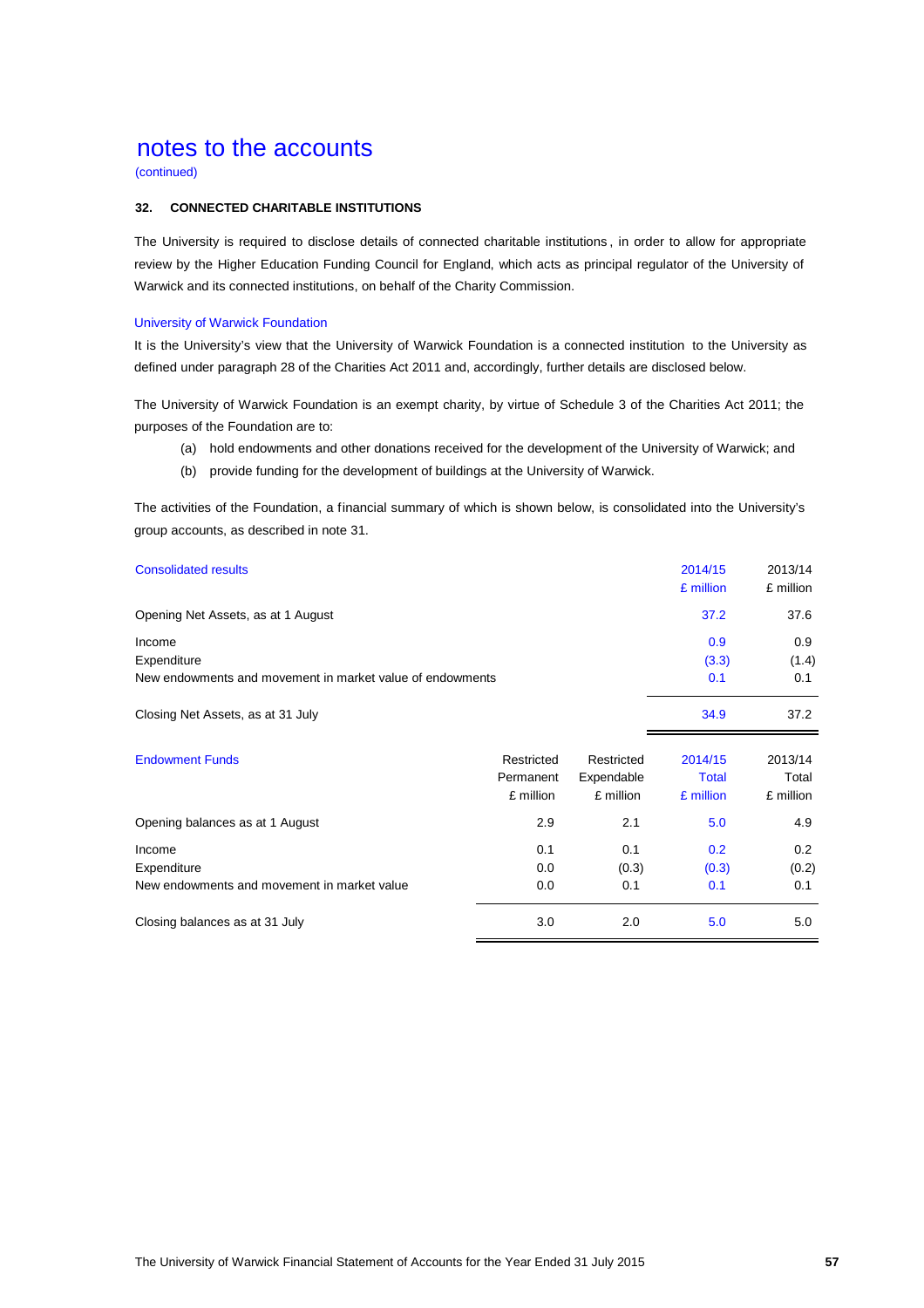(continued)

### **33. RELATED PARTIES**

#### Members of Council

Due to the nature of the University's operations and the composition of the University's Council (being drawn from local, public and private sector organisations) it is inevitable that transactions will take place with organisations in which a member of Council may have an interest. All transactions involving organisations in which a member of Council may have an interest are conducted at arm's length and in accordance with the University's financial regulations and normal procurement procedures. Total expenses paid direct to members of the University's Council, who are also the University's Trustees, are shown at note 8.

Professor Peter Winstanley, an appointed academic member of Council, is also a non-executive director at University Hospital Coventry and Warwickshire (UHCW). During the financial year, income of £6.3m (2013/14: £6.3m) and expenditure of £2.3m (2013/14: £2.7m) for various academic and research services was incurred by the University with UHCW.

Professor Sir Nigel Thrift, the Vice-Chancellor and President of the University, is also the Co-Chairman of the University Development Foundation (UDF) (formally the University Development Trust), a body incorporated in the United States of America. The UDF is working with the University of Warwick to look to develop a campus in California. During the year ended 2014/15, invoices were raised from the University to UDF for the value of £22k. Work will be ongoing to develop this project in the future and further transactions between the parties will take place.

#### Spin-out companies

The University made no direct investments in spin-out companies during the year that totalled more than £50k.

The University supplies facilities, goods and services to a number of its spin-out companies, within which the University holds varying levels of share interest (see note 11). All of these goods and services are provided on an arm's length basis and the total value of sales to such individual companies, in excess of £50k for the reported financial year, is summarised below:

|                                 | 2014/15   | 2013/14   |
|---------------------------------|-----------|-----------|
|                                 | £ million | £ million |
| Warwick Effect Polymers Limited | 0.0       | 0.1       |
| Allinea Software Limited        | 0.1       | 0.0       |
| Sarissa Biomedical              | 0.1       | 0.0       |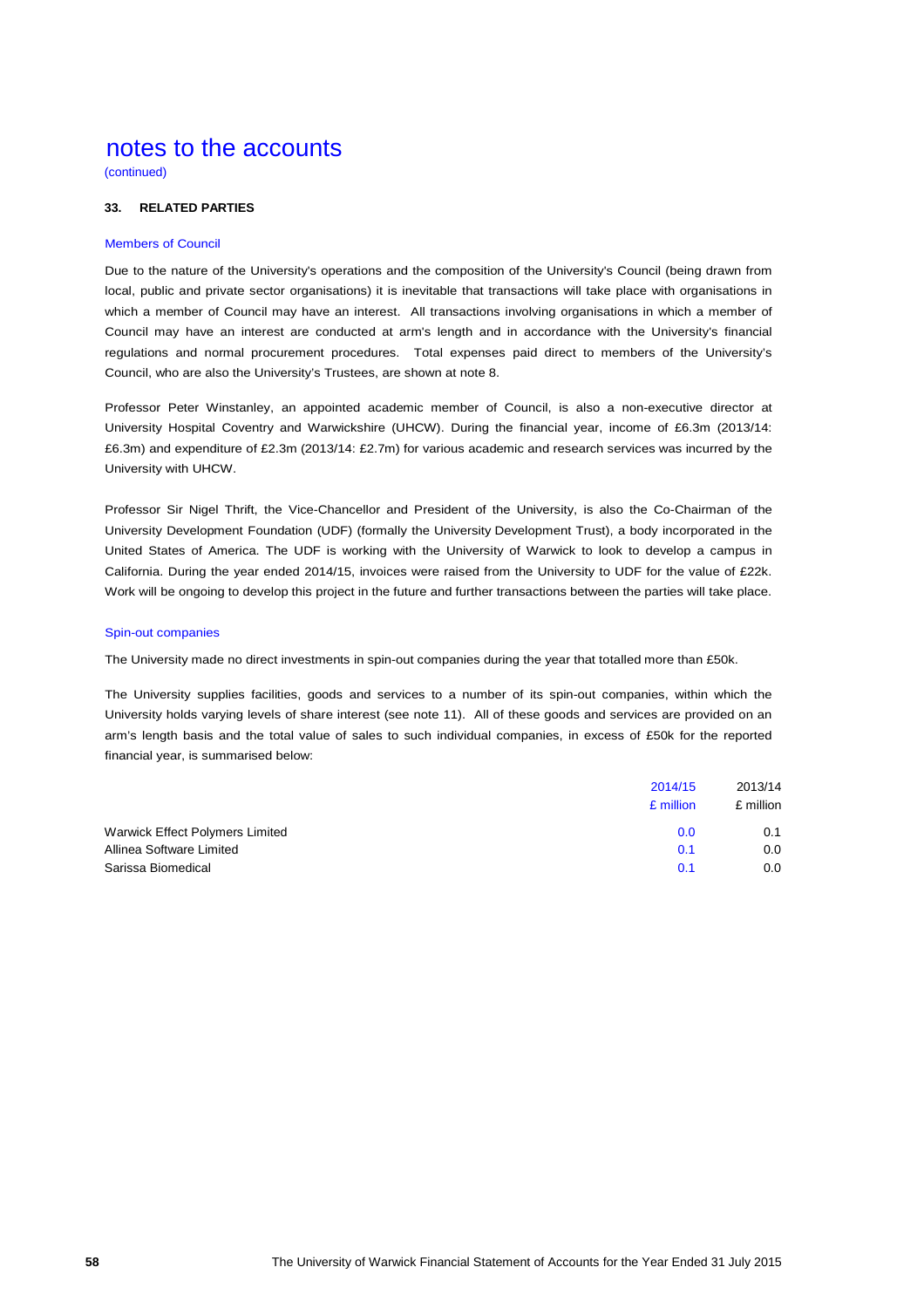(continued)

### **34. CONTINGENT LIABILITIES**

#### Clawback on freehold land:-

On 31 March 2004 the University acquired the freehold land and buildings at Wellesbourne, on which Warwick Horticulture Research International is based, from The Secretary of State for Environment, Food and Rural Affairs. Under the terms of the agreement with the Department for Environment, Food and Rural Affairs (DEFRA), if any part of the acquired land and buildings are disposed of, or are the subject of grant or planning consent, within an agreed clawback period, then the University will be liable to pay 50% of the increase in value of the property over the higher of current existing use value or the value at acquisition, to DEFRA.

The terms of the remaining contingent clawback and the increase in value recognised since acquisition, relative to the valuation at acquisition, can be summarised as follows:

|                                |                             | Value                 |                            |
|--------------------------------|-----------------------------|-----------------------|----------------------------|
|                                | Valuation on<br>acquisition | recognised<br>to date | Clawback<br>period expires |
| Wellesbourne land and property | £20.4m                      | £nil                  | 2019                       |

### **35. HERITAGE ASSETS**

The University of Warwick is in possession of an art collection which is on view to staff, students and visitors who have access to the various buildings where the work is exhibited.

The collection displays a variety of media including paintings, prints, textiles and ceramics and there are also a number of sculptures exhibited in external locations across campus. The combined value of heritage assets is not considered to be material and is of too uncertain value to warrant separate disclosure within the financial statements.

| <b>ACCESS FUNDS</b><br>36.              | 2014/15<br>£000 | 2013/14<br>£000 |
|-----------------------------------------|-----------------|-----------------|
| Opening fund balance                    | 19              | 15              |
| Funding Council grants received in year | 0               | 171             |
|                                         | 19              | 186             |
| Disbursed to Students                   | (19)            | (167)           |
| <b>Balance Unspent at 31 July</b>       | 0               | 19              |

Funding Council grants are available solely for students; the University acts only as paying agent. The grants and related disbursements are therefore excluded from the Income and Expenditure Account.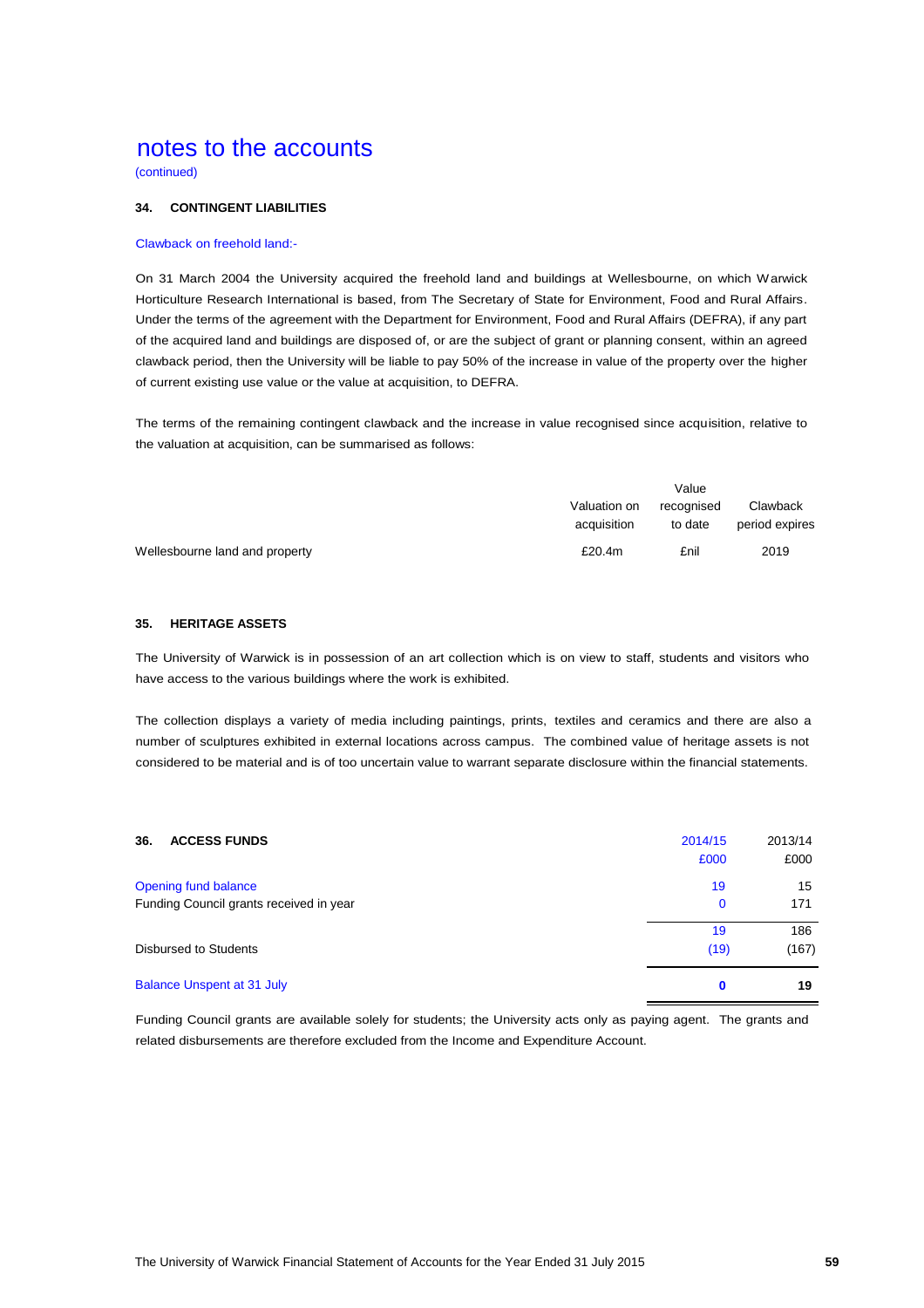(continued)

### **37. NATIONAL COLLEGE FOR TEACHING AND LEADERSHIP (NCTL)**

| <b>Student Bursaries</b>                     | 2014/15 | 2013/14 |
|----------------------------------------------|---------|---------|
|                                              | £000    | £000    |
| Opening fund balance                         | 178     | 82      |
| Net NCTL grants received in year             | 1,644   | 1,734   |
|                                              | 1,822   | 1,816   |
| Disbursed to students                        | (1,576) | (1,638) |
| Balance Unspent at 31 July owing to the NCTL | 246     | 178     |

National College for Teaching and Leadership grants are available solely for students or schools for student support and the University acts only as paying agent in administering these grants. The grants and related disbursements are therefore excluded from the Income and Expenditure Account. Funds provided by the National College for Teaching and Leadership are used only in accordance with the provisions of the Education Act 1994 (as amended by the Education Act 2005), the grant agreement and all other terms and conditions that the National College for Teaching and Leadership has set.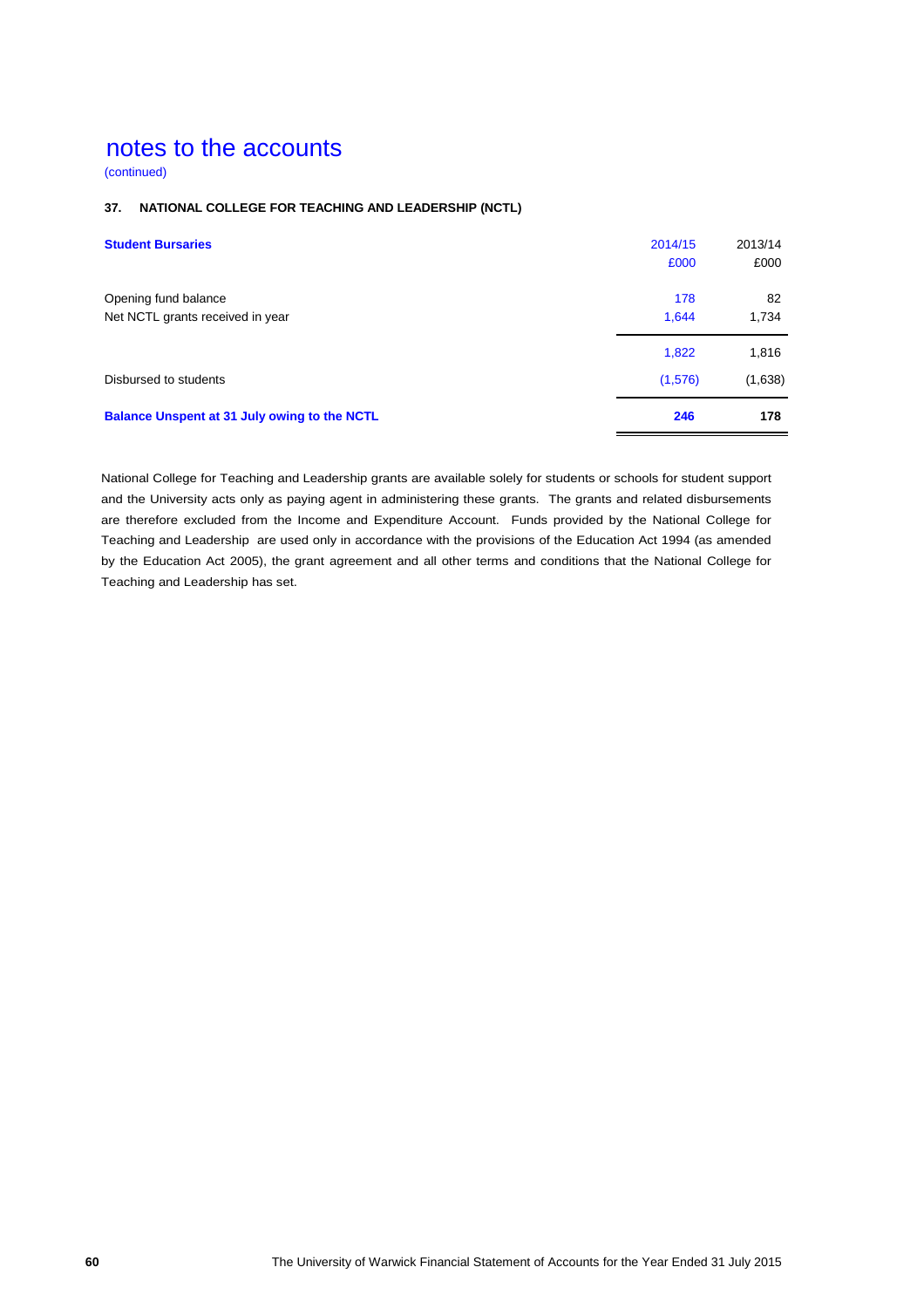(continued)

### **38. CONSOLIDATED FIVE YEAR RESULTS**

| 2014/15   | 2013/14                                                    | 2012/13                                                    | 2011/12                                                    | 2010/11                                                     |
|-----------|------------------------------------------------------------|------------------------------------------------------------|------------------------------------------------------------|-------------------------------------------------------------|
| £ million | £ million                                                  | £ million                                                  | £ million                                                  | £ million                                                   |
|           |                                                            |                                                            |                                                            |                                                             |
| 59.1      | 64.7                                                       | 77.4                                                       | 84.3                                                       | 88.2                                                        |
| 240.1     | 213.2                                                      | 190.0                                                      | 166.1                                                      | 147.5                                                       |
| 100.8     | 90.1                                                       | 83.7                                                       | 85.4                                                       | 86.3                                                        |
| 111.0     | 110.9                                                      | 106.4                                                      | 102.1                                                      | 96.0                                                        |
| 1.8       | 1.6                                                        | 2.1                                                        | $2.2\phantom{0}$                                           | 1.1                                                         |
| 512.8     | 480.5                                                      | 459.6                                                      | 440.1                                                      | 419.1                                                       |
|           |                                                            |                                                            |                                                            |                                                             |
| 261.6     | 248.2                                                      | 224.8                                                      | 213.7                                                      | 205.2                                                       |
| 29.7      | 29.6                                                       | 28.7                                                       | 26.6                                                       | 25.9                                                        |
| 196.1     | 184.3                                                      | 181.2                                                      | 165.1                                                      | 164.6                                                       |
| 6.7       | 6.6                                                        | 5.8                                                        | 4.6                                                        | 4.0                                                         |
| 494.1     | 468.7                                                      | 440.5                                                      | 410.0                                                      | 399.7                                                       |
| 18.7      | 11.8                                                       | 19.1                                                       | 30.1                                                       | 19.4                                                        |
|           |                                                            |                                                            |                                                            | 0.0                                                         |
|           |                                                            |                                                            |                                                            | 0.2                                                         |
|           |                                                            |                                                            |                                                            | 0.2                                                         |
|           |                                                            |                                                            |                                                            |                                                             |
| 0.7       | 0.6                                                        | 0.4                                                        | 0.5                                                        | 0.5                                                         |
| 19.4      | 12.4                                                       | 19.5                                                       | 31.0                                                       | 20.3                                                        |
|           |                                                            |                                                            |                                                            |                                                             |
|           |                                                            |                                                            |                                                            | 359.0                                                       |
|           |                                                            |                                                            |                                                            | 6.7                                                         |
|           |                                                            |                                                            |                                                            | 116.1                                                       |
|           |                                                            |                                                            |                                                            |                                                             |
|           |                                                            |                                                            |                                                            |                                                             |
| 137.8     | 129.7                                                      | 116.9                                                      | 108.0                                                      | 106.2                                                       |
| 140.4     | 126.7                                                      | 116.7                                                      | 100.9                                                      | 78.8                                                        |
| 3.9       | 3.4                                                        | 4.0                                                        | 3.6                                                        | 5.5                                                         |
| 376.4     | 349.0                                                      | 334.8                                                      | 317.2                                                      | 291.3                                                       |
| (23.2)    | (21.9)                                                     | (22.5)                                                     | (14.7)                                                     | (4.3)                                                       |
| 353.2     | 327.1                                                      | 312.3                                                      | 302.5                                                      | 287.0                                                       |
|           |                                                            |                                                            |                                                            |                                                             |
|           |                                                            |                                                            |                                                            |                                                             |
|           |                                                            |                                                            |                                                            | 43.8                                                        |
|           |                                                            |                                                            |                                                            | 7.5                                                         |
| 61.6      | 49.7                                                       | 35.5                                                       | 55.2                                                       | 51.3                                                        |
| 25.2      | 7.5                                                        | 6.3                                                        | (6.3)                                                      | 1.9                                                         |
|           | 0.0<br>0.0<br>0.0<br>461.6<br>8.9<br>188.0<br>47.3<br>14.3 | 0.0<br>0.0<br>0.0<br>428.1<br>8.6<br>172.1<br>37.2<br>12.5 | 0.0<br>0.0<br>0.0<br>405.3<br>8.1<br>159.0<br>21.9<br>13.6 | 0.5<br>(0.1)<br>0.0<br>395.1<br>7.2<br>127.4<br>46.2<br>9.0 |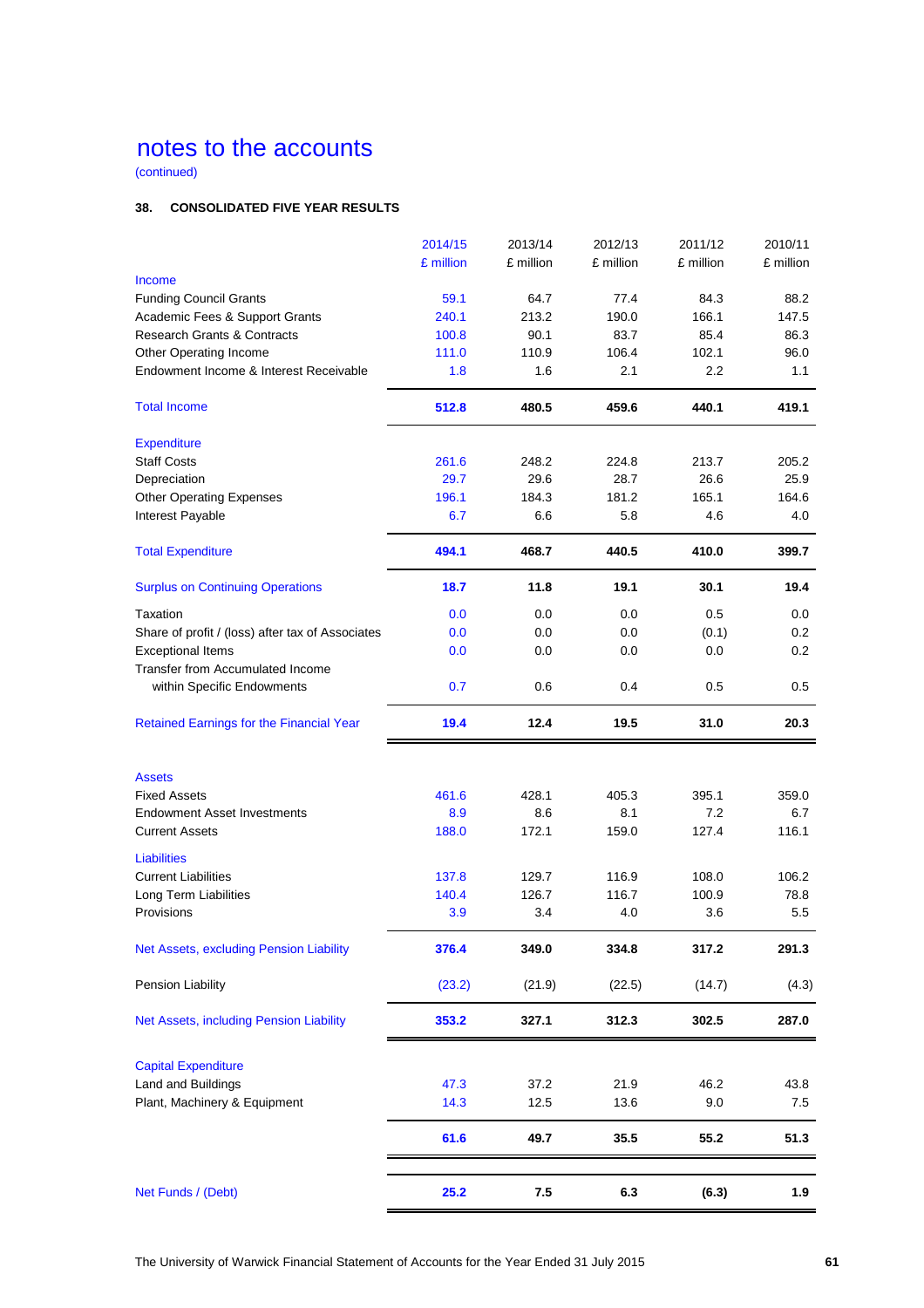# indicators of financial health

|     |                                                                             | 2014/15 | 2013/14 | 2012/13 | 2011/12 | 2010/11 |
|-----|-----------------------------------------------------------------------------|---------|---------|---------|---------|---------|
| (a) | % Ratio of Total HEFCE & NCTL Grants to<br><b>Total Income</b>              | 11.5%   | 13.5%   | 16.8%   | 19.2%   | 21.1%   |
| (b) | % Ratio of Total Fees from Home & EU<br><b>Students to Total Income</b>     | 21.7%   | 19.7%   | 17.7%   | 14.1%   | 14.3%   |
| (c) | % Ratio of Total Fees from Overseas<br><b>Students to Total Income</b>      | 20.8%   | 20.4%   | 19.5%   | 18.9%   | 16.3%   |
| (d) | % Ratio of Total Research Grant and<br>Contract Income to Total Income      | 19.7%   | 18.8%   | 18.2%   | 19.4%   | 20.6%   |
| (e) | % Ratio of Total Other Services Rendered<br>Income to Total Income          | 0.5%    | 0.3%    | 0.5%    | 0.7%    | 1.2%    |
| (f) | % Ratio of Total Residences and Catering<br>Income to Total Income          | 7.9%    | 8.4%    | 8.4%    | 8.2%    | 7.4%    |
| (g) | % Ratio of Total all Other Income to Total<br>Income                        | 17.9%   | 19.0%   | 19.0%   | 19.5%   | 19.1%   |
| (h) | % Ratio of Staff Costs to Total Income                                      | 51.0%   | 51.7%   | 48.9%   | 48.6%   | 49.0%   |
| (i) | % Ratio of Surplus to Total Income                                          | 3.8%    | 2.6%    | 4.2%    | 7.0%    | 4.8%    |
| (j) | % Ratio of Long Term Liabilities and Provisions*<br>to Total General Funds* | 63.8%   | 62.6%   | 61.4%   | 58.5%   | 56.2%   |
| (k) | Ratio of Liquid Assets to Current<br>Liabilities                            | 1.07    | 1.05    | 1.07    | 0.88    | 0.77    |
| (1) | Ratio of Current Assets to Current<br>Liabilities                           | 1.36    | 1.33    | 1.36    | 1.18    | 1.09    |
| (m) | Days of Total Income represented by<br>Debtors                              | 27.8    | 27.0    | 26.7    | 26.3    | 29.4    |
| (n) | Days of Total Expenditure represented by<br>Creditors due within one year   | 101.8   | 101.0   | 96.9    | 96.1    | 97.0    |

\* excluding Pension Liability/Reserve